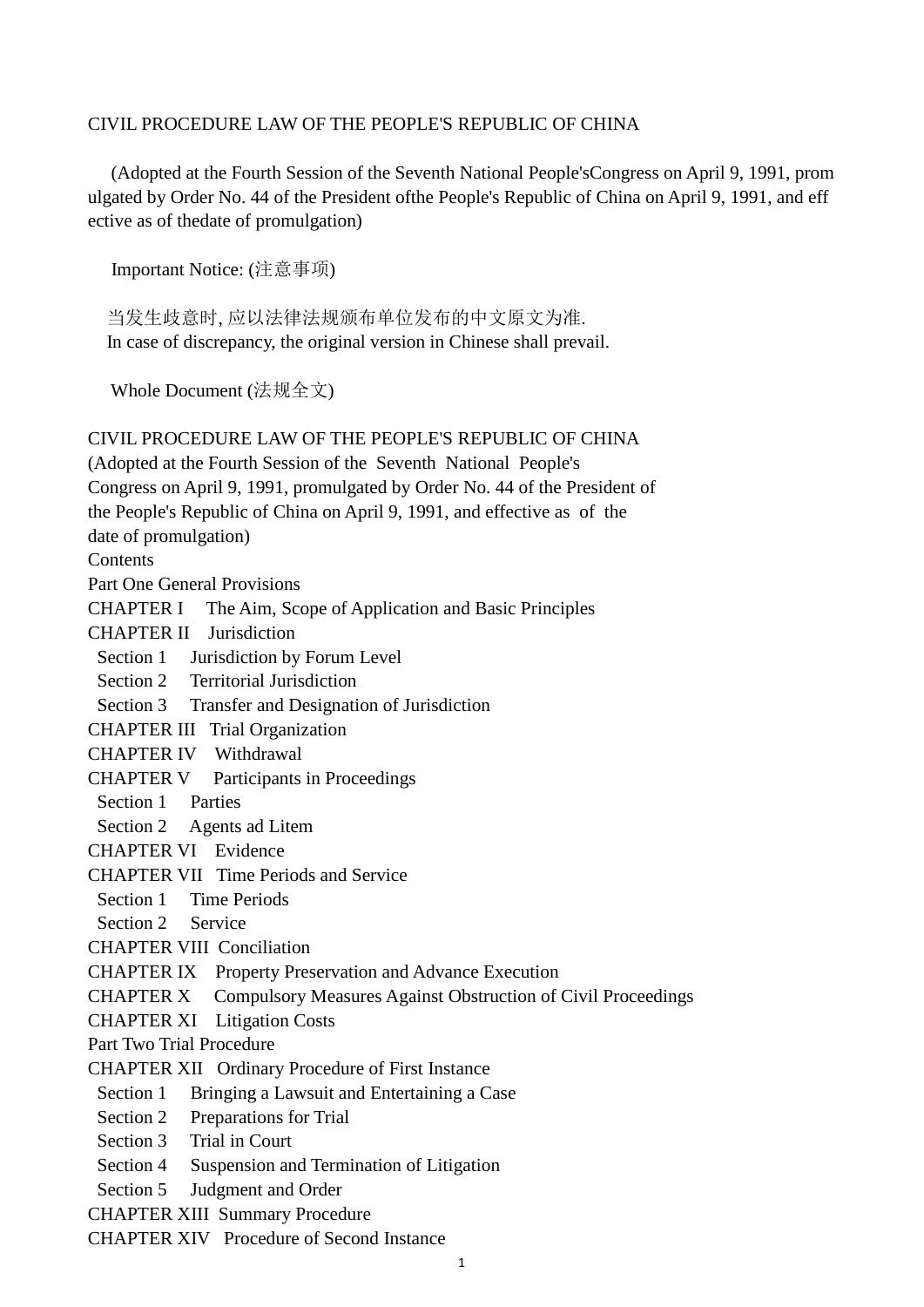CHAPTER XV Special Procedure

- Section 1 General Provisions
- Section 2 Cases Concerning the Qualification of Voters
- Section 3 Cases Concerning the Declaration of a Person as Missing or Dead
- Section 4 Cases Concerning the Adjudgment of Legal Incapacity or Restricted Legal Capacity of Citizens
- Section 5 Cases Concerning the Determination of a Property as Ownerless
- CHAPTER XVI Procedure for Trial Supervision
- CHAPTER XVII Procedure for Hastening Debt Recovery
- CHAPTER XVIII Procedure for Publicizing Public Notice for Assertion of Claims
- CHAPTER XIX Procedure for Bankruptcy and Debt Repayment of Legal Person **Enterprises**
- Part Three Procedure of Execution
- CHAPTER XX General Provisions
- CHAPTER XXI Application for Execution and Referral
- CHAPTER XXII Execution Measures
- CHAPTER XXIII Suspension and Termination of Execution
- Part Four Special Provisions for Civil Procedure of Cases Involving Foreign Element
- CHAPTER XXIV General Principles
- CHAPTER XXV Jurisdiction
- CHAPTER XXVI Service and Time Periods
- CHAPTER XXVII Property Preservation
- CHAPTER XXVIII Arbitration
- CHAPTER XXIX Judicial Assistance

PART ONE GENERAL PROVISIONS

Chapter I The Aim, Scope of Application and Basic Principles

Article 1

The Civil Procedure Law of the People's Republic of China is formulated on the basis of the Constitution and in the light of the experience and actual conditions of our country in the trial of civil cases. Article 2

The Civil Procedure Law of the People's Republic of China aims to protect the exercise of the litigation rights of the parties and ensure the ascertaining of facts by the people's courts, distinguish right from wrong, apply the law correctly, try civil cases promptly, affirm civil rights and obligations, impose sanctions for civil wrongs, protect the lawful rights and interests of the parties, educate citizens to voluntarily abide by the law, maintain the social and economic order, and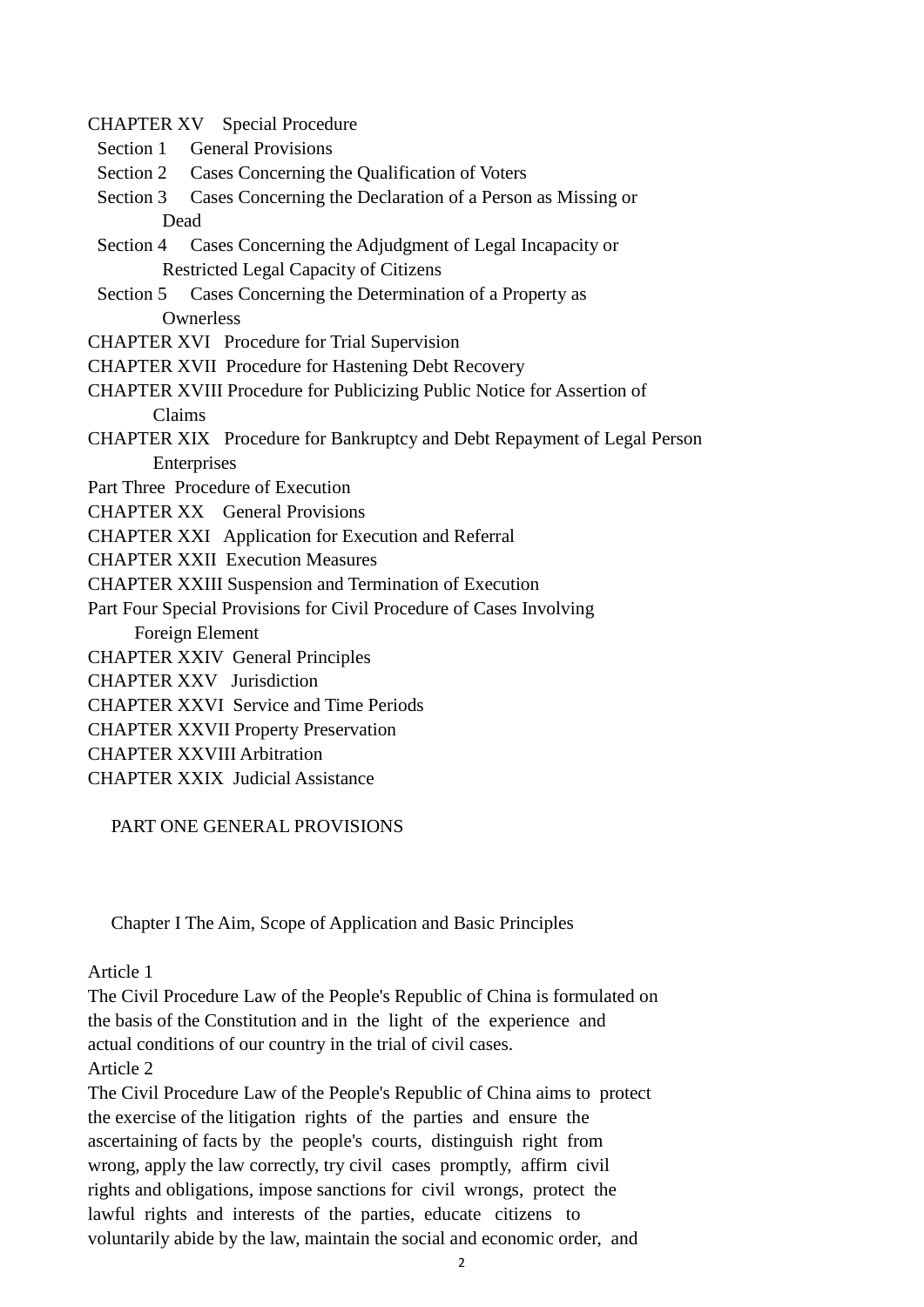guarantee the smooth progress of the socialist construction.

Article 3

In dealing with civil litigation arising from disputes on property and personal relations between citizens, legal persons or other organizations and between the three of them, the people's courts shall apply the provisions of this Law.

Article 4

Whoever engages in civil litigation within the territory of the People's Republic of China must abide by this Law.

Article 5

Aliens, stateless persons, foreign enterprises and organizations that bring suits or enter appearance in the people's courts shall have the same litigation rights and obligations as citizens, legal persons and other organizations of the People's Republic of China.

If the courts of a foreign country impose restrictions on the civil litigation rights of the citizens, legal persons and other organizations of the People's Republic of China, the people's courts of the People's Republic of China shall follow the principle of reciprocity regarding the civil litigation rights of the citizens, enterprises and organizations of that foreign country.

Article 6

The people's courts shall exercise judicial powers with respect to civil cases. The people's courts shall try civil cases independently in accordance with the law, and shall be subject to no interference by any administrative organ, public organization or individual.

Article 7

In trying civil cases, the people's courts must base themselves on facts and take the law as the criterion.

Article 8

The parties in civil litigation shall have equal litigation rights. The people's courts shall, in conducting the trials, safeguard their rights, facilitate their exercising the rights, and apply the law equally to them. Article 9

In trying civil cases, the people's courts shall conduct conciliation for the parties on a voluntary and lawful basis; if conciliation fails, judgments shall be rendered without delay.

Article 10

In trying civil cases, the people's courts shall, according to the provisions of the law, follow the systems of panel hearing, withdrawal, public trial and the court of second instance being that of last instance. Article 11

Citizens of all nationalities shall have the right to use their native spoken and written languages in civil proceedings.

Where minority nationalities live in aggregation in a community or where several nationalities live together in one area, the people's courts shall conduct hearings and issue legal documents in the spoken and written languages commonly used by the local nationalities.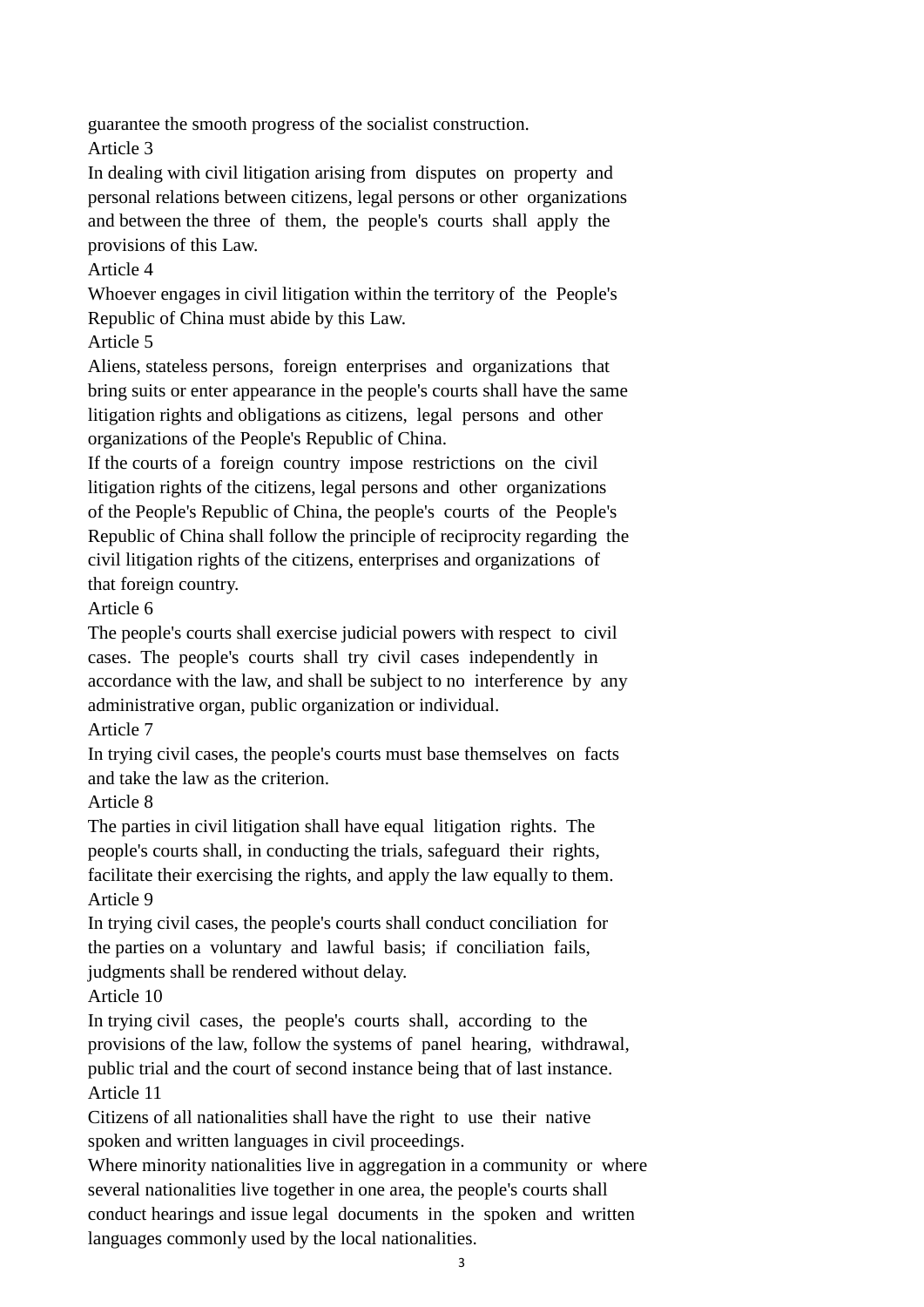The people's courts shall provide translations for any participant in the proceedings who is not familiar with the spoken or written languages commonly used by the local nationalities.

Article 12

Parties to civil actions are entitled in the trials by the people's courts to argue for themselves.

Article 13

The parties are free to deal with their own civil rights and litigation rights the way they prefer within the scope provided by the law.

Article 14

The people's procuratorates shall have the right to exercise legal supervision over civil proceedings.

Article 15

Where an act has infringed upon the civil rights and interests of the State, a collective organization or an individual, any State organ, public organization, enterprise or institution may support the injured unit or individual to bring an action in a people's court.

Article 16

The people's conciliation committees shall be mass organizations to conduct conciliation of civil disputes under the guidance of the grassroots level people's governments and the basic level people's courts.

The people's conciliation committee shall conduct conciliation for the parties according to the Law and on a voluntary basis. The parties concerned shall carry out the settlement agreement reached through conciliation; those who decline conciliation or those for whom conciliation has failed or those who have backed out of the settlement agreement may institute legal proceedings in a people's court.

If a people's conciliation committee, in conducting conciliation of civil disputes, acts contrary to the law, rectification shall be made by the people's court.

Article 17

The people's congresses of the national autonomous regions may formulate, in accordance with the Constitution and the principles of this Law, and in conjunction with the specific circumstances of the local nationalities, adaptive and supplementary provisions. Such provisions made by an autonomous region shall be submitted to the Standing Committee of the National People's Congress for approval; those made by an autonomous prefecture or autonomous county shall be submitted to the standing committee of the people's congress of the relevant province or autonomous region for approval and to the Standing Committee of the National People's Congress for the record.

Chapter II Jurisdiction

Section 1 Jurisdiction by Forum Level Article 18 The basic people's courts shall have jurisdiction as courts of first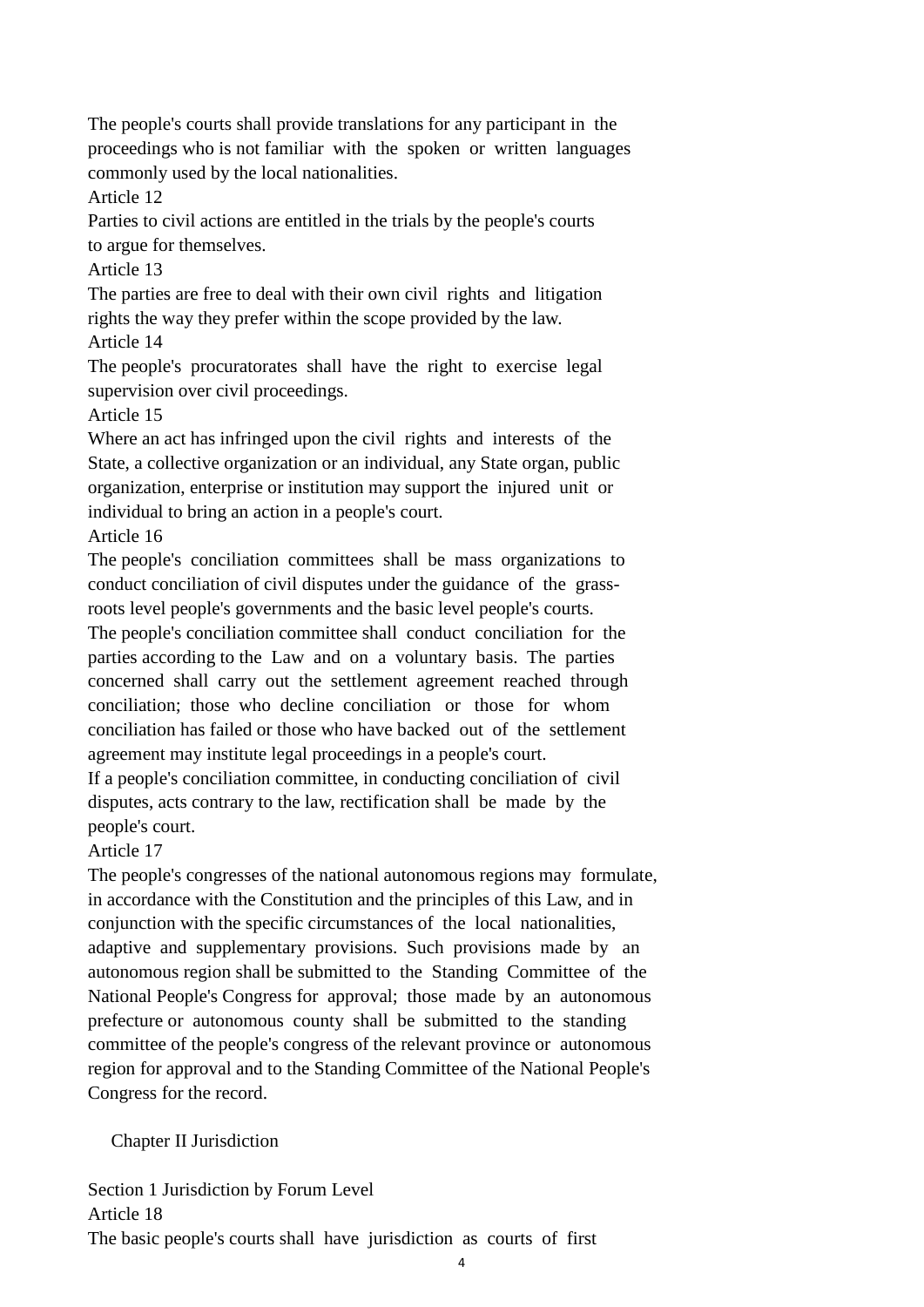instance over civil cases, unless otherwise provided in this Law.

Article 19

The intermediate people's courts shall have jurisdiction as courts of first instance over the following civil cases:

(1) major cases involving foreign element;

(2) cases that have major impact on the area under their jurisdiction; and

(3) cases as determined by the Supreme People's Court to be under the jurisdiction of the intermediate people's courts.

Article 20

The high people's courts shall have jurisdiction as courts of first instance over civil cases that have major impact on the areas under their jurisdiction.

Article 21

The Supreme People's Court shall have jurisdiction as the court of first instance over the following civil cases:

(1) cases that have major impact on the whole country; and

(2) cases that the Supreme People's Court deems it should try.

Section 2 Territorial Jurisdiction

Article 22

A civil lawsuit brought against a citizen shall be under the jurisdiction of the people's court of the place where the defendant has his domicile; if the place of the defendant's domicile is different from that of his habitual residence, the lawsuit shall be under the jurisdiction of the people's court of the place of his habitual residence.

A civil lawsuit brought against a legal person or any other organization shall be under the jurisdiction of the people's court of the place where the defendant has his domicile.

Where the domiciles or habitual residences of several defendants in the same lawsuit are in the areas under the jurisdiction of two or more people's courts, all of those people's courts shall have jurisdiction over the lawsuit.

Article 23

The civil lawsuits described below shall be under the jurisdiction of the people's court of the place where the plaintiff has his domicile; if the place of the plaintiff's domicile is different from that of his habitual residence, the lawsuit shall be under the jurisdiction of the people's court of the place of the plaintiff's habitual residence:

(1) those concerning personal status brought against persons not residing within the territory of the People's Republic of China;

(2) those concerning the personal status of persons whose whereabouts are unknown or who have been declared as missing;

(3) those brought against persons who are undergoing rehabilitation through labour; and

(4) those brought against persons who are in imprisonment.

Article 24

A lawsuit brought on a contract dispute shall be under the jurisdiction of the people's court of the place where the defendant has his domicile or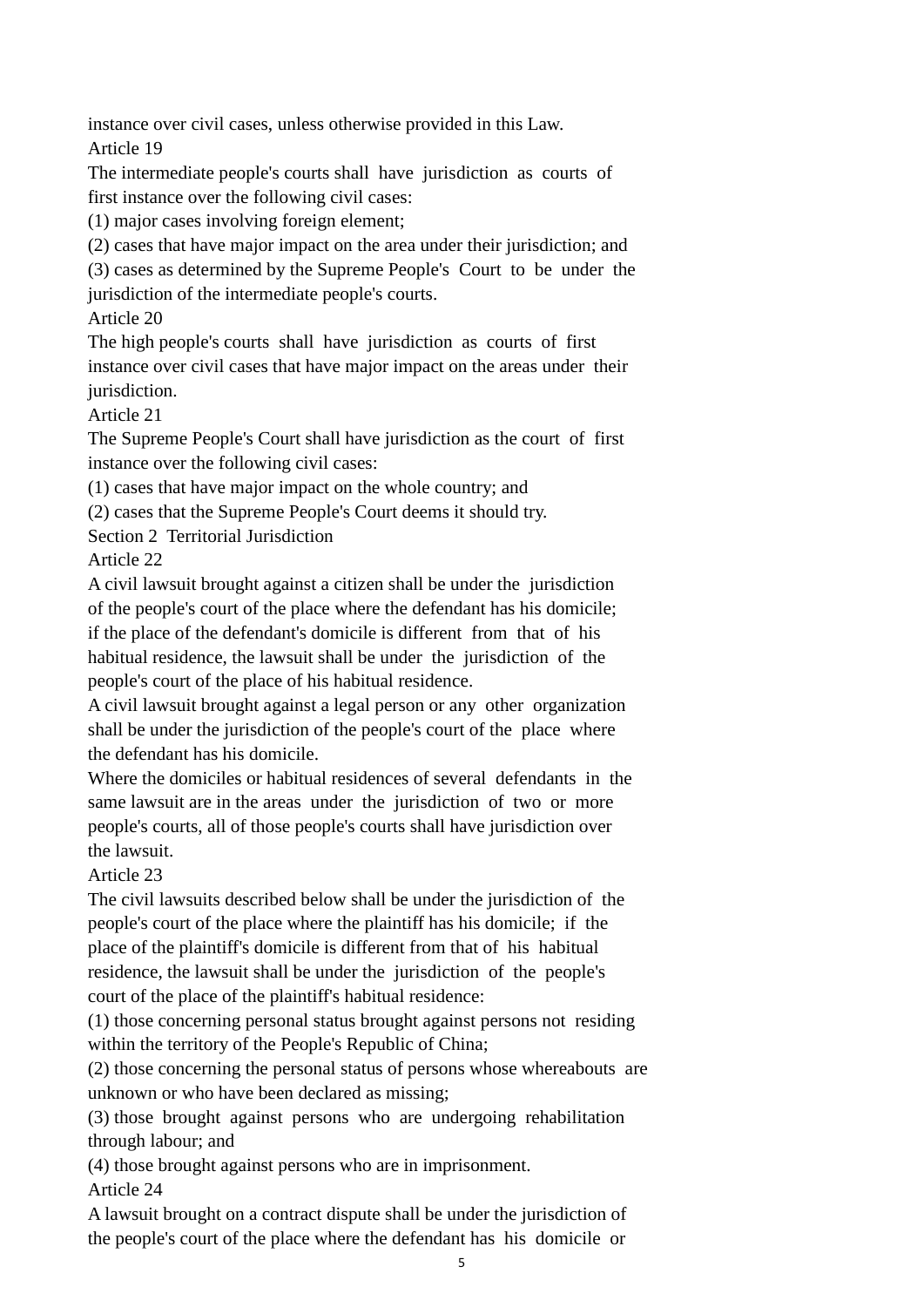where the contract is performed.

Article 25

The parties to a contract may agree to choose in their written contract the people's court of the place where the defendant has his domicile, where the contract is performed, where the contract is signed, where the plaintiff has his domicile or where the object of the action is located to exercise jurisdiction over the case, provided that the provisions of this Law regarding jurisdiction by forum level and exclusive jurisdiction are not violated.

# Article 26

A lawsuit brought on an insurance contract dispute shall be under the jurisdiction of the people's court of the place where the defendant has his domicile or where the insured object is located.

# Article 27

A lawsuit brought on a bill dispute shall be under the jurisdiction of the people's court of the place where the bill is to be paid or where the defendant has his domicile.

# Article 28

A lawsuit arising from a dispute over a railway, road, water, or air transport contract or over a combined transport contract shall be under the jurisdiction of the people's court of the place of dispatch or the place of destination or where the defendant has his domicile.

# Article 29

A lawsuit brought on a tortious act shall be under the jurisdiction of the people's court of the place where the tort is committed or where the defendant has his domicile.

# Article 30

A lawsuit brought on claims for damages caused by a railway, road, water transport or air accident shall be under the jurisdiction of the people's court of the place where the accident occurred or where the vehicle or ship first arrived after the accident or where the aircraft first landed after the accident, or where the defendant has his domicile. Article 31

A lawsuit brought on claims for damages caused by a collision at sea or by any other maritime accident shall be under the jurisdiction of the people's court of the place where the collision occurred or where the ship in collision first docked after the accident or where the ship at fault was detained, or where the defendant has his domicile.

# Article 32

A lawsuit instituted for expenses of maritime salvage shall be under the jurisdiction of the people's court of the place where the salvage took place or where the salvaged ship first docked after the disaster. Article 33

A lawsuit brought for general average shall be under the jurisdiction of the people's court of the place where the ship first docked or where the adjustment of general average was conducted or where the voyage ended. Article 34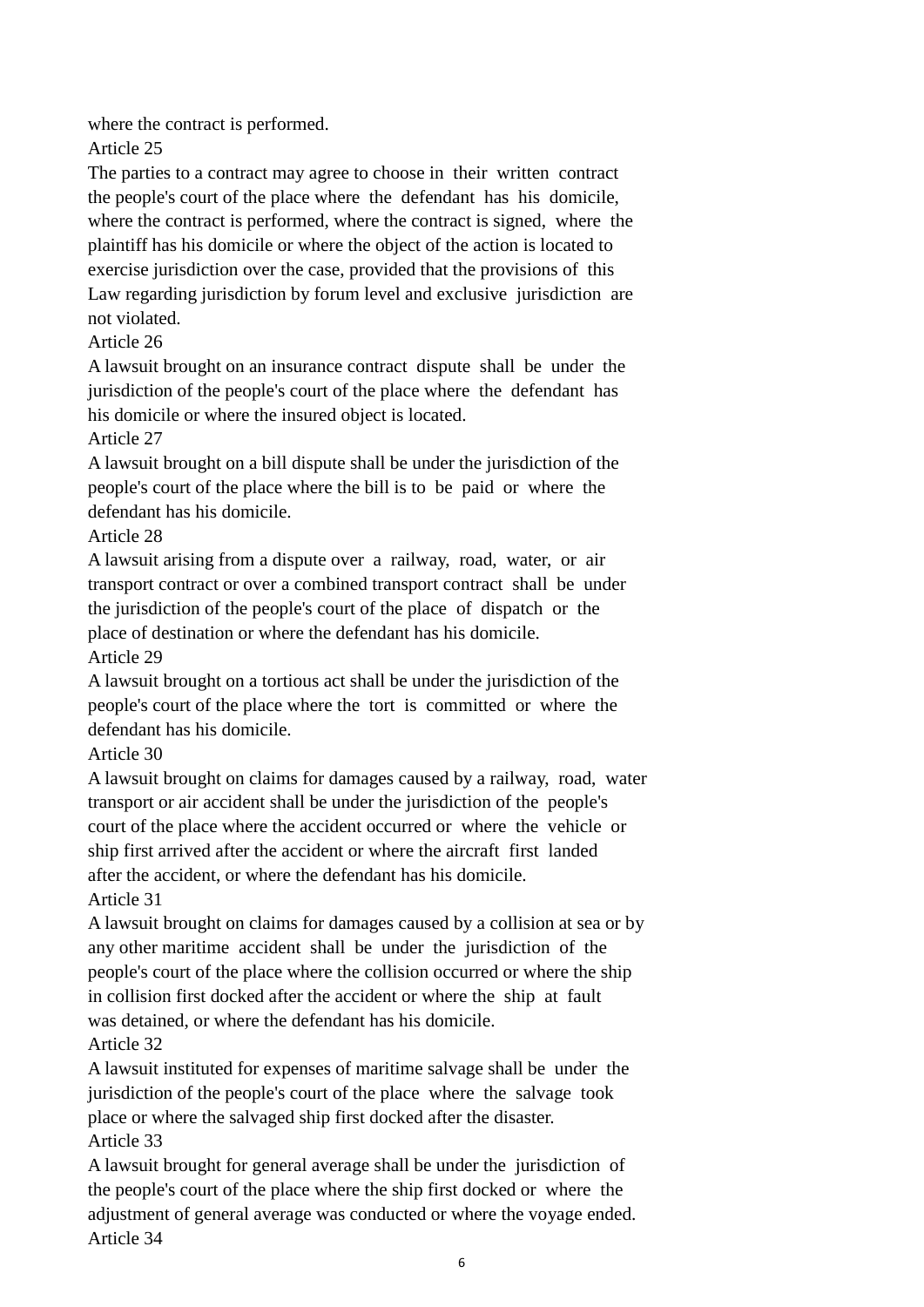The following cases shall be under the exclusive jurisdiction of the people's courts herein specified:

(1) a lawsuit brought on a dispute over real estate shall be under the jurisdiction of the people's court of the place where the estate is located;

(2) a lawsuit brought on a dispute over harbour operations shall be under the jurisdiction of the people's court of the place where the harbour is located; and

(3) a lawsuit brought on a dispute over succession shall be under the jurisdiction of the people's court of the place where the decedent had his domicile upon his death, or where the principal part of his estate is located.

Article 35

When two or more people's courts have jurisdiction over a lawsuit, the plaintiff may bring his lawsuit in one of these people's courts; if the plaintiff brings the lawsuit in two or more people's courts that have jurisdiction over the lawsuit, the people's court in which the case was first entertained shall have jurisdiction.

Section 3 Transfer and Designation of Jurisdiction Article 36

If a people's court finds that a case it has entertained is not under its jurisdiction, it shall refer the case to the people's court that has jurisdiction over the case. The people's court to which a case has been referred shall entertain the case, and if it considers that, according to the relevant regulations, the case referred to it is not under its jurisdiction, it shall report to a superior people's court for the designation of jurisdiction and shall not independently refer the case again to another people's court.

Article 37

If a people's court which has jurisdiction over a case is unable to exercise the jurisdiction for special reasons, a superior people's court shall designate another court to exercise jurisdiction.

In the event of a jurisdictional dispute between two or more people's courts, it shall be resolved by the disputing parties through consultation; if the dispute cannot be so resolved, it shall be reported to their common superior people's court for the designation of jurisdiction.

Article 38

If a party to an action objects to the jurisdiction of a people's court after the court has entertained the case, the party must raise the objection within the period prescribed for the submission of defence. The people's court shall examine the objection. If the objection is established, the people's court shall order the case to be transferred to the people's court that has jurisdiction over it; if not, the people's court shall reject it.

Article 39

The people's courts at higher levels shall have the power to try civil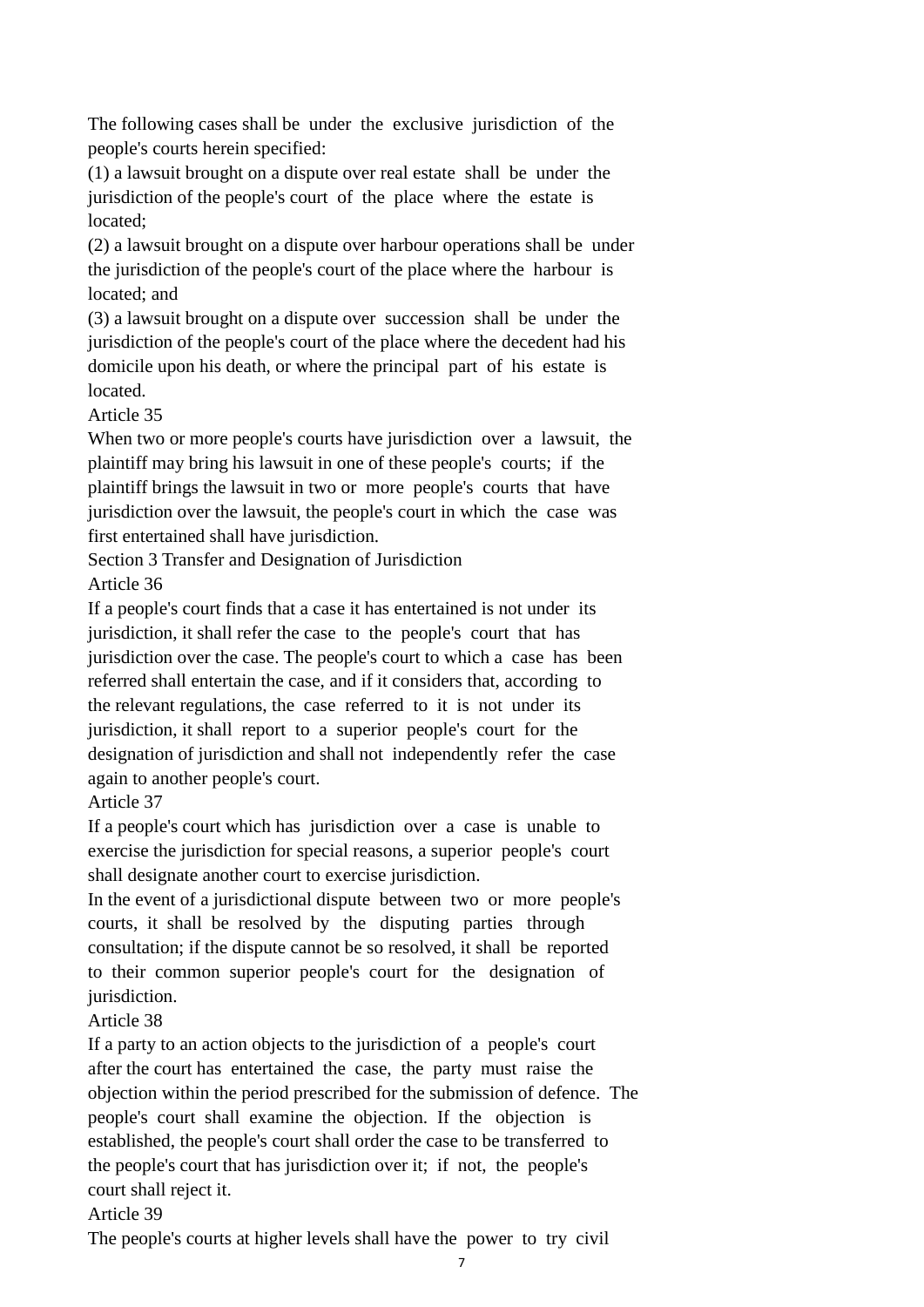cases over which the people's courts at lower levels have jurisdiction as courts of first instance; they may also transfer civil cases over which they themselves have jurisdiction as courts of first instance to people's courts at lower levels for trial. If a people's court at a lower level that has jurisdiction over a civil case as court of first instance deems it necessary to have the case to be tried by a people's court at a higher level, it may submit it to and request the people's court at a higher level to try the case.

Chapter III Trial Organization

# Article 40

The people's court of first instance shall try civil cases by a collegial panel composed of both judges and judicial assessors or of judges alone. The collegial panel must have an odd number of members.

Civil cases in which summary procedure is followed shall be tried by a single judge alone.

When performing their duties, the judicial assessors shall have equal rights and obligations as the judges.

Article 41

The people's court of second instance shall try civil cases by a collegial panel of judges. The collegial panel must have an odd number of members. For the retrial of a remanded case, the people's court of first instance shall form a new collegial panel in accordance with the procedure of first instance. If a case for retrial was originally tried at first instance, a new collegial panel shall be formed according to the procedure of first instance; if the case was originally tried at second instance or was brought by a people's court at a higher level to it for trial, a new collegial panel shall be formed according to the procedure of second instance.

Article 42

The president of the court or the chief judge of a division of the court shall designate a judge to serve as the presiding judge of the collegial panel; if the president or the chief judge participates in the trial, he himself shall serve as the presiding judge.

Article 43

When deliberating a case, a collegial panel shall observe the rule of majority. The deliberations shall be recorded in writing, and the transcript shall be signed by the members of the collegial panel.

Dissenting opinions in the deliberations must be truthfully entered in the transcript.

Article 44

The judicial officers shall deal with all cases impartially and in accordance with the law.

The judicial officers shall not accept any treat or gift from the parties or their agents ad litem.

Any judicial officer who commits embezzlement, accepts bribes, engages in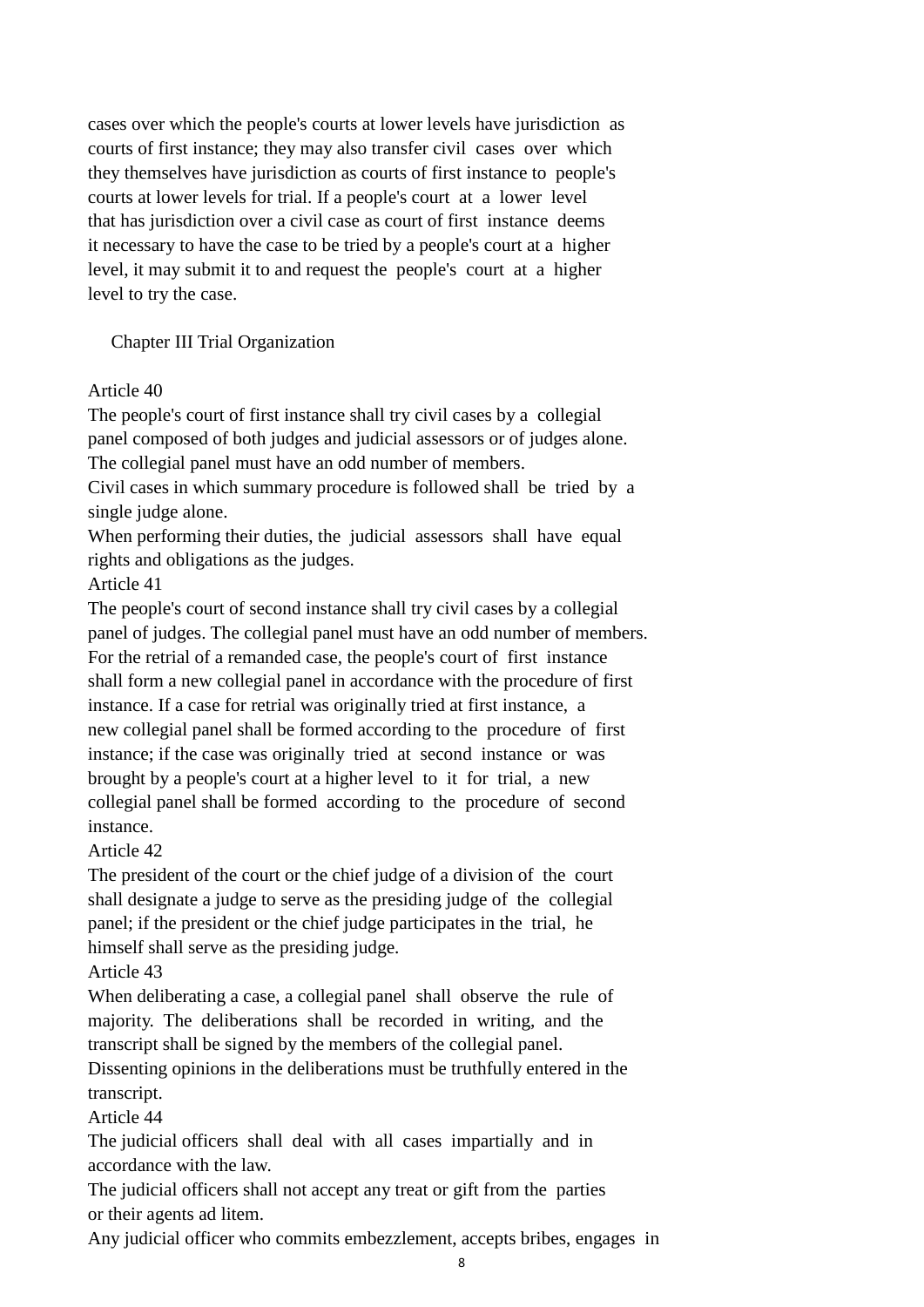malpractice for personal benefits or who perverts the law in passing judgment shall be investigated for legal responsibility; if the act constitutes a crime, the offender shall be investigated for criminal responsibility according to the law.

Chapter IV Withdrawal

## Article 45

A judicial officer shall of himself withdraw from the case, and the parties thereto shall be entitled to apply orally or in writing for his withdrawal in any of the following circumstances:

(1) he being a party to the case or a near relative of a party or an agent ad litem in the case;

(2) he being an interested party in the case; or

(3) he having some other kind of relationship with a party to the case, which might affect the impartiality of the trial.

The above provisions shall also apply to clerks, interpreters, expert witnesses and inspection personnel.

Article 46

In applying for the withdrawal, the party shall state the reason and submit the application at the beginning of the proceedings; the application may also be submitted before the closing of arguments in court if the reason for the withdrawal is known to him only after the proceedings begin.

Pending a decision by the people's court regarding the withdrawal applied for, the judicial officer concerned shall temporarily suspend his participation in the proceedings, with the exception, however, of cases that require the taking of emergency measures.

Article 47

The withdrawal of the presiding judge who is president of the court shall be decided by the judicial committee; the withdrawal of judicial officers shall be decided by the court president; and the withdrawal of other personnel by the presiding judge.

Article 48

The decision of a people's court on an application made by any party for withdrawal shall be made orally or in writing within three days after the application was made. If the applicant is not satisfied with the decision, he may apply for reconsideration which could be granted only once. During the period of reconsideration, the person whose withdrawal has been applied for shall not suspend his participation in the proceedings. The decision of a people's court on the reconsideration shall be made within three days after receiving the application and the applicant shall be notified of it accordingly.

Chapter V Participants in Proceedings

Section 1 Parties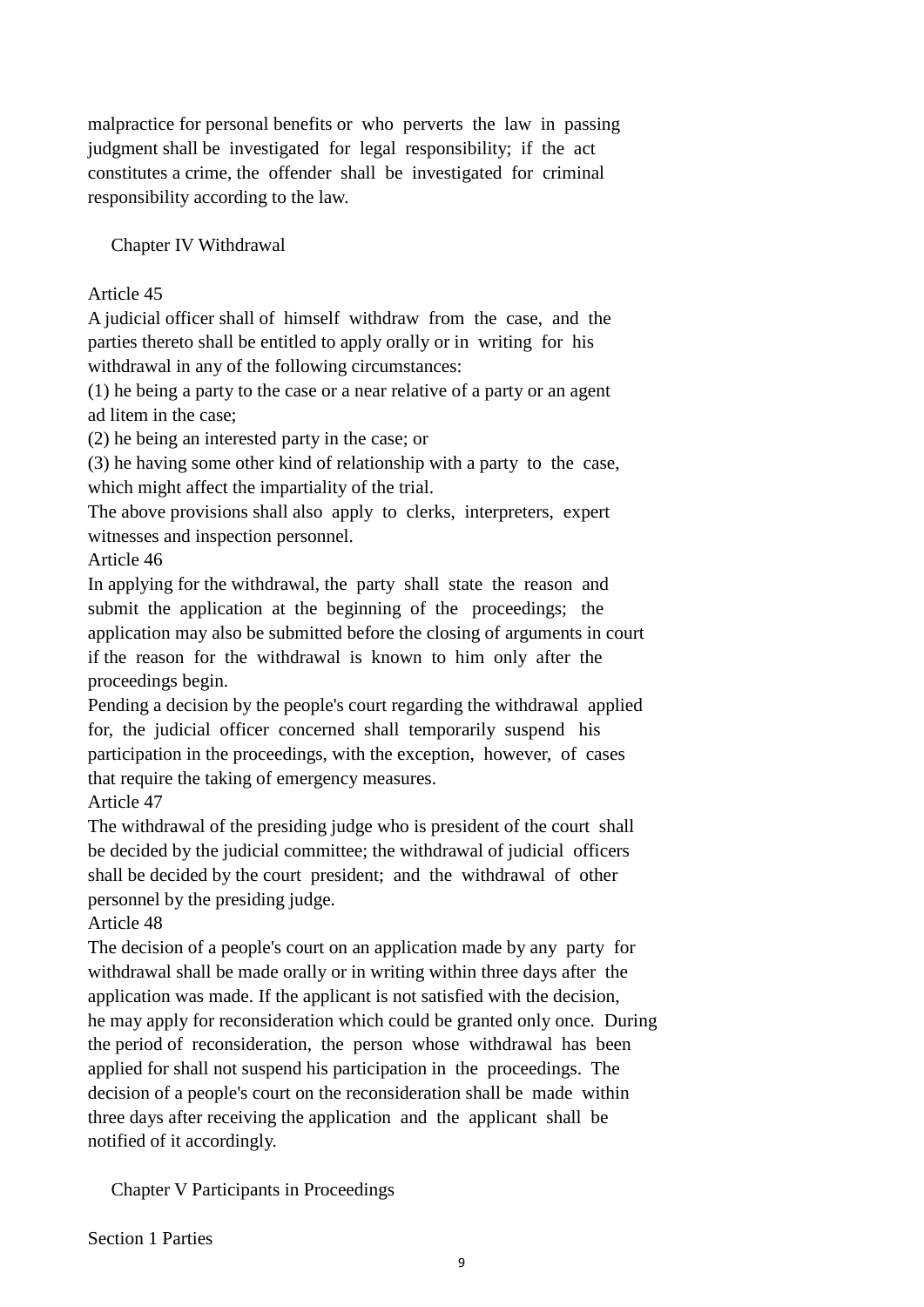Article 49

Any citizen, legal person and any other organization may become a party to a civil action.

Legal persons shall be represented by their legal representatives in the litigation. Other organizations shall be represented by their principal heads in the proceedings.

Article 50

Parties to an action shall have the right to appoint agents, apply for withdrawals, collect and provide evidence, proffer arguments, request conciliation, file an appeal and apply for execution.

Parties to an action may have access to materials pertaining to the case and make copies thereof and other legal documents pertaining to the case. The scope of and rules for consulting and making copies of them shall be

specified by the Supreme People's Court.

Parties to an action must exercise their litigation rights in accordance with the law, observe the procedures and carry out legally effective written judgments or orders and conciliation statements.

Article 51

The two parties may reach a compromise of their own accord. Article 52

The plaintiff may relinquish or modify his claims. The defendant may admit or rebut the claims and shall have the right to file counterclaims. Article 53

When one party or both parties consist of two or more than two persons, their object of action being the same or of the same category and the people's court considers that, with the consent of the parties, the action can be tried combined, it is a joint action.

If a party of two or more persons to a joint action have common rights and obligations with respect to the object of action and the act of any one of them is recognized by the others of the party, such an act shall be valid for all the rest of the party; if a party of two or more persons have no common rights and obligations with respect to the object of action, the act of any one of them shall not be valid for the rest.

Article 54

If the persons comprising a party to a joint action is large in number, the party may elect representatives from among themselves to act for them in the litigation. The acts of such representatives in the litigation shall be valid for the party they represent. However, modification or waiver of claims or admission of the claims of the other party or pursuing a compromise with the other party by the representatives shall be subject to the consent of the party they represent.

# Article 55

Where the object of action is of the same category and the persons comprising one of the parties is large but uncertain in number at the commencement of the action, the people's court may issue a public notice, stating the particulars and claims of the case and informing those entitled to participate in the action to register their rights with the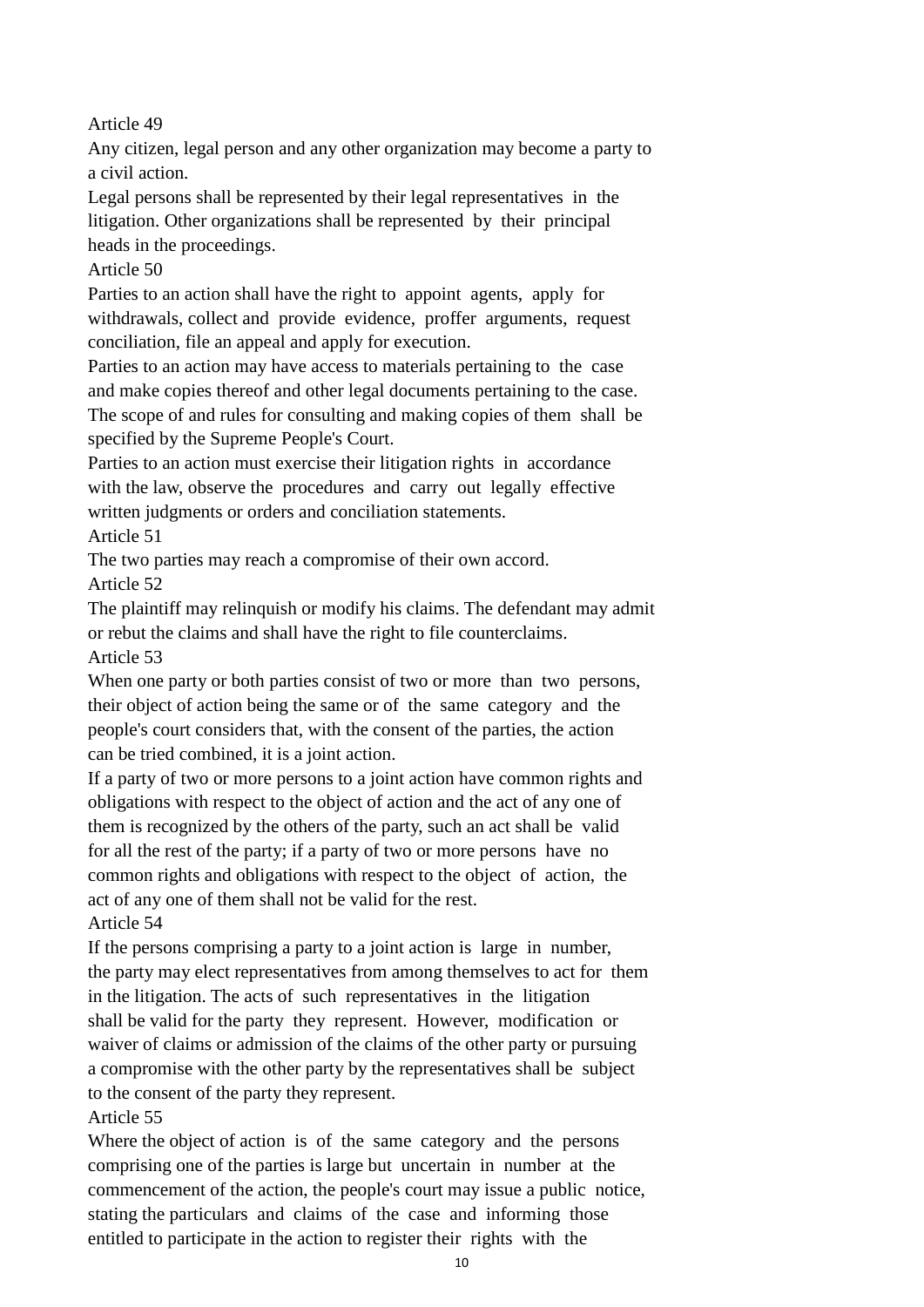people's court within a fixed period of time.

Those who have registered their rights with the people's court may elect representatives from among themselves to proceed with the litigation; if the election fails its purpose, such representatives may be determined by the people's court through consultation with those who have registered their rights with the court.

The acts of such representative in the litigation shall be valid for the party they represent; however, modification or waiver of claims or admission of the claims of the other party or pursuing a compromise with the other party by the representatives shall be subject to the consent of the party they represent.

The judgments or written orders rendered by the people's court shall be valid for all those who have registered their rights with the court. Such judgments or written orders shall apply to those who have not registered their rights but have instituted legal proceedings during period of limitation of the action.

## Article 56

If a third party considers that he has an independent claim to the object of action of both parties, he shall have the right to bring an action. Where the outcome of the case will affect a third party's legal interest, such party, though having no independent claim to the object of action of both parties, may file a request to participate in the proceedings or the people's court shall notify the third party to participate. A third party that is to bear civil liability in accordance with the judgment of the people's court shall be entitled to the rights and obligations of a party in litigation.

### Section 2 Agents ad Litem

Article 57

Any person with no legal capacity to engage in litigation shall have his guardian or guardians as statutory agents to act for him in a lawsuit. If the statutory agents try to shift responsibility as agents ad litem upon one another, the people's court shall appoint one of them to represent the person in litigation.

### Article 58

A party to an action, or statutory agent may appoint one or two persons to act as his agents ad litem.

A lawyer, a near relative of the party, a person recommended by a relevant social organization or a unit to which the party belongs or any other citizen approved by the people's court may be appointed as the party's agent ad litem.

# Article 59

When a person appoints another to act on his behalf in litigation, he must submit to the people's court a power of attorney bearing his signature or seal.

The power of attorney must specify the matters entrusted and the powers conferred. An agent ad litem must obtain special powers from his principal to admit, waive or modify claims, or to compromise or to file a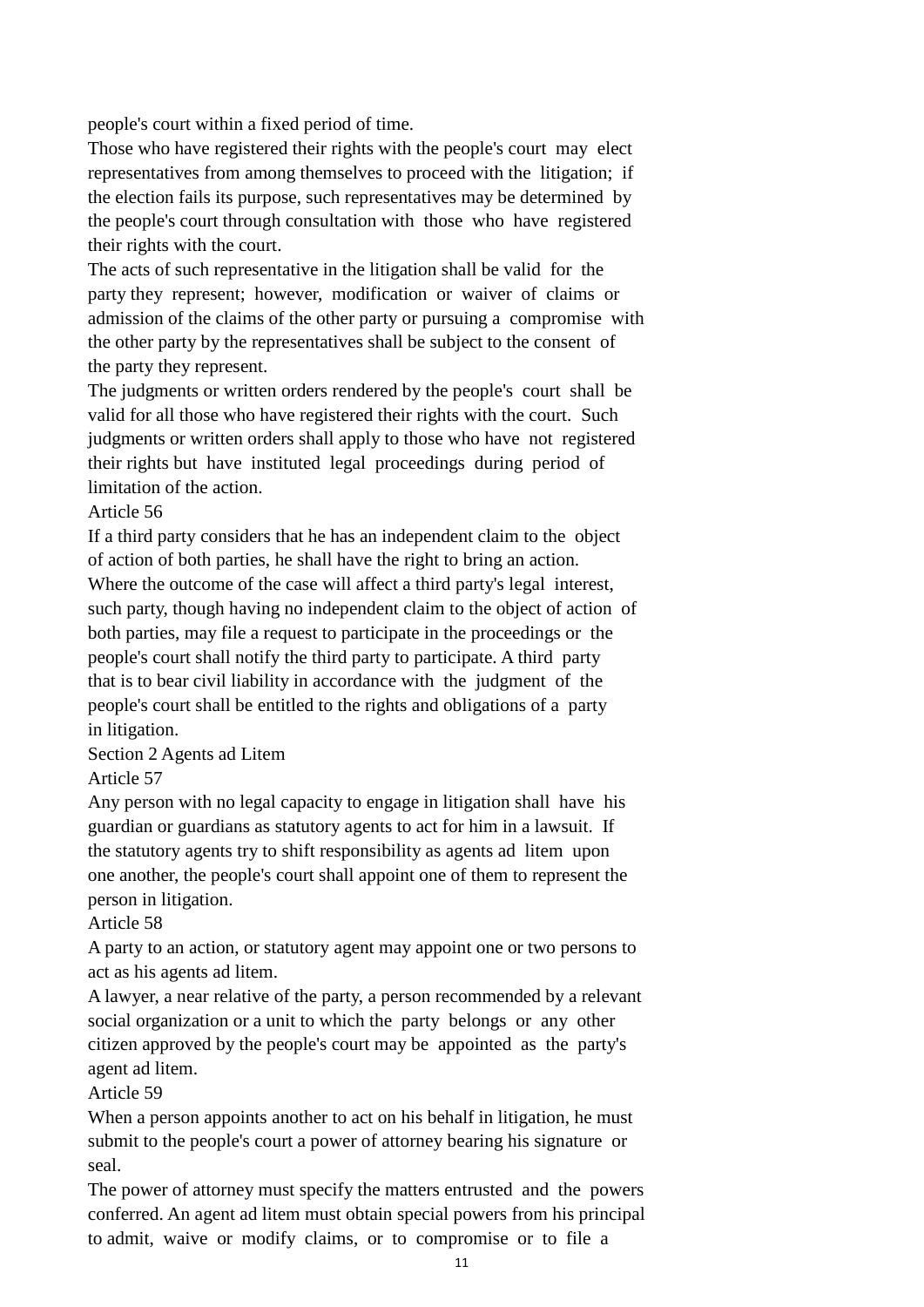counterclaim or an appeal.

A power of attorney mailed or delivered through others by a citizen of the People's Republic of China residing abroad must be certified by the Chinese embassy or consulate accredited to that country. If there is no Chinese embassy or consulate in that country, the power of attorney must be certified by an embassy or a consulate of a third country accredited to that country that has diplomatic relations with the People's Republic of China, and then transmitted for authentication to the embassy or consulate of the People's Republic of China accredited to that third country, or it must be certified by a local patriotic overseas Chinese organization. Article 60

A party to an action shall inform the people's court in writing if he changes or revokes the powers of an agent ad litem, and the court shall notify the other party of the change or revocation.

Article 61

A lawyer who serves as an agent ad litem and other agents ad litem shall have the right to investigate and collect evidence, and may have access to materials pertaining to the case. The scope of and rules for consulting materials pertaining to the case shall be specified by the Supreme People's Court.

Article 62

In a divorce case in which the parties to the action have been represented by their agents ad litem, the parties themselves shall still appear in court in person, unless they are incapable of expressing their own will. A party who is truly unable to appear in court due to a special reason shall submit his views in writing to the people's court.

Chapter VI Evidence

### Article 63

Evidence shall be classified as follows:

(1) documentary evidence;

- (2) material evidence;
- (3) audio-visual material;
- (4) testimony of witnesses;
- (5) statements of the parties;
- (6) expert conclusions; and
- (7) records of inspection.

The above-mentioned evidence must be verified before it can be taken as a basis for ascertaining a fact.

Article 64

It is the duty of a party to an action to provide evidence in support of his allegations.

If, for objective reasons, a party and his agent ad litem are unable to collect the evidence by themselves or if the people's court considers the evidence necessary for the trial of the case, the people's court shall investigate and collect it.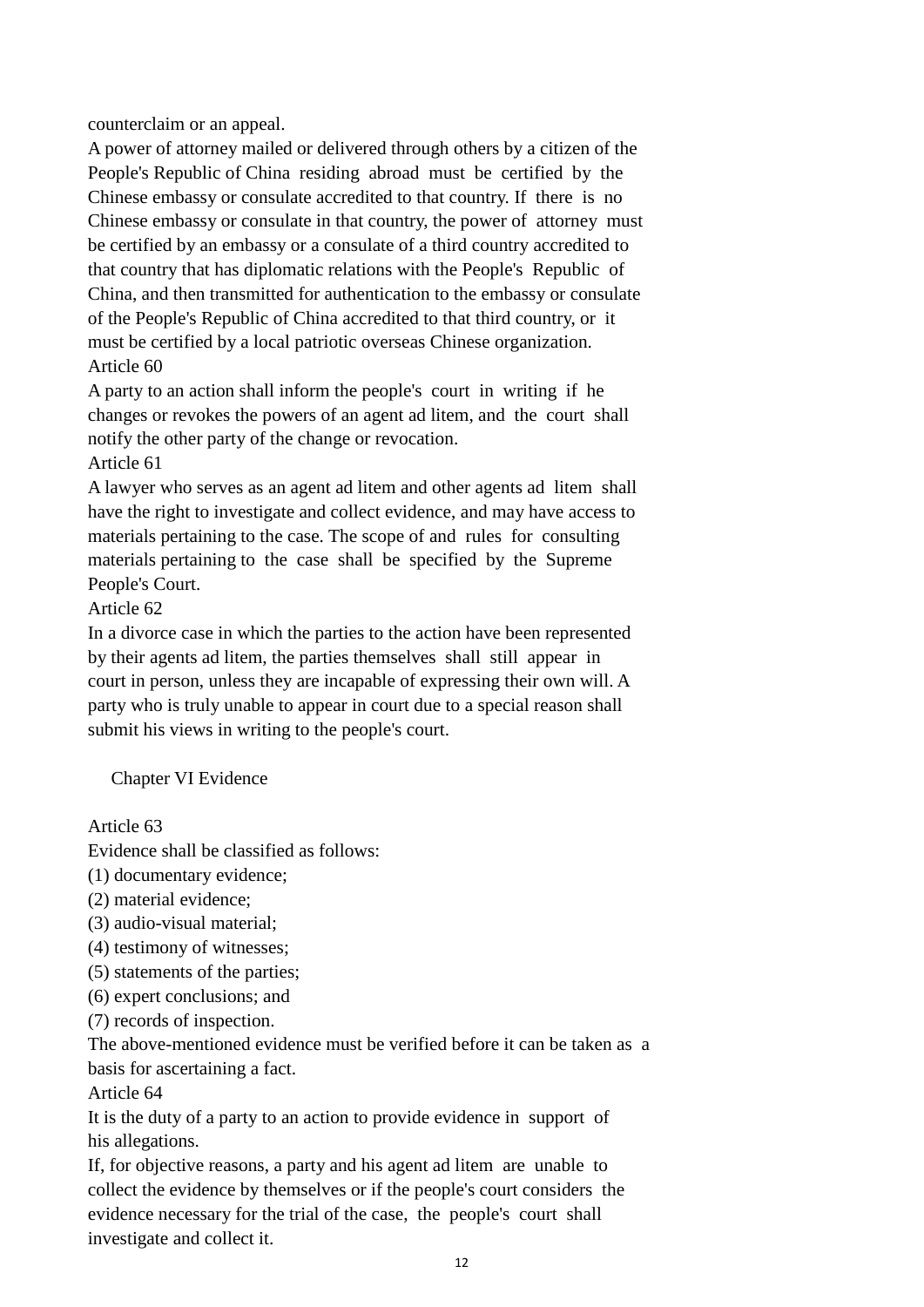The people's court shall, in accordance with the procedure prescribed by the law, examine and verify evidence comprehensively and objectively. Article 65

The people's court shall have the right to make investigation and collect evidence from the relevant units or individuals; such units or individuals may not refuse to provide information and evidence.

The people's court shall verify the authenticity, examine and determine the validity of the certifying documents provided by the relevant units or individuals.

Article 66

Evidence shall be presented in court and cross-examined by the parties concerned. But evidence that involves State secrets, trade secrets and personal privacy shall be kept confidential. If it needs to be presented in court, such evidence shall not be presented in an open court session. Article 67

The people's court shall take the acts, facts and documents legalized by notarization according to legal procedures as the basis for ascertaining facts, unless there is evidence to the contrary sufficient to invalidate the notarization.

Article 68

Any document submitted as evidence must be the original. Material evidence must also be original. If it is truly difficult to present the original document or thing, then reproductions, photographs, duplicates or extracts of the original may be submitted.

If a document in a foreign language is submitted as evidence, a Chinese translation must be appended.

Article 69

The people's court shall verify audio-visual materials and determine after their examination in the light of other evidence in the case whether they can be taken as a basis for ascertaining the facts.

Article 70

All units and individuals who have knowledge of a case shall be under the obligation of giving testimony in court. Responsible heads of the relevant units shall support the witnesses to give testimony. When it is truly difficult for a witness to appear in court, he may, with the consent of the people's court, submit a written testimony.

Any person who is incapable of expressing his will properly shall not give testimony.

Article 71

The people's court shall examine the statements of the parties concerned in the light of other evidence in the case to determine whether the statements can be taken as a basis for ascertaining the facts.

The refusal of a party to make statements shall not prevent the people's court from ascertaining the facts of a case on the basis of other evidence.

Article 72

When the people's court deems it necessary to make an expert evaluation of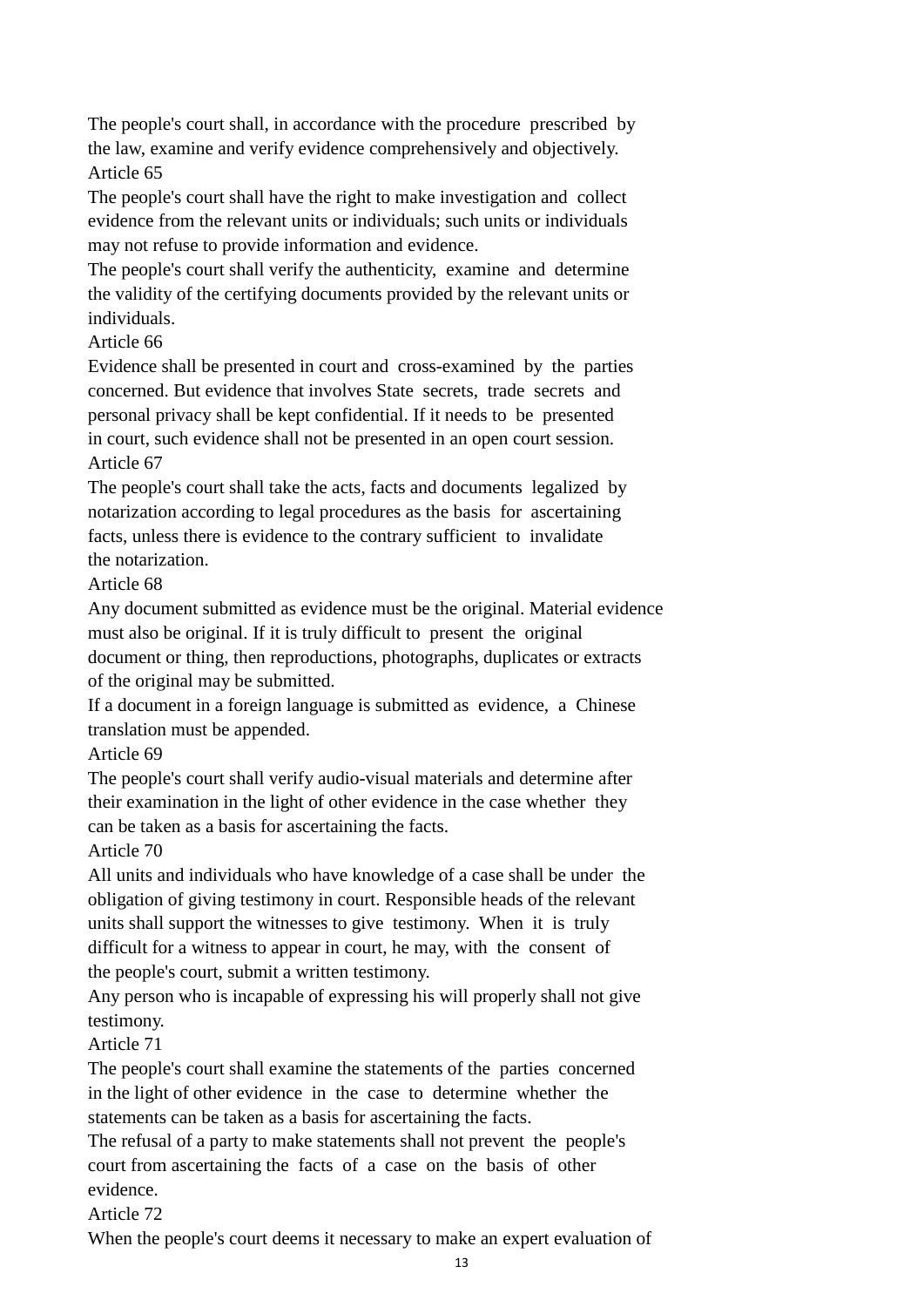a problem of a technical nature, it shall refer the problem to a department authorized by the law for the evaluation. In the absence of such a department, the people's court shall appoint one to make the expert evaluation.

The authorized department and the experts designated by the department shall have the right to consult the case materials necessary for the evaluation and question the parties and witnesses when circumstances so require.

The authorized department and the experts it designated shall present a written conclusion of the evaluation duly sealed or signed by both. If the evaluation is made by an expert alone, the unit to which the expert belongs shall certify his status by affixing its seal to the expert's conclusion.

### Article 73

When inspecting material evidence or a site, the inspector must produce his credentials issued by a people's court. He shall request the local grass-roots organization or the unit to which the party to the action belongs to send persons to participate in the inspection. The party concerned or an adult member of his family shall be present; their refusal to appear on the scene, however, shall not hinder the inspection. Upon notification by the people's court, the relevant units and individuals shall be under the obligation of preserving the site and assisting the inspection. The inspector shall make a written record of the circumstances and results of the inspection, which shall be duly signed or sealed by the inspector, the party concerned and the participants requested to be present.

### Article 74

Under circumstances where there is a likelihood that evidence may be destroyed or lost, or difficult to obtain later, the participants in the proceedings may apply to the people's court for preservation of the evidence. The people's court may also on its own initiative take measures to preserve such evidence.

Chapter VII Time Periods and Service

Section 1 Time Periods

Article 75

Time periods shall include those prescribed by the law and those designated by a people's court.

Time periods shall be calculated by the hour, the day, the month and the year. The hour and day from which a time period begins shall not be counted as within the time period.

If the expiration date of a time period falls on a holiday, then the day immediately following the holiday shall be regarded as the expiration date.

A time period shall not include travelling time. A litigation document that is mailed before the deadline shall not be regarded as overdue.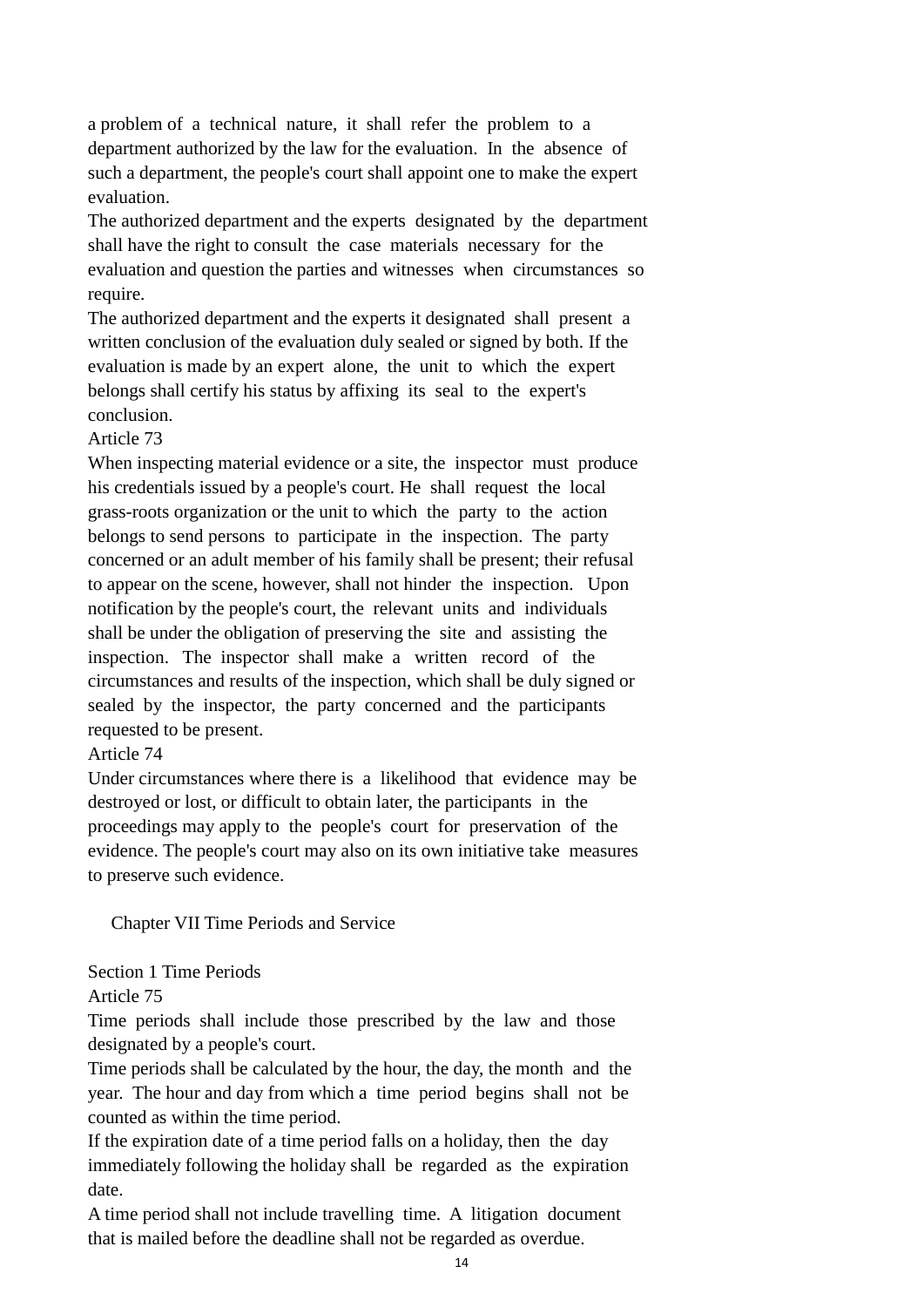### Article 76

In case of failure on the part of a party to an action to meet a deadline due to force majeure or for other justified reasons, the party concerned may apply for an extension of the time limit within 10 days after the obstacle is removed. The extension applied for shall be subject to approval by a people's court.

# Section 2 Service

### Article 77

A receipt shall be required for every litigation document that is served and it shall bear the date of receipt noted by the signature or seal of the person on whom the document was served.

The date noted on the receipt by the person on whom the document was served shall be regarded as the date of service of the document. Article 78

Litigation documents shall be sent or delivered directly to the person on whom they are to be served. If that person is a citizen, the documents shall, in case of his absence, be receipted by an adult member of his family living with him. If the person on whom they are to be served is a legal person or any other organization, the documents shall be receipted by the legal representatives of the legal person or the principal heads of the other organization or anyone of the legal person or the other organization responsible for receiving such documents; if the person on whom they are to be served has an agent ad litem, the documents may be receipted by the agent ad litem; if the person on whom they are to be served has designated a person to receive litigation documents on his behalf and has informed the people's court of it, the documents may be receipted by the person designated.

The date put down in the receipt and signed by the adult family member living with the person or whom the litigation documents are to be served, or by the person responsible for receiving documents of a legal person or any other organization, or by the agent ad litem, or the person designated to receive documents shall be deemed the date of service of the documents. Article 79

If the person on whom the litigation documents are to be served or the adult family member living with him refuses to receive the documents, the person serving the documents shall ask representatives from the relevant grass-roots organization or the unit to which the person on whom the documents are to be served belongs to appear on the scene, explain the situation to them, and record on the receipt the reasons of the refusal and the date of it. After the person serving the documents and the witnesses have affixed their signatures or seals to the receipt, the documents shall be left at the place where the person on whom they are to be served lives and the service shall be deemed completed. Article 80

If direct service proves to be difficult, service of litigation documents may be entrusted to another people's court, or done by mail. If the documents are served by mail, the date stated on the receipt for postal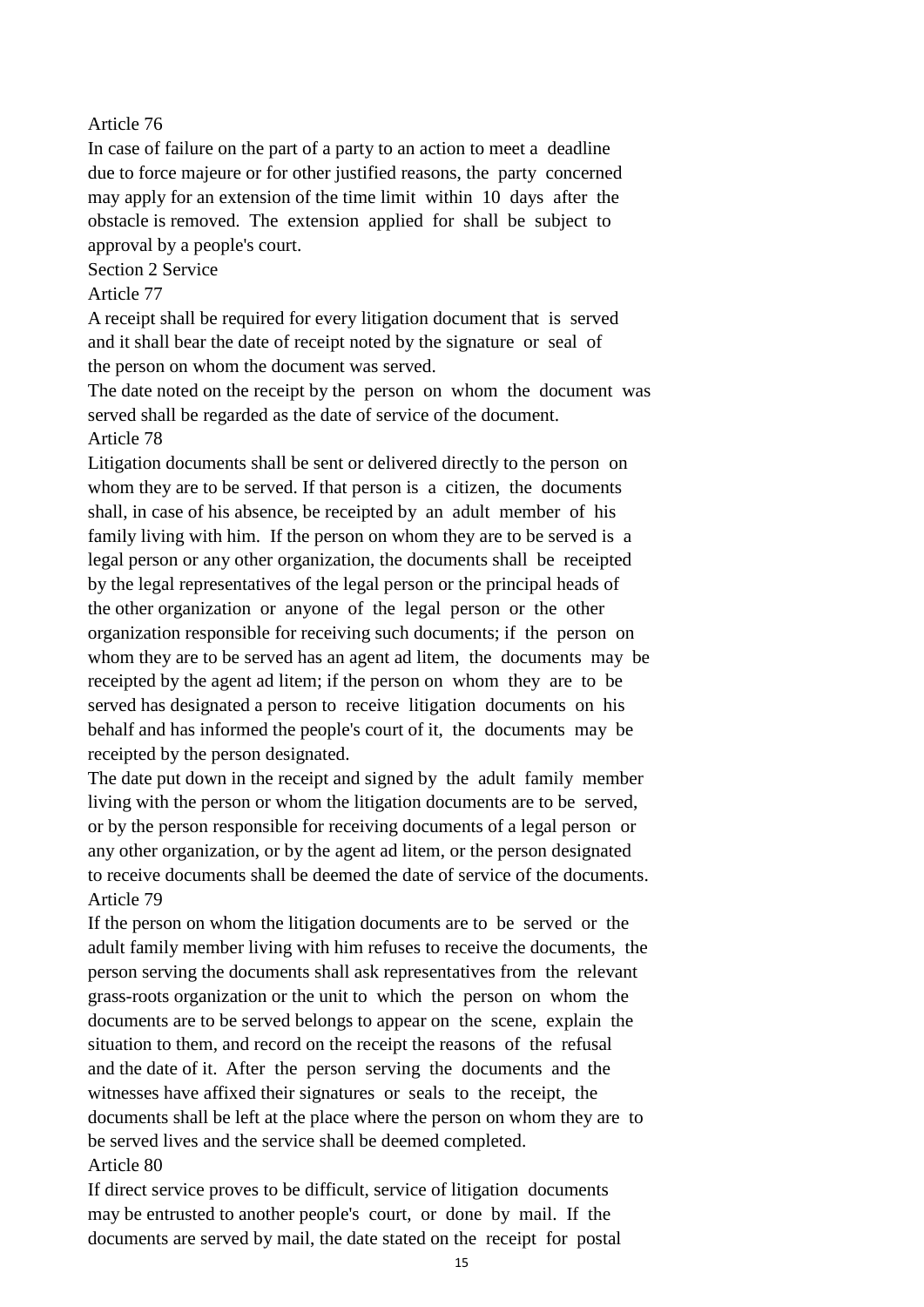delivery shall be deemed the date of service of the documents. Article 81

If the person on whom the litigation documents are to be served is a military-man, the documents shall be forwarded to him through the political organ of the unit at or above the regimental level in the force to which he belongs.

# Article 82

If the person on whom the litigation documents are to be served is in imprisonment, the documents shall be forwarded to him through the prison authorities or the unit of reform through labour where the person is serving his term.

If the person on whom the litigation documents are to be served is undergoing rehabilitation through labour, the documents shall be forwarded to him through the unit of his rehabilitation through labour. Article 83

The organization or unit that receives the litigation documents to be forwarded must immediately deliver them to and have them receipted by the person on whom they are to be served. The date stated on the receipt shall be deemed the date of service of the documents.

Article 84

If the whereabouts of the person on whom the litigation documents are to be served is unknown, or if the documents cannot be served by the other methods specified in this Section, the documents shall be served by public announcement. Sixty days after the public announcement is made, the documents shall be deemed to have been served.

The reasons for service by public announcement and the process gone through shall be recorded in the case files.

Chapter VIII Conciliation

Article 85

In the trial of civil cases, the people's court shall distinguish between right and wrong on the basis of the facts being clear and conduct conciliation between the parties on a voluntary basis.

Article 86

When a people's court conducts conciliation, a single judge or a collegial panel may preside over it. Conciliation shall be conducted on the spot as much as possible.

When a people's court conducts conciliation, it may employ simplified methods to notify the parties concerned and the witnesses to appear in court.

Article 87

When a people's court conducts conciliation, it may invite the units or individuals concerned to come to its assistance. The units or individuals invited shall assist the people's court in conciliation.

Article 88

A settlement agreement reached between the two parties through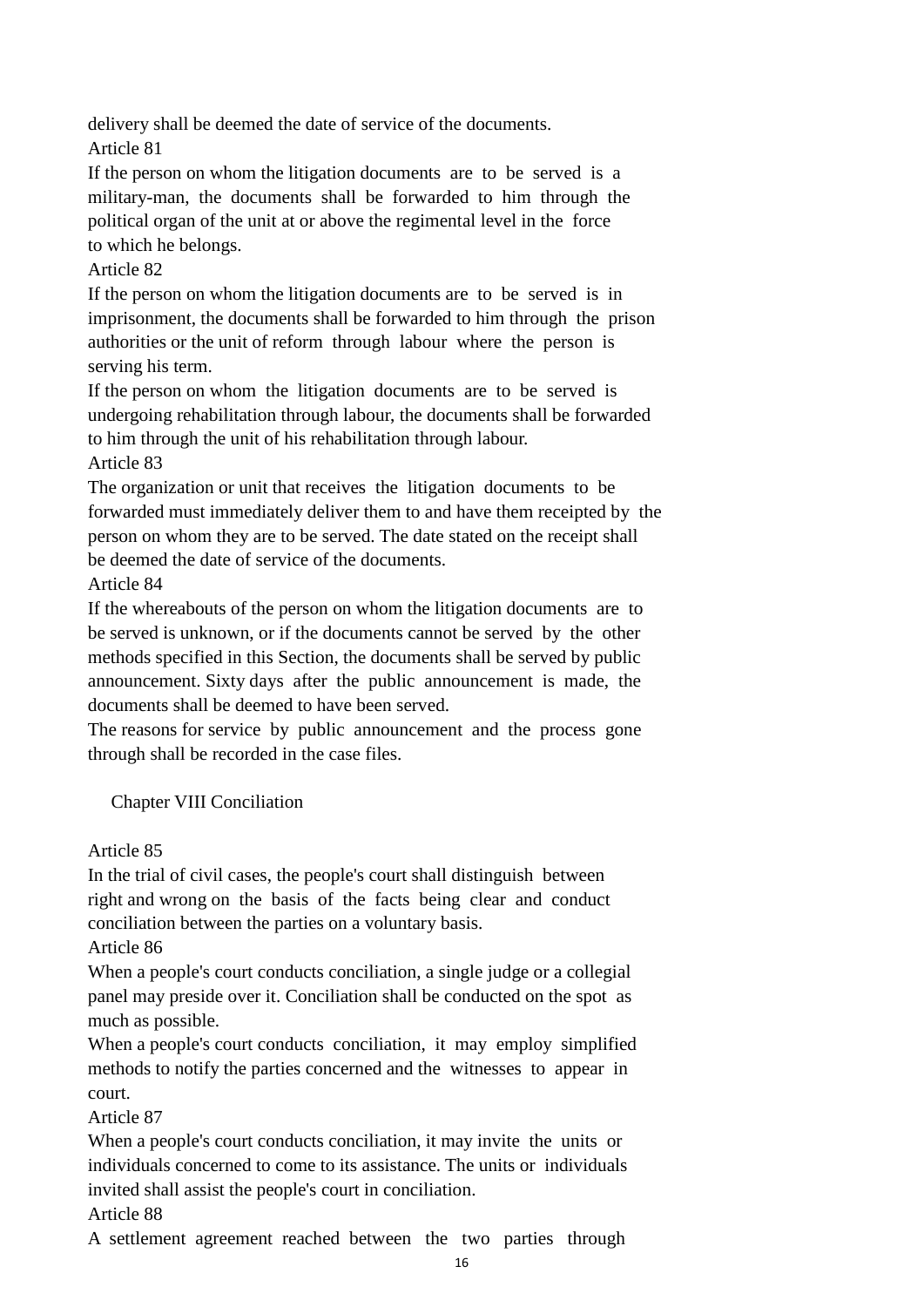conciliation must be of their own free will and without compulsion. The content of the settlement agreement shall not contravene the law. Article 89

When a settlement agreement through conciliation is reached, the people's court shall draw up a conciliation statement. The conciliation statement shall clearly set forth the claims, the facts of the case, and the result of the conciliation.

The conciliation statement shall be signed by the judge and the court clerk, sealed by the people's court, and served on both parties.

Once it is receipted by the two parties concerned, the conciliation statement shall become legally effective.

Article 90

The people's court need not draw up a conciliation statement for the following cases when a settlement agreement is reached through conciliation:

(1) divorce cases in which both parties have become reconciled after conciliation;

(2) cases in which adoptive relationship has been maintained through conciliation;

(3) cases in which the claims can be immediately satisfied; and

(4) other cases that do not require a conciliation statement.

Any settlement agreement that needs no conciliation statement shall be entered into the written record and shall become legally effective after being signed or sealed by both parties concerned, by the judge and by the court clerk.

Article 91

If no agreement is reached through conciliation or if either party backs out of the settlement agreement before the conciliation statement is served, the people's court shall render a judgment without delay.

Chapter IX Property Preservation and Advance Execution

# Article 92

In the cases where the execution of a judgment may become impossible or difficult because of the acts of either party or for other reasons, the people's court may, at the application of the other party, order the adoption of measures for property preservation. In the absence of such application, the people's court may of itself, when necessary, order the adoption of measures for property preservation.

In adopting property preservation measures, the people's court may enjoin the applicant to provide security; if the applicant fails to do so, his application shall be rejected.

After receiving an application, the people's court must, if the case is urgent, make an order within 48 hours; if the order for the adoption of property preservation measures is made, the execution thereof shall begin immediately.

Article 93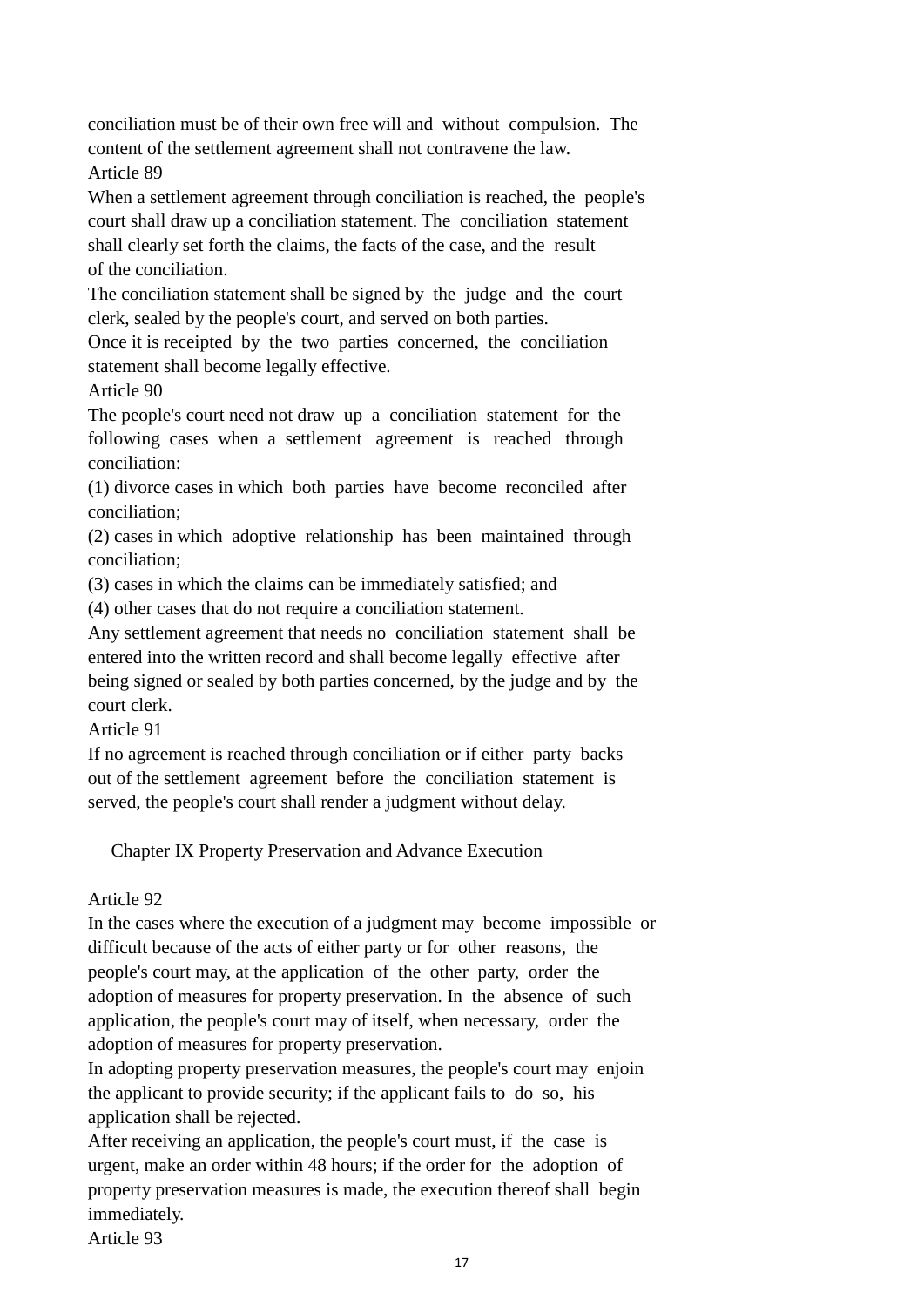Any interested party whose lawful rights and interests would, due to urgent circumstances, suffer irretrievable damage without immediately applying for property preservation, may, before filing a lawsuit, apply to the people's court for the adoption of property preservation measures. The applicant must provide security; if he fails to do so, his application shall be rejected.

After receiving an application, the people's court must make an order within 48 hours; if the court orders the adoption of property preservation measures, the execution thereof shall begin immediately.

If the applicant fails to bring an action within 15 days after the people's court has adopted the preservation measures, the people's court shall cancel the property preservation.

Article 94

Property preservation shall be limited to the scope of the claims or to the property relevant to the case.

Property preservation shall be effected by sealing up, distraining, freezing or other methods as prescribed by the law.

After the people's court has frozen the property, it shall promptly notify the person whose property has been frozen.

The property that has already been sealed up or frozen shall not be sealed up or frozen for a second time.

Article 95

If the person against whom the application for property reservation is made provides security, the people's court shall cancel the property reservation.

Article 96

If an application for property preservation is wrongfully made, the applicant shall compensate the person against whom the application is made for any loss incurred from property preservation.

Article 97

The people's court may, upon application of the party concerned, order advance execution in respect of the following cases:

(1) those involving claims for alimony, support for children or elders, pension for the disabled or the family of a decedent, or expenses for medical care;

(2) those involving claims for remuneration for labour; and

(3) those involving urgent circumstances that require advance execution. Article 98

Cases in which advance execution is ordered by the people's court shall meet the following conditions:

(1) the relationship of rights and obligations between the parties concerned is clear and definite, and denial of advance execution would seriously affect the livelihood or production operations of the applicant; and

(2) the person against whom the application for advance execution is made is capable of fulfilling his obligations.

The people's court may enjoin the applicant to provide security; if the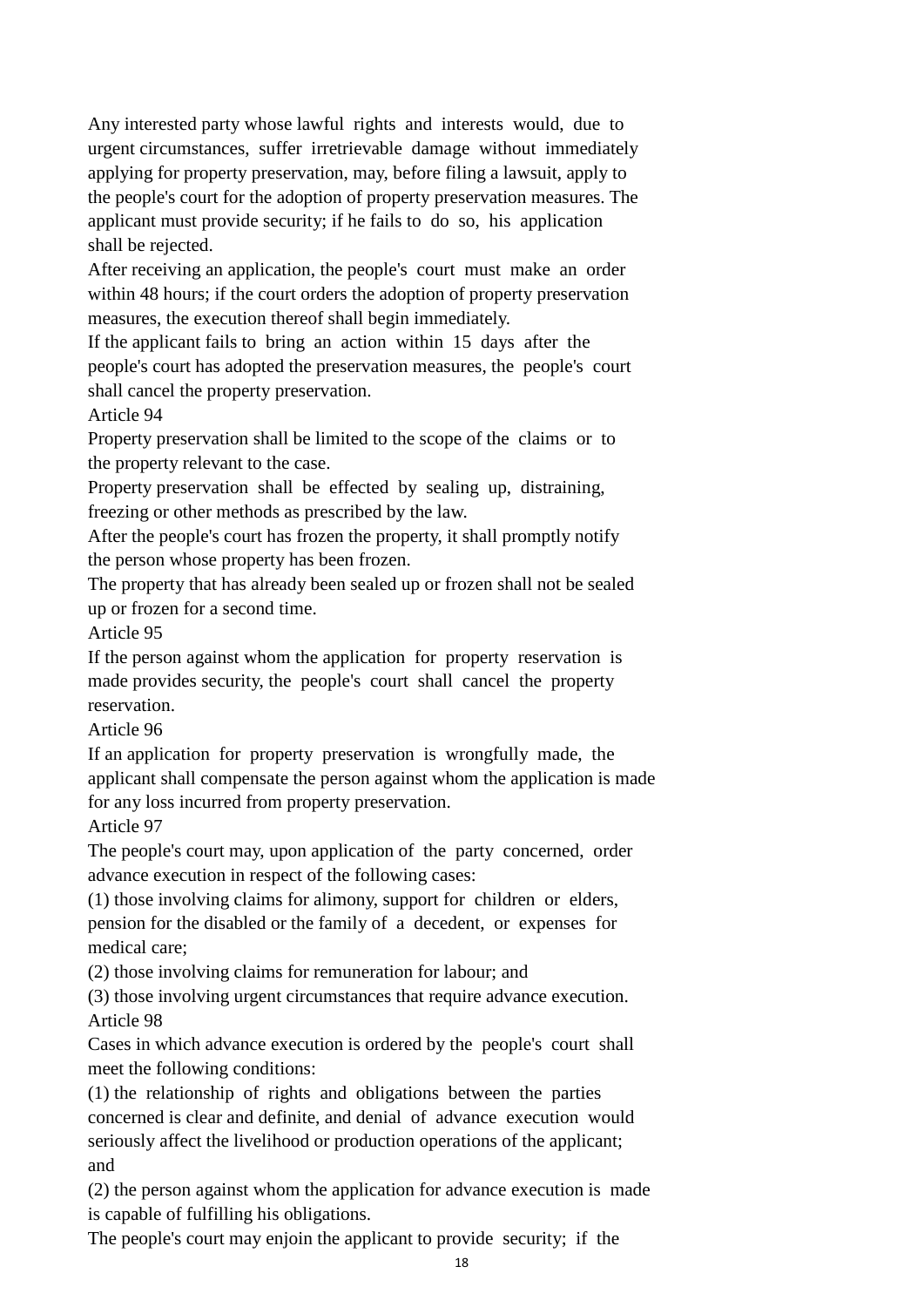applicant fails to do so, his application shall be rejected. If the applicant loses the lawsuit, he shall compensate the person against whom the application is made for any loss of property incurred from the advance execution.

### Article 99

If the party concerned is not satisfied with the order made on property preservation or execution, he may apply for reconsideration which could be granted only once. Execution of the order shall not be suspended during the time of reconsideration.

# Chapter X Compulsory Measures Against Obstruction of CivilProceedings

## Article 100

If a defendant is required to appear in court, but, having been served twice with summons, still refuses to do so without justified reason, the people's court may constrain him to appear in court by a peremptory writ. Article 101

Participants and other persons in the court proceedings shall abide by the court rules.

If a person violates the court rules, the people's court may reprimand him, or order him to leave the courtroom, or impose a fine on or detain him.

A person who seriously disrupts court order by making an uproar in the court or rushing at it, or insulting, slandering, threatening, or assaulting the judicial officers, shall be investigated for criminal responsibility by the people's court according to the law; if the offence is a minor one, the offender may be detained or a fine imposed on him. Article 102

If a participant or any other person in the proceedings commits any one of the following acts, the people's court shall, according to the seriousness of the act, impose a fine on him or detain him; if the act constitutes a crime, the offender shall be investigated for criminal responsibility according to law.

(1) forging or destroying important evidence, which would obstruct the trial of a case by the people's court;

(2) using violence, threats or subordination to prevent a witness from giving testimony, or instigating, suborning, or coercing others to commit perjury;

(3) concealing, transferring, selling or destroying property that has been sealed up or distrained, or property of which an inventory has been made and which has been put under his care according to court instruction, or transferring the property that has been frozen;

(4) insulting, slandering, incriminating with false charges, assaulting or maliciously retaliating against judicial officers or personnel, participants in the proceedings, witnesses, interpreters, evaluation experts, inspectors, or personnel assisting in execution;

(5) using violence, threats or other means to hinder judicial officers or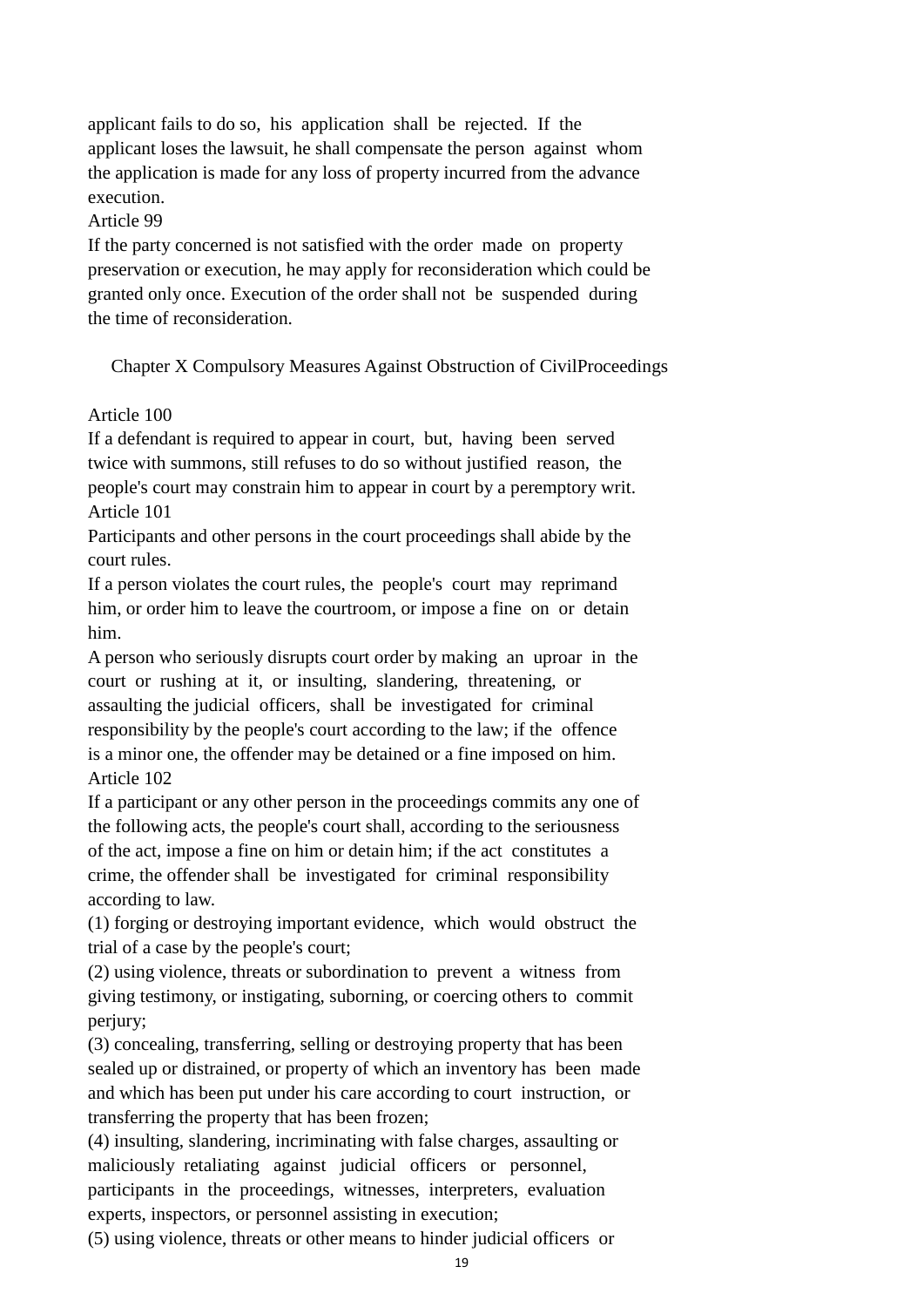personnel from performing their duties; or

(6) refusing to carry out legally effective judgments or orders of the people's court.

With respect to a unit that commits any one of the acts specified above, the people's court may impose a fine on or detain its principal heads or the persons who are held actually responsible for the act; if the act constitutes a crime, investigations for criminal responsibility shall be made according to the law.

Article 103

Where a unit which is under an obligation to assist in investigation and execution commits any one of the following acts, the people's court may, apart from enjoining it to perform its obligation, also impose a fine:

(1) refusing or obstructing the investigation and collection of evidence by the people's court;

(2) refusing by banks, credit cooperatives or other units dealing with savings deposit, after receiving a notice for assistance in execution from the people's court, to assist in inquiring into, freezing or transferring the relevant deposit.

(3) refusing by the unit concerned, after receiving a notice for assistance in execution from the people's court, to assist in withholding the income of the party subject to execution, in going through the formalities of transferring the relevant certificates of property rights or in transferring the relevant negotiable instruments, certificates, or other property; or

(4) refusing to provide other obligatory assistance in the execution. With respect to a unit that commits any one of the acts specified above, the people's court may impose a fine on its principal heads or the persons who are held actually responsible for the act. The people's court may also put forward a judicial proposal to the supervisory organ or any relevant organ for the imposition of disciplinary sanctions.

Article 104

A fine on an individual shall not exceed Renminbi 1,000 yuan. A fine on a unit shall not be less than Renminbi 1,000 yuan and shall not exceed Renminbi 30,000 yuan.

The period of detention shall not be longer than 15 days.

The people's court shall deliver detained persons to a public security organ for custody. The people's court may decide to advance the time of release, if the detainee admits and mends his wrongdoings. Article 105

Constrained appearance in court, imposition of a fine or detention shall be subject to the approval of the president of the people's court.

A peremptory writ shall be issued for constraining appearance in court. A decision in writing shall be made for the imposition of a fine or detention. The offender, if dissatisfied with the decision, may apply to a people's court at a higher level for reconsideration which could be granted only once. The execution of the decision shall not be suspended during the time of reconsideration.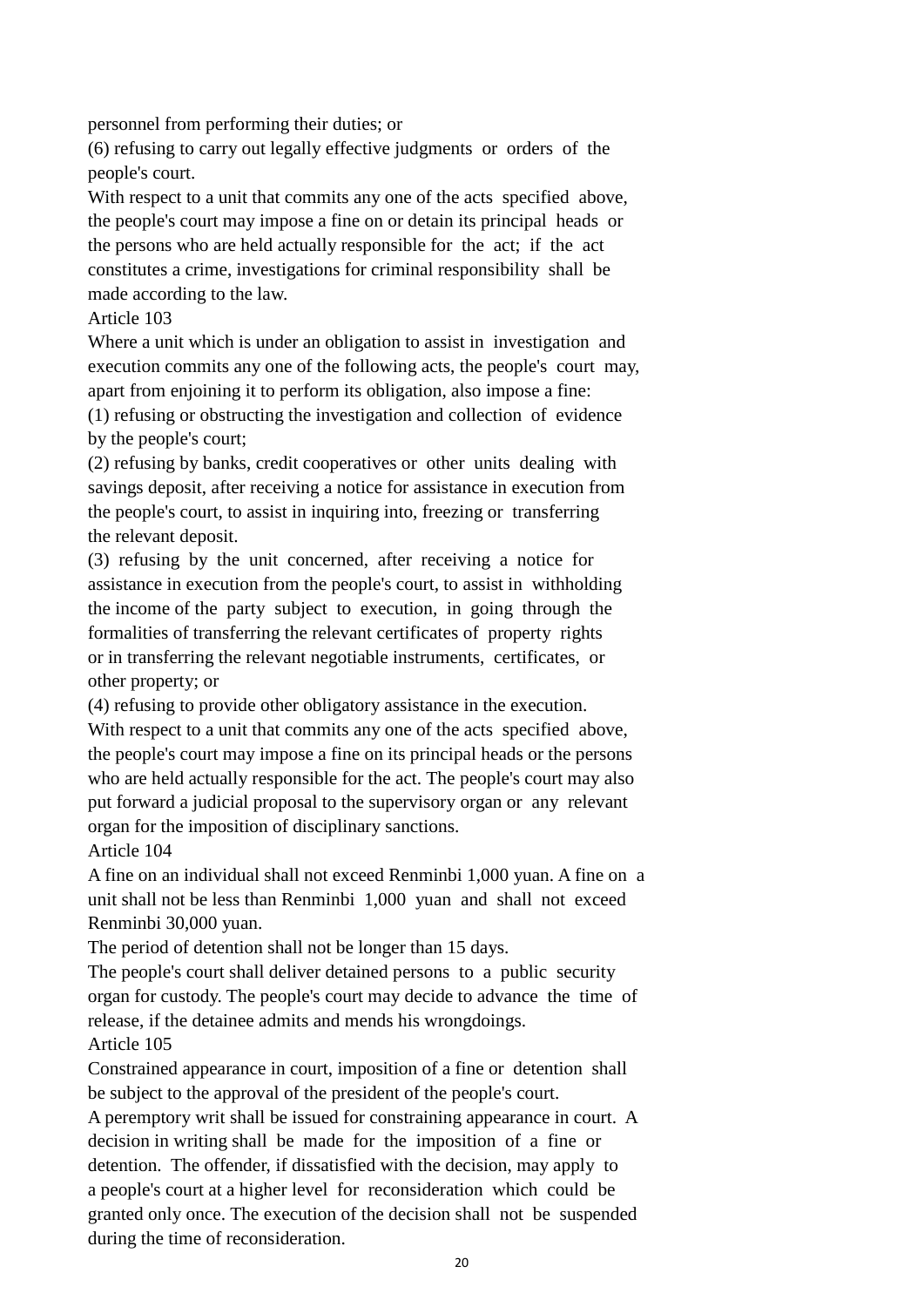## Article 106

Decision on the adoption of compulsory measures against obstruction of proceedings shall be made only by the people's court. Any unit or individual that extorts repayment of a debt by illegal detention of a person or illegal distrainment of property shall be investigated for criminal responsibility according to the law, or shall be punished with detention or a fine.

Chapter XI Litigation Costs

Article 107

Any party filing a civil lawsuit shall pay court costs according to the rules. For property cases, the party shall pay other fees in addition to the court costs. Any party that has genuine difficulty in paying litigation costs may, according to the relevant rules, apply to the people's court for deferment or reduction of the payment or for its exemption.

Particulars for payment of litigation costs shall be laid down separately.

# PART TWO TRIAL PROCEDURE

Chapter XII Ordinary Procedure of First Instance

Section 1 Bringing a Lawsuit and Entertaining a Case Article 108

The following conditions must be met when a lawsuit is brought:

(1) the plaintiff must be a citizen, legal person or any other organization that has a direct interest in the case;

(2) there must be a definite defendant;

(3) there must be specific claim or claims, facts, and cause or causes for the suit; and

(4) the suit must be within the scope of acceptance for civil actions by the people's court and under the jurisdiction of the people's court where the suit is entertained.

Article 109

When a lawsuit is brought, a statement of complaint shall be submitted to the people's court, and copies of the statement shall be provided according to the number of defendants.

If the plaintiff has genuine difficulty in presenting the statement of complaint in writing, he may state his complaint orally; the people's court shall transcribe the complaint and inform the other party of it accordingly.

Article 110

A statement of complaint shall clearly set forth the following:

(1) the name, sex, age, ethnic status, occupation, work unit and home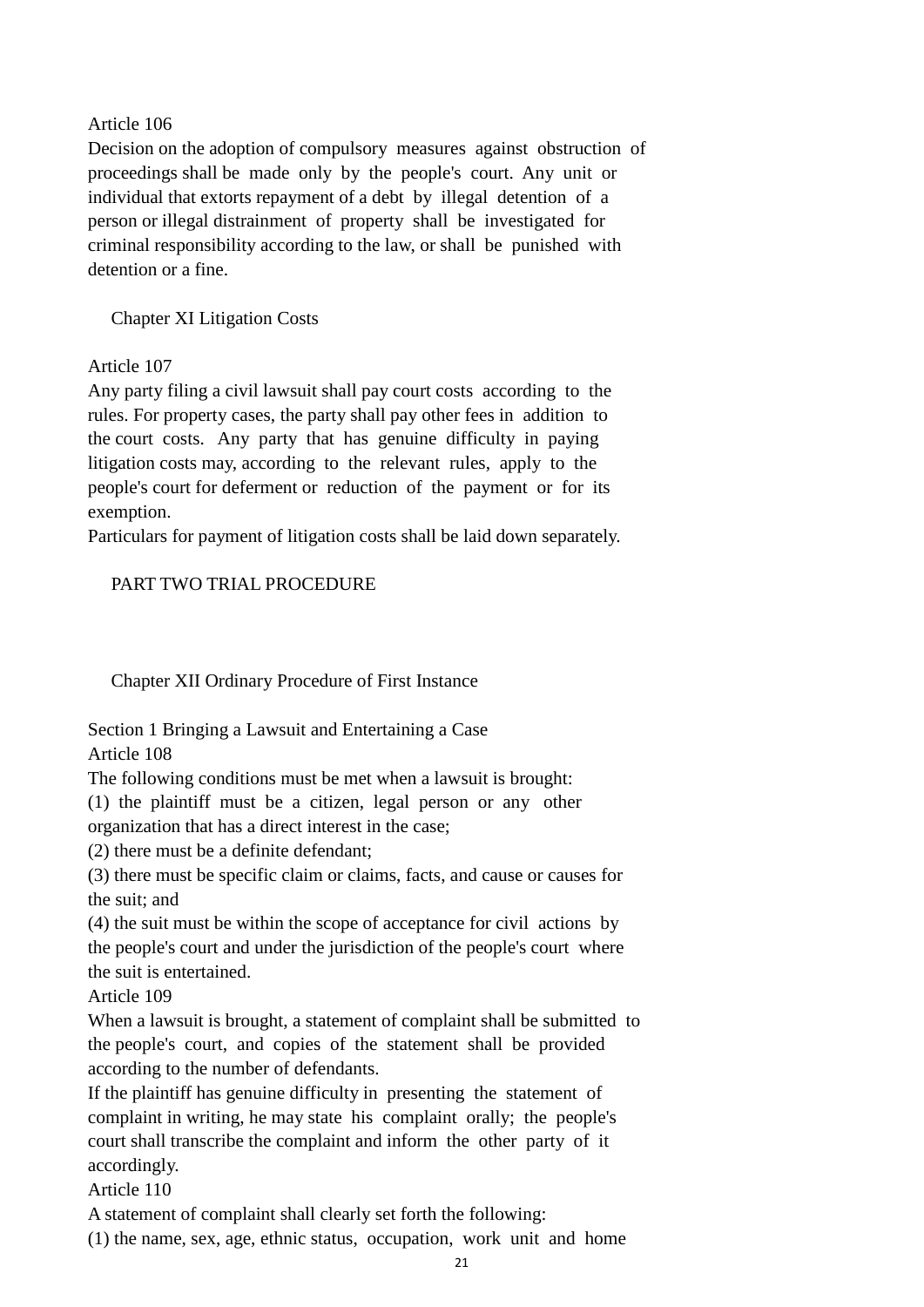address of the parties to the case; if the parties are legal persons or any other organizations, their names, addresses and the names and posts of the legal representatives or the principal heads.

(2) the claim or claims of the suit, the facts and grounds on which the suit is based; and

(3) the evidence and its source, as well as the names and home addresses of the witnesses.

Article 111

The people's court must entertain the lawsuits filed in conformity with the provisions of Article 108 of this Law. With respect to lawsuits described below, the people's court shall deal with them in the light of their specific circumstances:

(1) for a lawsuit within the scope of administrative actions in accordance with the provisions of the Administrative Procedure Law, the people's court shall advise the plaintiff to institute administrative proceedings; (2) if, according to the law, both parties have on a voluntary basis reached a written agreement to submit their contract dispute to an arbitral organ for arbitration, they may not institute legal proceedings in a people's court. The people's court shall advise the plaintiff to apply to the arbitral organ for arbitration;

(3) in case of disputes which, according to the law, shall be dealt with by other organs, the people's court shall advise the plaintiff to apply to the relevant organ for settlement;

(4) with respect to cases that are not under its jurisdiction, the people's court shall advise the plaintiff to bring a lawsuit in the competent people's court;

(5) with respect to cases in which a judgment or order has already taken legal effect, but either party brings a suit again, the people's court shall advise that party to file an appeal instead, except when the order of the people's court is one that permits the withdrawal of a suit;

(6) with respect to an action that may not be filed within a specified period according to the law, it shall not be entertained, if it is filed during that period.

(7) in a divorce case in which a judgment has been made disallowing the divorce, or in which both parties have become reconciled after conciliation, or in a case concerning adoptive relationship in which a judgment has been made or conciliation has been successfully conducted to maintain the adoptive relation-ship, if the plaintiff files a suit again within six months in the absence of any new developments or new reasons, it shall not be entertained.

### Article 112

When a people's court receives a statement of complaint or an oral complaint and finds after examination that it meets the requirements for acceptance, the court shall place the case on the docket within seven days and notify the parties concerned; if it does not meet the requirements for acceptance the court shall make an order within seven days to reject it. The plaintiff, if not satisfied with the order, may file an appeal.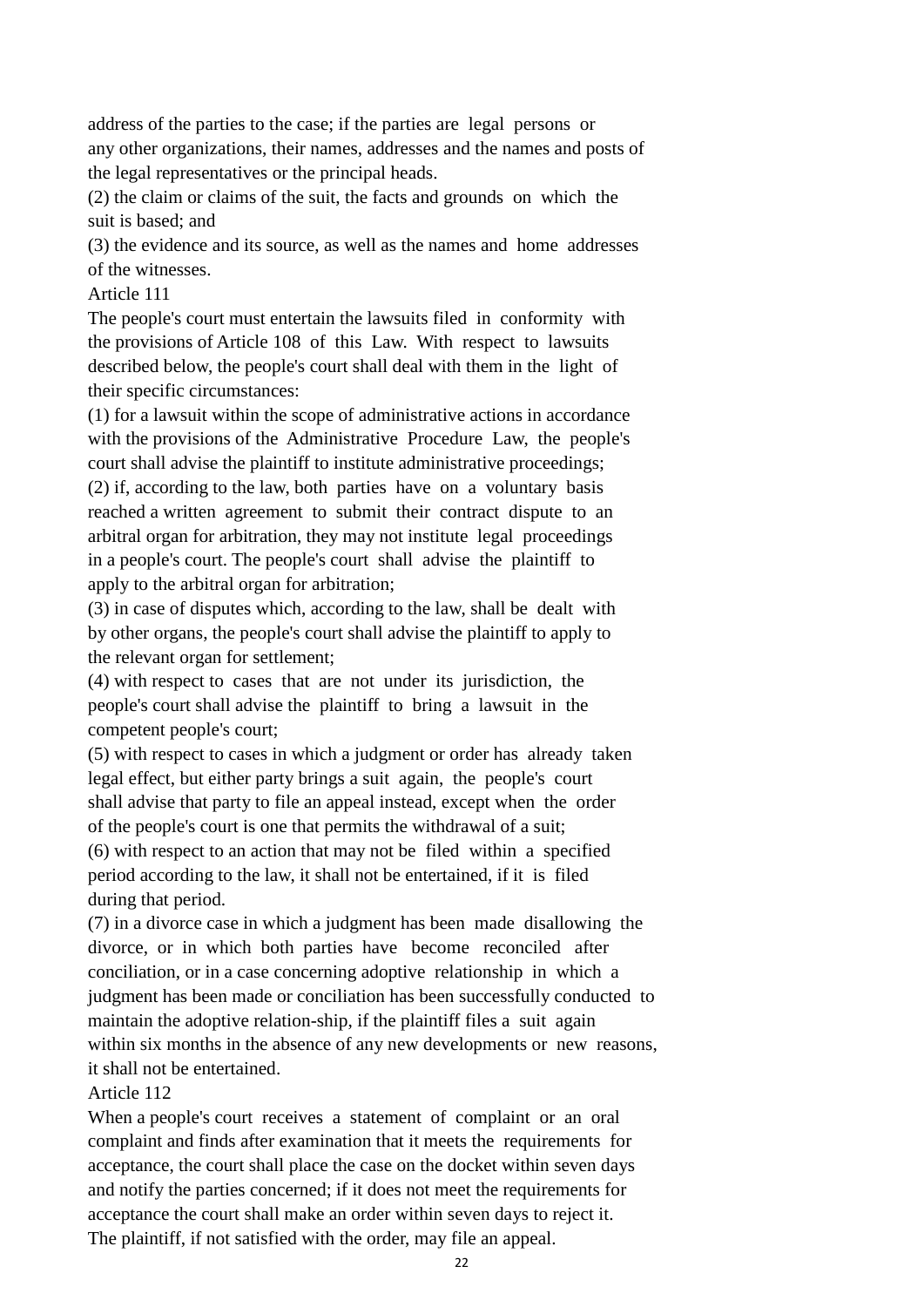Section 2 Preparations for Trial

Article 113

The people's court shall send a copy of the statement of complaint to the defendant within five days after docketing the case, and the defendant shall file a defence within 15 days from receipt of the copy of the statement of complaint. When the defendant files a defence, the people's court shall send a copy of it to the plaintiff within five days from its receipt. Failure by the defendant to file a defence shall not prevent the case from being tried by the people's court.

Article 114

The people's court shall, with respect to cases whose acceptance has been decided, inform the parties in the notification of acceptance and in the notification calling for responses to the action of their relevant litigation rights and obligations of which the parties may likewise be informed orally.

Article 115

The parties shall be notified within three days after the members of the collegial panel are determined.

Article 116

The judicial officers must carefully examine and verify the case materials and carry out investigations and collection of necessary evidence.

Article 117

The personnel sent by a people's court to conduct investigations shall produce their credentials before the person to be investigated.

The written record of an investigation shall be checked by the person investigated and then signed or sealed by both the investigator and the investigated.

Article 118

A people's court may, when necessary, entrust a people's court in another locality with the investigations.

The entrusting people's court shall clearly set out the matters for and requirements of the entrusted investigations. The entrusted people's court may on its own initiative conduct supplementary investigations.

The entrusted people's court shall complete the investigations within 30 days after receiving the commission in writing. If for some reason it cannot complete the investigations, the said people's court shall notify the entrusting people's court in writing within the above-mentioned time limit.

Article 119

If a party who must participate in a joint action fails to participate in the proceedings, the people's court shall notify him to participate. Section 3 Trial in Court

Article 120

Civil cases shall be tried in public, except for those that involve State secrets or personal privacy or are to be tried otherwise as provided by the law.

A divorce case or a case involving trade secrets may not be heard in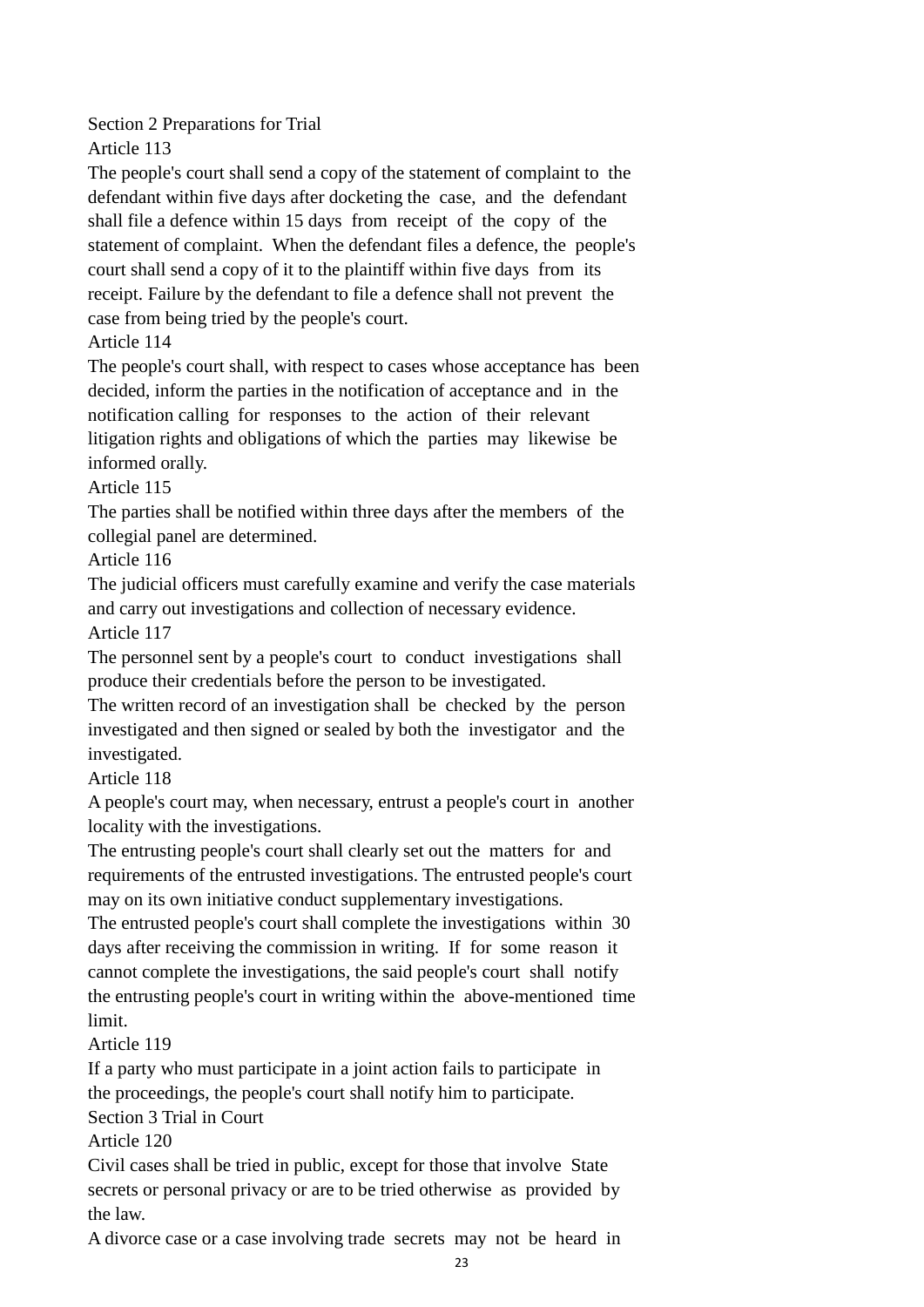public if a party so requests.

Article 121

For civil cases, the people's court shall, whenever necessary, go on circuit to hold trials on the spot.

Article 122

For civil cases, the people's court shall notify the parties and other participants in the proceedings three days before the opening of a court session. If a case is to be tried in public, the names of the parties, the cause of action and the time and location of the court session shall be announced publicly.

Article 123

Before a court session is called to order, the court clerk shall ascertain whether or not the parties and other participants in the proceedings are present and announce the rules of order of the court.

At the beginning of a court session, the presiding judge shall check the parties present, announce the cause of action and the names of the judicial officers and court clerks, inform the parties of their relevant litigation rights and obligations and ask the parties whether or not they wish to apply for the withdrawal of any court personnel.

Article 124

Court investigation shall be conducted in the following order:

(1) statements by the parties;

(2) informing the witnesses of their rights and obligations, giving testimony by the witnesses and reading of the written statements of absentee witnesses;

(3) presentation of documentary evidence, material evidence and audio-visual material;

(4) reading of expert conclusions; and

(5) reading of records of inspection.

Article 125

The parties may present new evidence during a court session.

With the permission of the court, the parties may put questions to witnesses, expert witnesses and inspectors.

Any request by the parties concerned for a new investigation, expert evaluation or inspection shall be subject to the approval of the people's court.

Article 126

Additional claims by the plaintiff, counterclaims by the defendant and third-party claims related to the case may be tried in combination. Article 127

Court debate shall be conducted in the following order:

(1) oral statements by the plaintiff and his agents ad litem;

(2) defence by the defendant and his agents ad litem;

(3) oral statement or defence by the third party and his agents ad litem;

(4) debate between the two sides.

At the end of the court debate, the presiding judge shall ask each side, first the plaintiff, then the defendant, and then the third party, for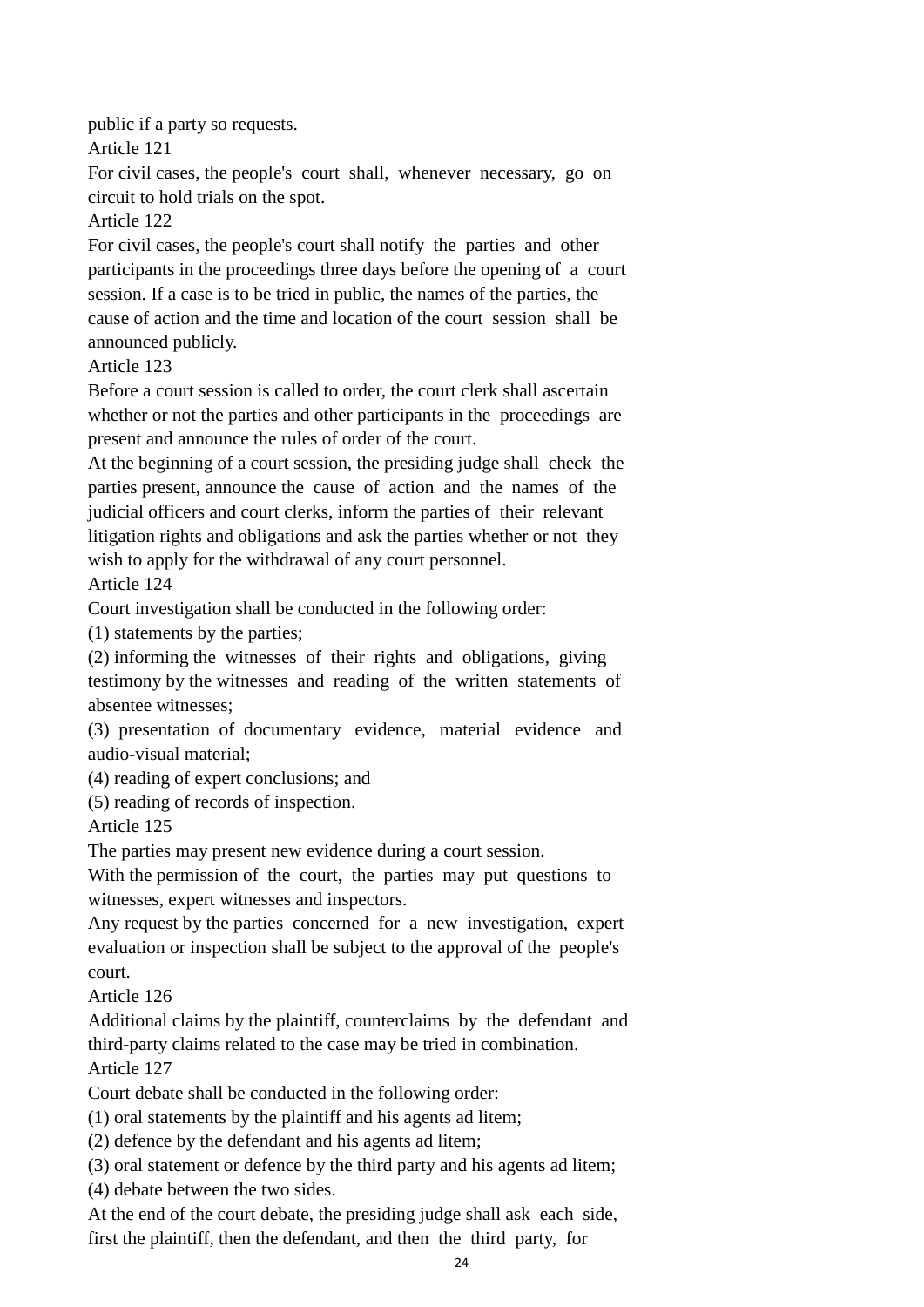their final opinion respectively.

Article 128

At the end of the court debate, a judgment shall be made according to the law. Where conciliation is possible prior to the rendering of a judgment, conciliation efforts may be made; if conciliation proves to be unsuccessful, a judgment shall be made without delay. Article 129

If a plaintiff, having been served with a summons, refuses to appear in court without justified reasons, or if he withdraws during a court session without the permission of the court, the case may be considered as withdrawn by him; if the defendant files a counterclaim in the mean time, the court may make a judgment by default.

Article 130

If a defendant, having been served with a summons, refuses to appear in court without justified reasons, or if he withdraws during a court session without the permission of the court, the court may make a judgment by default.

Article 131

If a plaintiff applies for withdrawal of the case before the judgment is pronounced, the people's court shall decide whether to approve or disapprove it. If withdrawal of the case is not allowed by an order of the people's court, and the plaintiff, having been served with a summons, refuses to appear in court without justified reasons, the people's court may make a judgment by default.

Article 132

Under any of the following circumstances, the trial may be adjourned: (1) the parties concerned and other participants in the proceedings required to appear in court fail to do so for justified reasons;

(2) any party concerned makes an extempore application for the withdrawal of a judicial officer; or

(3) it is necessary to summon new witnesses to court, collect new evidence, make a new expert evaluation, new inspection, or to make a supplementary investigation; or

(4) other circumstances that warrant the adjournment.

Article 133

The court clerk shall make a written record of the entire court proceedings, which shall be signed by him and the judicial officers.

The court record shall be read out in court, or else the parties and other participants in the proceedings may be notified to read the record while in court or within five days. If they consider that there are omissions or errors in the record of their own statements, the parties or other participants in the proceedings shall have the right to apply for rectifications. If such rectifications are not made, the application shall be placed on record in the case file.

The court record shall be signed or sealed by the parties and other participants in the proceedings. Refusal to do so shall be put on record in the case file.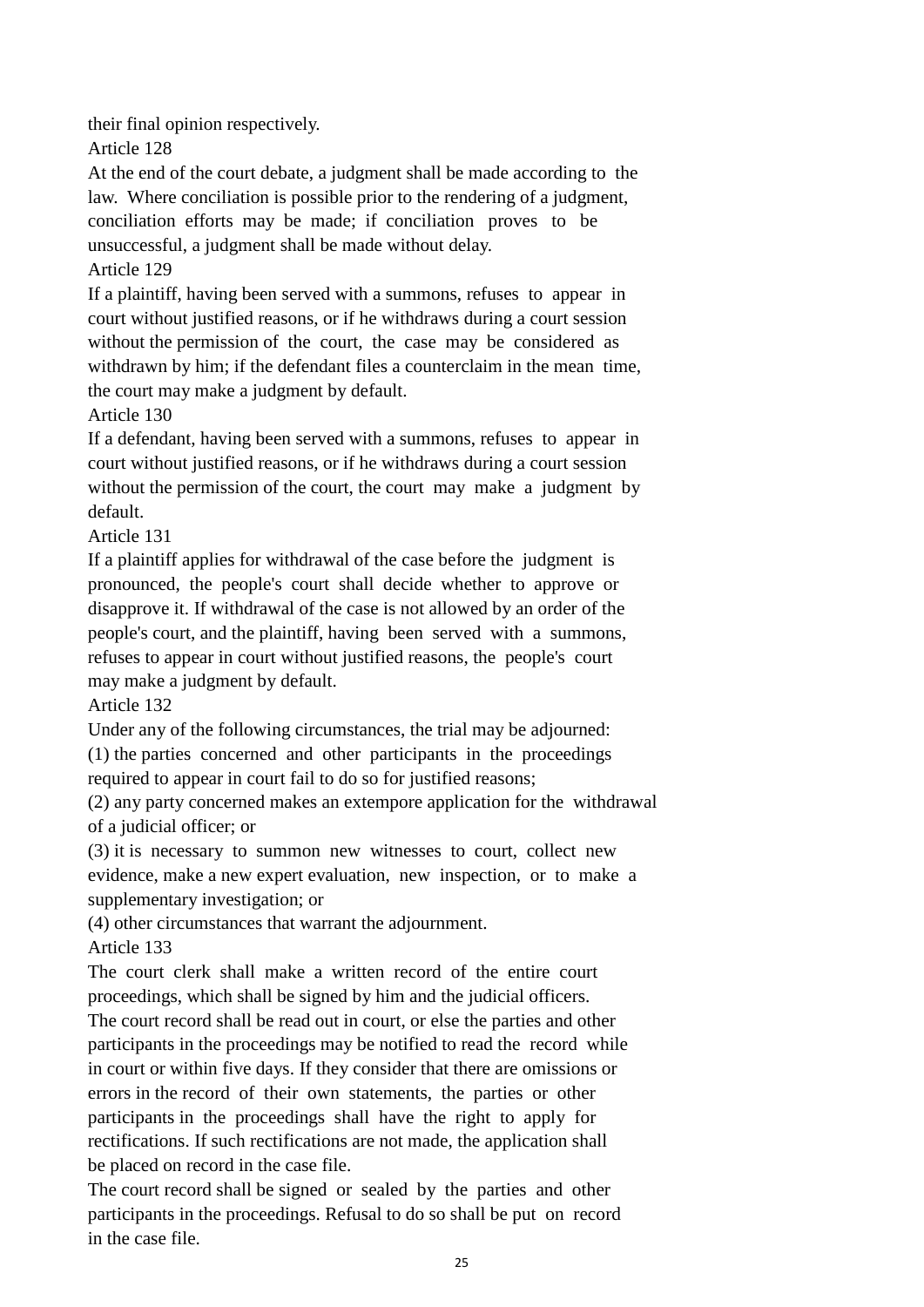Article 134

The people's court shall publicly pronounce its judgment in all cases, whether publicly tried or not.

If a judgment is pronounced in court, the written judgment shall be issued and delivered within ten days; if a judgment is pronounced later on a fixed date, the written judgment shall be issued and given immediately after the pronouncement.

Upon pronouncement of a judgment, the parties concerned must be informed of their right to file an appeal, the time limit for appeal and the court to which they may appeal.

Upon pronouncement of a divorce judgment, the parties concerned must be informed not to remarry before the judgment takes legal effect. Article 135

A people's court trying a case in which the ordinary procedure is followed, shall conclude the case within six months after docketing the case. Where an extension of the period is necessary under special circumstances, a six-month extension may be allowed subject to the approval of the president of the court. Further extension, if needed, shall be reported to the people's court at a higher level for approval. Section 4 Suspension and Termination of Legal Proceedings

Article 136

Legal proceedings shall be suspended in any of the following circumstances:

(1) one of the parties dies and it is necessary to wait for the heir or heiress to make clear whether to participate or not in the proceedings: (2) one of the parties has lost the capacity to engage in litigation and his agent ad item has not been designated yet;

(3) the legal person or any other organization as one of the parties has dissolved, and the successor to its rights and obligations has not been determined yet;

(4) one of the parties is unable to participate in the proceedings for reasons of force majeure;

(5) the adjudication of the case pending is dependent on the results of the trial of another case that has not yet been concluded; or

(6) other circumstances that warrant the suspension of the litigation.

The proceedings shall resume after the causes of the suspension have been eliminated.

Article 137

Legal proceedings shall be terminated in any of the following circumstances:

(1) the plaintiff dies without a successor, or the successor waives the right to litigate;

(2) the decedent leaves no estate, nor anyone to succeed to his obligations;

(3) one of the parties in a divorce case dies; or

(4) one of the parties dies who is a claimant to alimony, support for elders or children or to the termination of adoptive relationship.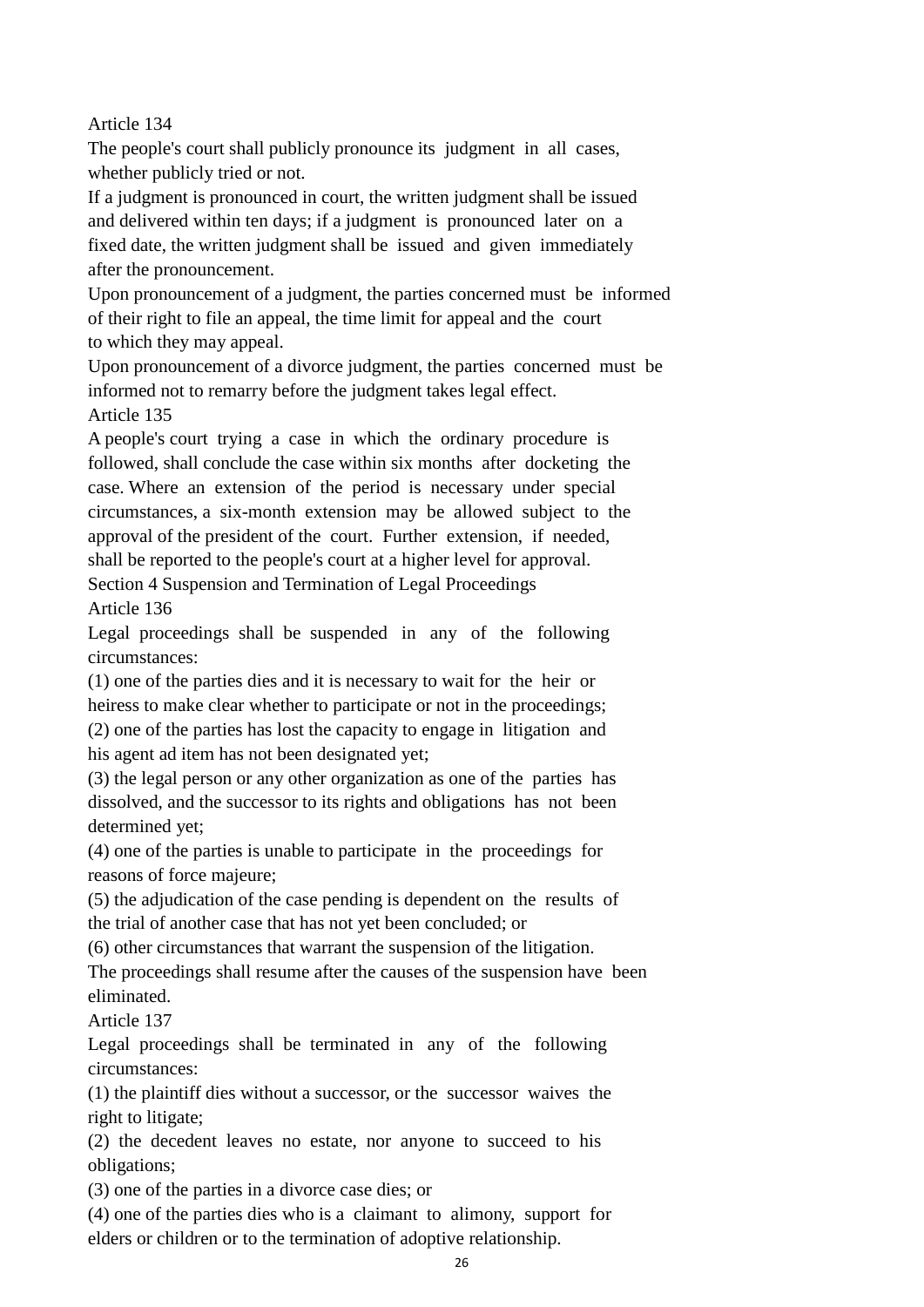Section 5 Judgment and Order

Article 138

A judgment shall clearly set forth the following:

(1) cause of action, the claims, facts and cause or causes of the dispute;

(2) the facts and causes as found in the judgment and the basis of application of the law;

(3) the outcome of adjudication and the costs to be borne; and

(4) the time limit for filing an appeal and the appellate court with which the appeal may be filed.

The judgment shall be signed by the judicial officers and the court clerk, with the seal of the people's court affixed to it.

Article 139

If some of the facts in a case being tried by the people's court are already evident, the court may pass judgment on that part of the case first.

Article 140

An order in writing is to be made in any of the following conditions:

- (1) refusal to entertain a case;
- (2) objection to the jurisdiction of a court;

(3) rejection of a complaint;

(4) property preservation and advance execution;

(5) approval or disapproval of withdrawal of a suit;

(6) suspension or termination of legal proceedings;

(7) correction of errata in the judgment;

(8) suspension or termination of execution;

(9) refusal to enforce an arbitration award;

(10) refusal to enforce a document of a notary office evidencing the rights of a creditor and entitling him to its compulsory execution;

(11) other matters to be decided in the form of an order in writing.

An appeal may be lodged against an order in writing in Items (1), (2) and (3) mentioned above.

An order in writing shall be signed by the judicial officers and the court clerk, with the seal of the people's court affixed to it. If it is issued orally, the order shall be entered in the record.

Article 141

All judgments and written orders of the Supreme People's Court, as well as judgments and written orders that may not be appealed against according to the law or that have not been appealed against within the prescribed time limit, shall be legally effective.

Chapter XIII Summary Procedure

# Article 142

When trying simple civil cases in which the facts are evident, the rights and obligations clear and the disputes trivial in character, the basic people's courts and the tribunals dispatched by them shall apply the provisions of this Chapter.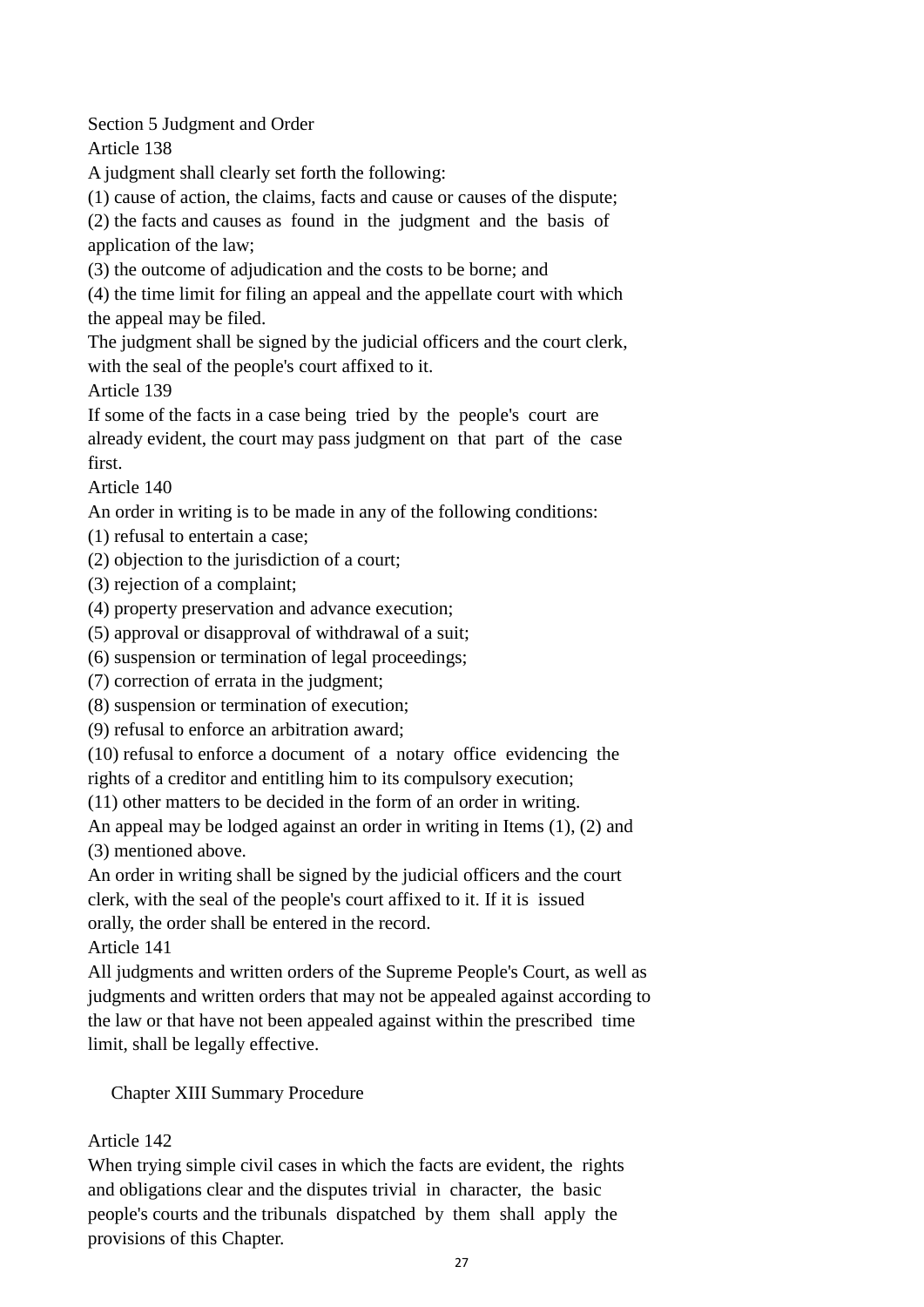# Article 143

In simple civil cases, the plaintiff may lodge his complaint orally. The two parties concerned may at the same time come before a basic people's court or a tribunal dispatched by it for a solution of their dispute. The basic people's court or the tribunal it dispatched may try the case immediately or set a date for the trial.

# Article 144

In trying a simple civil case, the basic people's court or the tribunal dispatched by it may use simplified methods to summon at any time the parties and witnesses.

# Article 145

Simple civil cases shall be tried by a single judge alone and the trial of such cases shall not be bound by the provisions of Articles 122, 124, and 127 of this Law.

# Article 146

The people's court trying a case in which summary procedure is followed shall conclude the case within three months after placing the case on the docket.

Chapter XIV Procedure of Second Instance

# Article 147

If a party refuses to accept a judgment of first instance of a local people's court, he shall have the right to file an appeal with the people's court at the next higher level within 15 days after the date on which the written judgment was served.

If a party refuses to accept a written order of first instance of a local people's court, he shall have the right to file an appeal with a people's court at the next higher level within 10 days after the date on which the written order was served.

# Article 148

For filing an appeal, a petition for the purpose shall be submitted. The content of the appeal petition shall include the names of the parties, the names of the legal persons and their legal representatives or names of other organizations and their principal heads; the name of the people's court where the case was originally tried; file number of the case and the cause of action; and the claims of the appeal and the reasons. Article 149

The appeal petition shall be submitted through the people's court which originally tried the case, and copies of it shall be provided according to the number of persons in the other party or of the representatives thereof.

If a party appeals directly to a people's court of second instance, the said court shall within five days transmit the appeal petition to the people's court which originally tried the case.

Article 150

The people's court which originally tried the case shall, within five days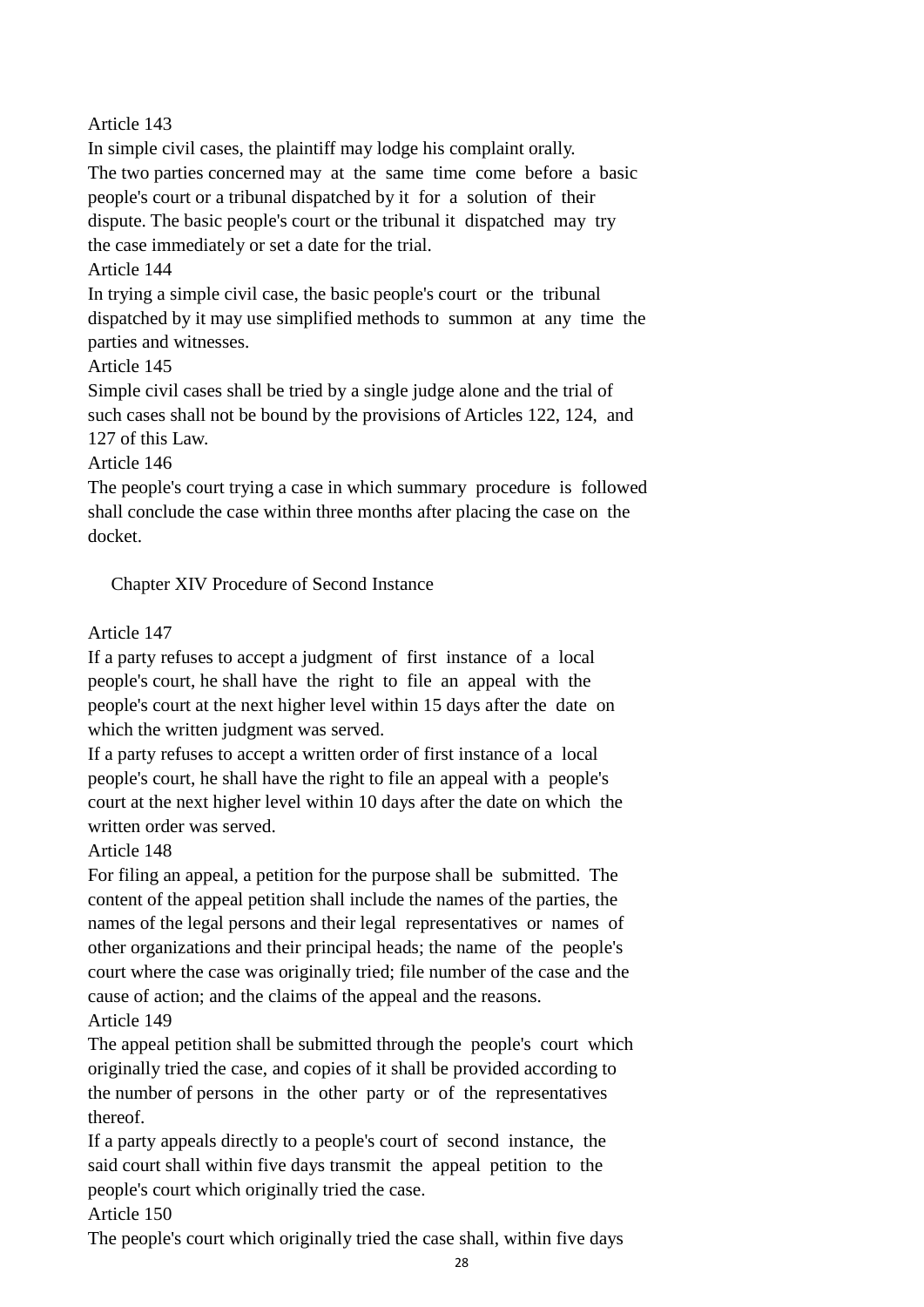after receiving the appeal petition, serve a copy of it on the other party, who shall submit his defence within 15 days from the receipt of such copy. The people's court shall, within five days after receiving the defence, serve a copy of it on the appellant. Failure by the other party to submit a defence shall not prevent the case from being tried by the people's court.

After receiving the appeal petition and the defence, the people's court which originally tried the case shall, within five days, deliver them together with the entire case file and evidence to the people's court of second instance.

Article 151

With respect to an appealed case, the people's court of second instance shall review the relevant facts and the application of the law.

Article 152

With respect to a case on appeal, the people's court of second instance shall form a collegial panel to conduct the trial. After verification of the facts of the case through consulting the files, making investigations and questioning the parties, if the collegial panel considers that it is not necessary to conduct a trial, it may make a judgment or a written order directly.

The people's court of second instance may try a case on appeal at its own site or in the place where the case originated or where the people's court which originally tried the case is located.

Article 153

After trying a case on appeal, the people's court of second instance shall, in the light of the following situations, dispose of it accordingly:

(1) if the facts were clearly ascertained and the law was correctly applied in the original judgment, the appeal shall be rejected in the form of a judgment and the original judgment shall be affirmed;

(2) if the application of the law was incorrect in the original judgment, the said judgment shall be amended according to the law;

(3) if in the original judgment the facts were incorrectly or not clearly ascertained and the evidence was insufficient, the people's court of second instance shall make a written order to set aside the judgment and remand to case to the original people's court for retrial, or the people's court of second instance may amend the judgment after investigating and clarifying the facts; or

(4) if there was violation of legal procedure in making the original judgment, which may have affected correct adjudication, the judgment shall be set aside by a written order and the case remanded to the original people's court for retrial. The parties concerned may appeal against the judgment or written order rendered in a retrial of their case. Article 154

The people's court of second instance shall decide in the form of orders in writing all cases of appeal against the written orders made by the people's court of first instance.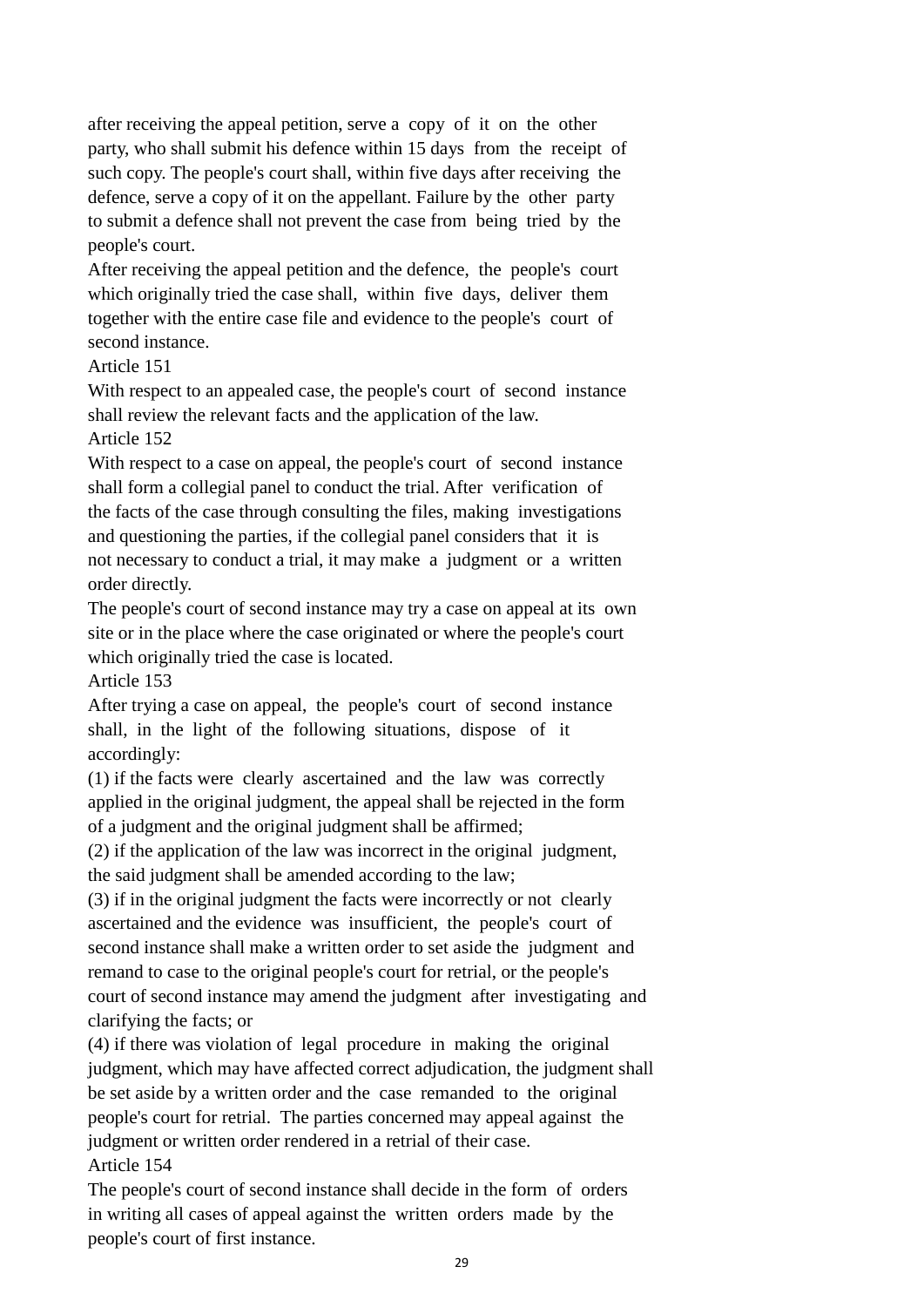Article 155

In dealing with a case on appeal, a people's court of second instance may conduct conciliation. If an agreement is reached through conciliation, a conciliation statement shall be made and signed by the judicial officers and the court clerk, with the seal of the people's court affixed to it.

After the conciliation statement has been served, the original judgment of the lower court shall be deemed as set aside.

Article 156

If an appellant applies for withdrawal of his appeal before a people's court of second instance pronounces its judgment, the court shall decide whether to approve the application or not.

Article 157

In the trial of a case on appeal, the people's court of second instance shall, apart from observing the provisions of this Chapter, follow the ordinary procedure for trials of first instance.

Article 158

he judgment and the written order of a people's court of second instance shall be final.

Article 159

The people's court trying a case on appeal shall conclude the case within three months after docketing the case. Any extension of the period necessitated by special circumstances shall be subject to the approval of the president of the court.

The people's court trying a case on appeal against a written order shall, within 30 days after docketing the case for second instance trial, make a written order which is final.

Chapter XV Special Procedure

Section 1 General Provisions

Article 160

When the people's courts try cases concerning the qualification of voters, the declaration of a person as missing or dead, the adjudgment of legal incapacity or restricted legal capacity of a citizen and the adjudgment of a property as ownerless, the provisions of this Chapter shall apply. For matters not covered in this Chapter, the relevant provisions of this Law and other laws shall apply .

# Article 161

In cases tried in accordance with the procedure provided in this Chapter, the judgment of first instance shall be final . A collegial panel of judges shall be formed for the trial of any case in involving the qualification of voters or of any major, difficult or complicated case; other cases shall be tried by a single judge alone.

# Article 162

If a people's court, while trying a case in accordance with the procedure provided in this Chapter, finds that the case involves a civil dispute over rights and interests, it shall make a written order to terminate the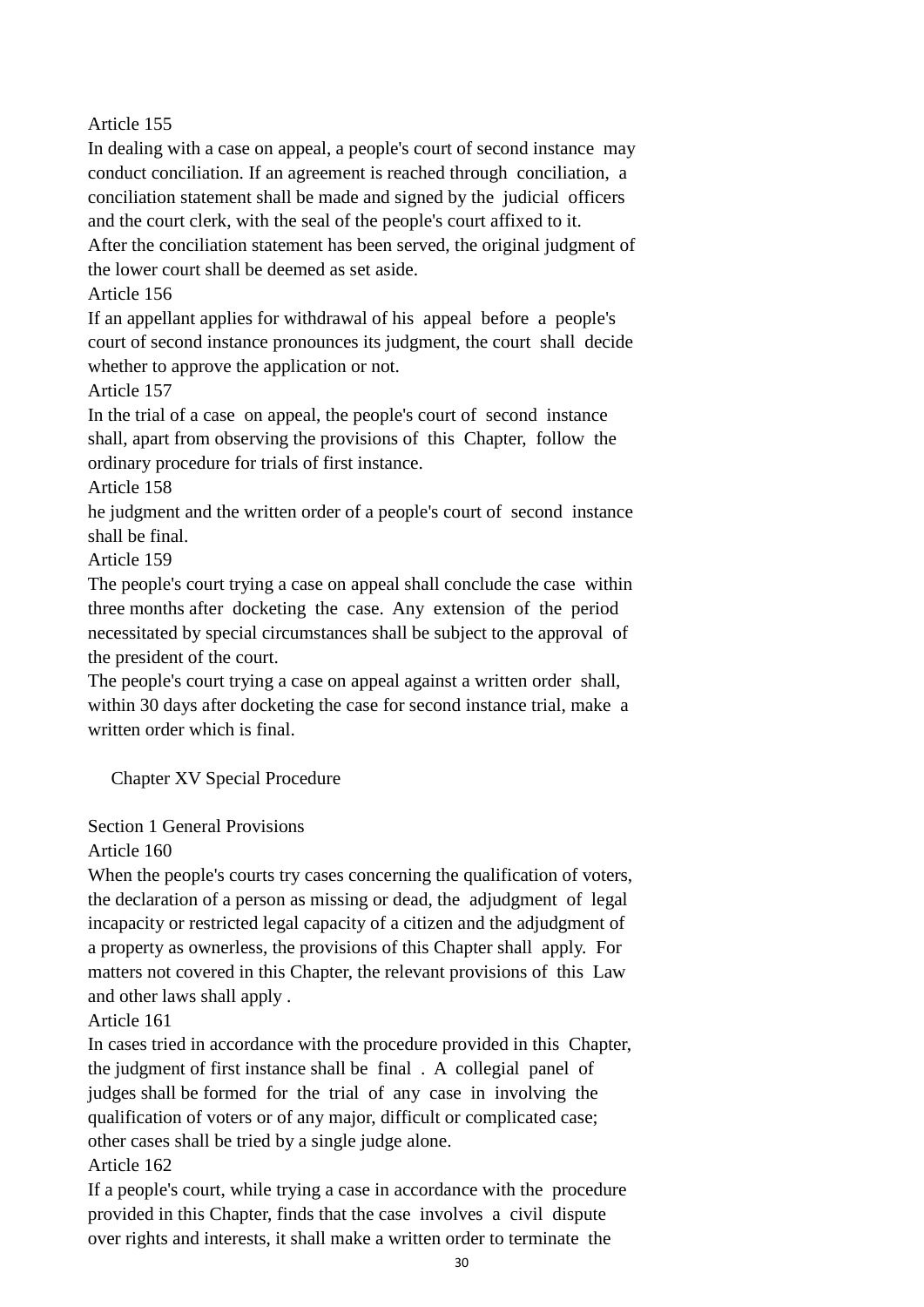special procedure and inform the interested parties to otherwise institute and action.

Article 163

A people's court trying a case in which special procedure is followed shall conclude the case within 30 days after placing the case on the docket or within 30 days after expiration of the period stated in the public notice. Any extension of the time limit necessitated by special circumstances shall be subject to the approval of the president of the court, excepting, however, a case concerning the qualification of voters. Section 2 Cases Concerning the Qualification of Voters Article 164

If a citizen refuses to accept an election committee's decision on an appeal concerning his voting qualification, he may, five days before the election day, bring a suit in the basic people's court located in the electoral district.

## Article 165

After entertaining a case concerning voting qualification, a people's court must conclude the trial before the election day.

The party who brings the suit, the representative of the election committee and other citizens concerned must participate in the proceedings.

The written judgment of the people's court shall be served on the election committee and the party who brings the suit before the election day; other citizens concerned shall be notified of the judgment.

Section 3 Cases Concerning the Declaration of a Person as Missing or Dead Article 166

With respect to a citizen whose whereabouts are unknown for two years in full, if the interested party applies for declaring the person as missing,

the application shall be filed with the basic people's court in the locality where the missing person has his domicile.

The application shall clearly state the facts and time of the disappearance of the person missing as well as the motion; documentary evidence from a public security organ or other relevant organs concerning the disappearance of the citizen shall be appended to the application. Article 167

With respect to a citizen whose whereabouts are unknown for four years in full or whose whereabouts are unknown for two years in full after an accident in which he was involved, or with respect to a citizen whose whereabouts are unknown after such an accident, and, upon proof furnished by the relevant authorities that it is impossible for him to survive, if the interested party applies for declaring such person as dead, the application shall be filed with the basic people's court in the locality where the missing person has his domicile.

The application shall clearly state the facts and time of the disappearance as well as the motion; documentary evidence from a public security organ or other relevant organs concerning the disappearance of the citizen shall be appended to the application.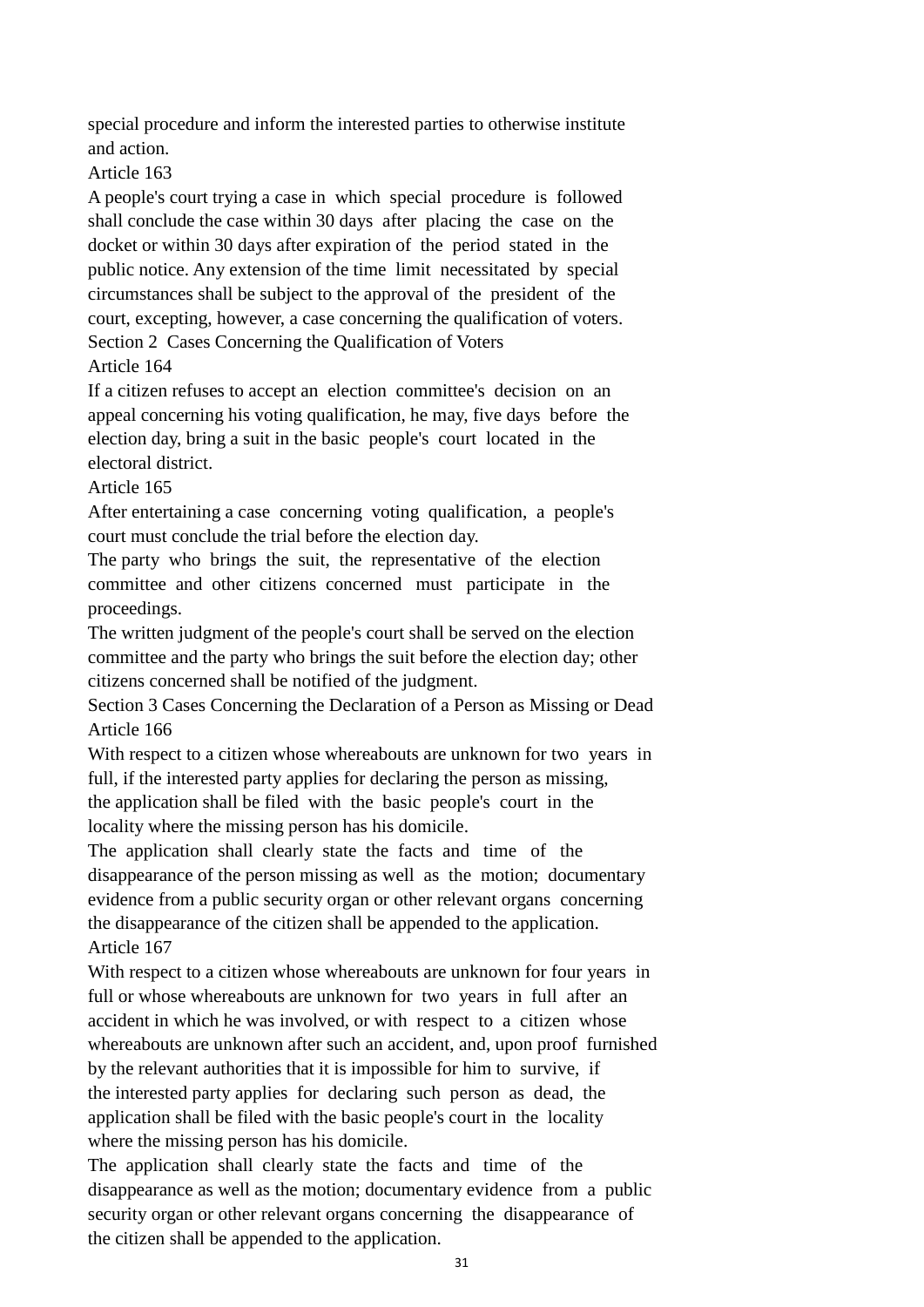## Article 168

After entertaining a case concerning the declaration of a person as missing or dead, the people's court shall issue a public notice in search of the person missing. The period of the public notice for declaring a person as missing shall be three months, and that for declaring a person as dead shall be one year. Where a citizen's whereabouts are unknown after an accident in which he was involved and, upon proof furnished by the relevant authorities that it is impossible for him to survive, the period of the public notice for proclaiming such person as dead shall be three months.

On the expiration of the period of the public notice, the people's court shall, depending on whether the fact of the missing or death of the person has been confirmed, make a judgment declaring the person missing or dead or make a judgment rejecting the application.

Article 169

If a person who has been declared missing or dead by a people's court reappears, the people's court shall, upon the application of that person or of an interested party, make a new judgment and annul the previous one. Section 4 Cases Concerning the Adjudgment of Legal Incapacity or Restricted Legal Capacity of Citizens

Article 170

An application for adjudgment of legal incapacity or restricted legal capacity of a citizen shall be filed by the citizen's near relatives or any other interested party with the basic people's court in the locality where the citizen has his domicile.

The application shall clearly state the fact and grounds of the citizen's legal incapacity or restricted legal capacity.

Article 171

After accepting such an application, the people's court shall, when necessary, have an expert evaluation of the citizen of whom the determination of legal incapacity or restricted legal capacity is sought; if the applicant has already provided an evaluation conclusion, the people's court shall examine such conclusion.

Article 172

In the trial by the people's court of a case for the determination of legal incapacity or restricted legal capacity of a citizen, a near relative of the citizen shall be his agent, the applicant being excluded. If the near relatives of the citizen shift responsibility onto one another, the people's court shall appoint one of them as agent for the citizen. If the citizen's condition of health permits, the people's court shall also seek the opinion of the citizen on the matter.

If, through the trial, the people's court finds that the application is based on facts, a judgment of legal incapacity or restricted legal capacity of the citizen shall be made; if the court finds that the application is not based on facts, it shall make a judgment rejecting the application.

Article 173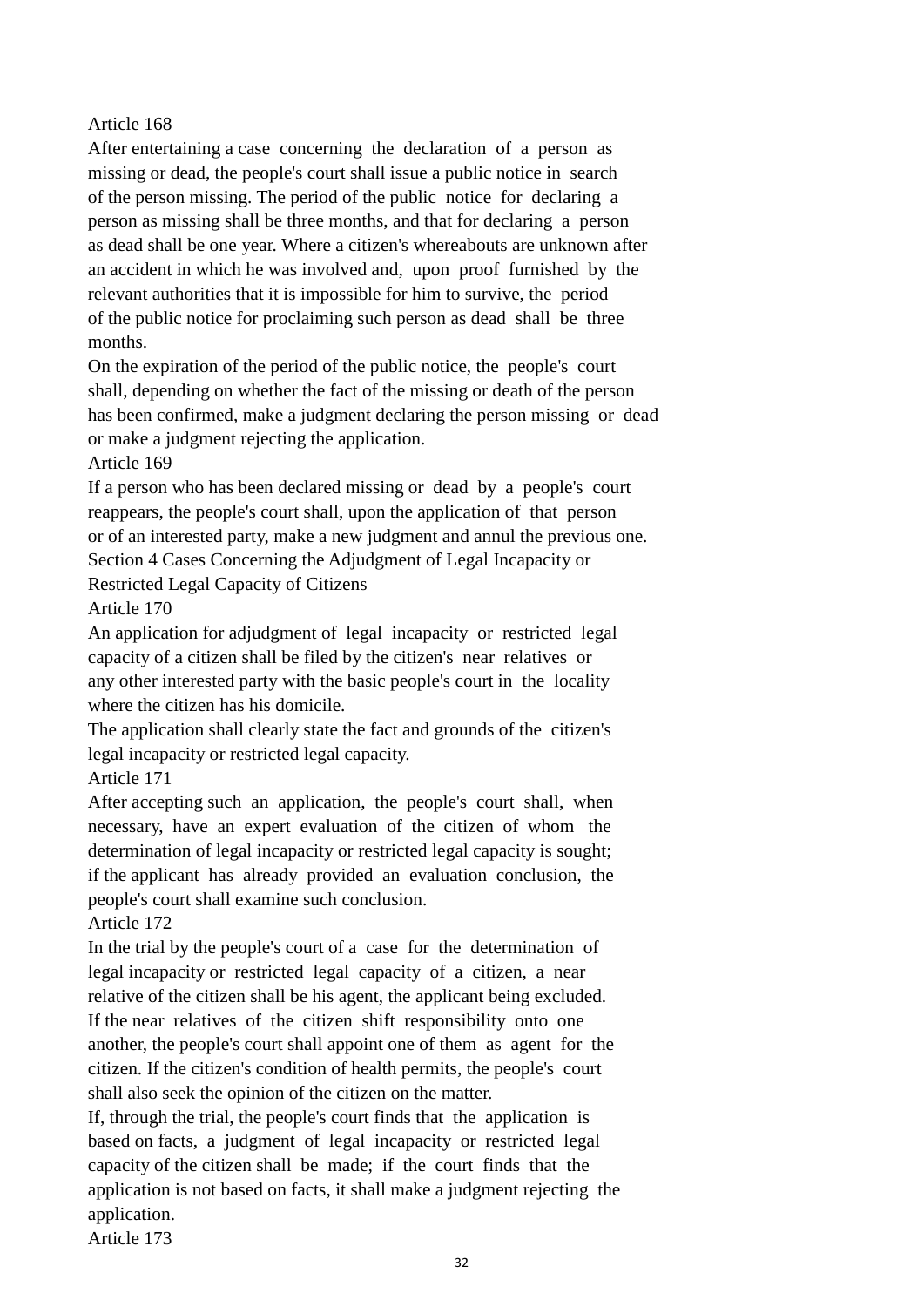If, upon the application of a person who has been determined as one of legal incapacity or restricted legal capacity or upon the application of his guardian, the people's court confirms that the causes of that person's legal incapacity or restricted legal capacity have been eliminated, a new judgment shall be made annulling the previous one.

Section 5 Cases Concerning the Determination of a Property as Ownerless Article 174

An application for determining a property as ownerless shall be filed by a citizen, legal person or any other organization with the basic people's court in the place where the property is located.

The application shall clearly state the type and quantity of the property and the grounds on which the application for determining the property as ownerless is filed.

# Article 175

The people's court shall, after accepting such an application and upon examination and verification of it, issue a public notice calling on the owner to claim the property. If no one claims the property one year after the issue of the public notice, the people's court shall make a judgment determining the property as ownerless and turn it over to the State or the collective concerned.

## Article 176

If, after a property has been determined by a judgment as ownerless, the owner of the property or his successor appears, such a person may file a claim for the property within the period of limitation specified in the General Principles of the Civil Law. The people's court shall, after examination and verification of the claim, make a new judgment, annulling the previous one.

Chapter XVI Procedure for Trial Supervision

# Article 177

If the president of a people's court at any level finds definite error in a legally effective judgment or written order of his court and deems it necessary to have the case retried, he shall refer it to the judicial committee for discussion and decision.

If the Supreme People's Court finds definite error in a legally effective judgement or written order of a local people's court at any level, or if a people's court at a higher level finds some definite error in a legally effective judgment or written order of a people's court at a lower level, it shall respectively have the power to bring the case up for trial by itself or direct the people's court at a lower level to conduct a retrial. Article 178

If a party to an action considers that there is error in a legally effective judgment or written order, he may apply to the people's court which originally tried the case or to a people's court at the next higher level for a retrial; however, execution of the judgment or order shall not be suspended.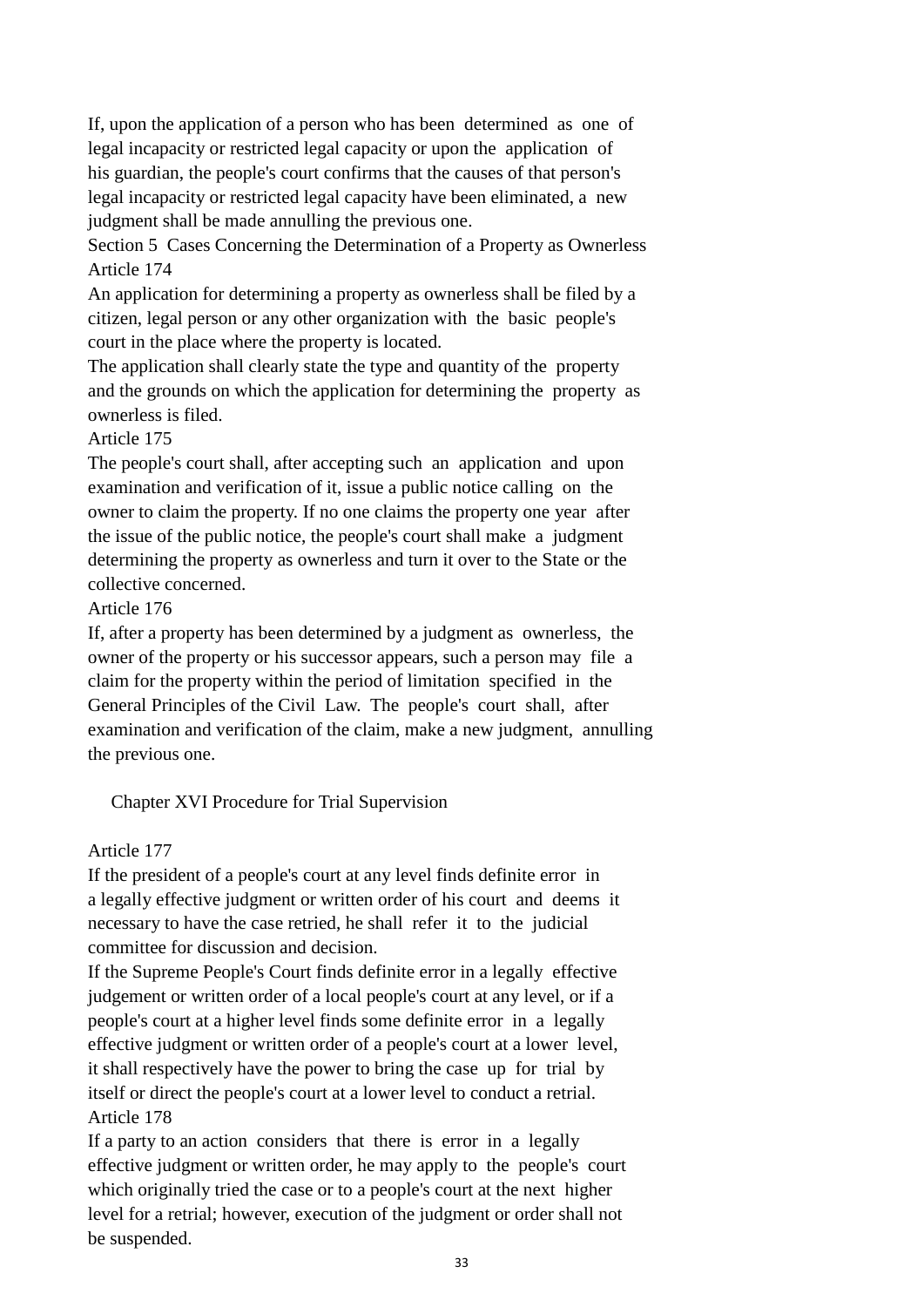Article 179

If an application made by a party meets any of the following conditions, the people's court shall retry the case:

(1) there is sufficient new evidence to set aside the original judgment or written order;

(2) the main evidence on which the facts were ascertained in the original judgment or written order was insufficient;

(3) there was definite error in the application of the law in the original judgment or written order;

(4) there was violation by the people's court of the legal procedure which may have affected the correctness of the judgment or written order in the case; or

(5) the judicial officers have committed embezzlement, accepted bribes, done malpractices for personal benefits and perverted the law in the adjudication of the case.

The people's court shall reject the application that meets none of the conditions specified above.

Article 180

With respect to a legally effective conciliation statement, if evidence furnished by a party proves that the conciliation violates the principle of voluntariness or that the content of the conciliation agreement violates the law, the party may apply for a retrial. If the foregoing proves true after its examination, the people's court shall retry the case.

Article 181

With respect to a legally effective judgment on dissolution of marriage, neither of the two parties shall apply for a retrial.

Article 182

Application for a retrial made by a party must be submitted within two years after the judgment or written order becomes legally effective. Article 183

When a decision is made to retry a case in accordance with the procedure for trial supervision, the execution of the original judgment shall be suspended by a written order which shall be signed by the president of the court with the seal of the people's court affixed to it. Article 184

With respect to a case pending retrial by a people's court in accordance with the procedure for trial supervision, if the legally effective judgment or written order was made by a court of first instance, the case shall be tried in accordance with the procedure of first instance, and the parties concerned may appeal against the new judgment or order; if the legally effective judgment or written order was made by a court of second instance, the case shall be tried in accordance with the procedure of second instance, and the new judgment or written order shall be legally effective; if it is a case which was brought up for trial by a people's court at a higher level, it shall be tried in accordance with the procedure of second instance, and the new judgment or written order shall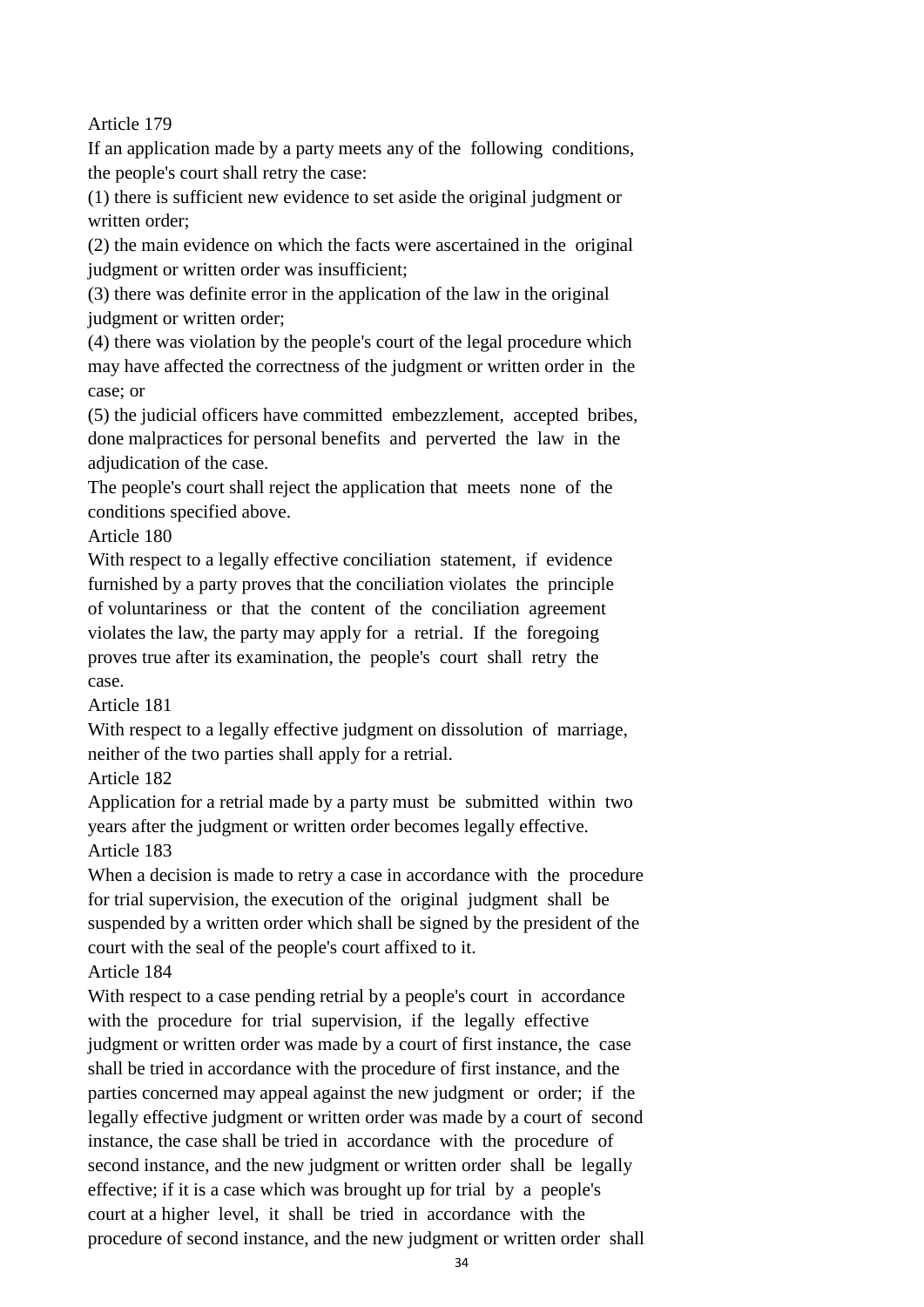be legally effective.

The people's court shall form a new collegial panel for the purpose of the retrial.

Article 185

If the Supreme People's Procuratorate finds that a legally effective judgment or written order made by a people's court at any level involves any of the following circumstances, or if a people's procuratorate at a higher level finds that a legally effective judgment or written order made by a people's court at a lower level involves any of the following circumstances, the Supreme People's Procuratorate or the people's procuratorate at a higher level shall respectively lodge a protest in accordance with the procedure for trial supervision:

(1) the main evidence for ascertaining the facts in the previous judgment or written order was insufficient;

(2) there was a definite error in the application of the law in the previous judgment or written order;

(3) there was violation by the people's court of the legal procedure which may have affected the correctness of the judgment or written order; or (4) the judicial officers have committed embezzlement, accepted bribes, done malpractice for personal benefits and perverted the law in the trial of the case. If a local people's procuratorate at any level finds that a legally effective judgment or written order made by a people's court at the corresponding level involves any of the circumstances specified above, it shall refer the matter to the people's procuratorate at a higher level with the request that a protest be lodged by the latter in accordance with the procedure for trial supervision.

Article 186

Cases in which protest was made by the people's procuratorate shall be retried by the people's court.

Article 187

When a people's procuratorate decides to lodge a protest against a judgment or written order made by a people's court, it shall make the protest in writing.

Article 188

The people's court shall, in retrying a case in which protest was lodged by a people's procuratorate, notify the procuratorate to send representatives to attend the court session.

Chapter XVII Procedure for Hastening Debt Recovery

# Article 189

When a creditor requests payment of a pecuniary debt or recovery of negotiable instruments from a debtor, he may, if the following requirements are met, apply to the basic people's court that has jurisdiction for an order of payment:

(1) no other debt disputes exist between the creditor and the debtor; and (2) the order of payment can be served on the debtor.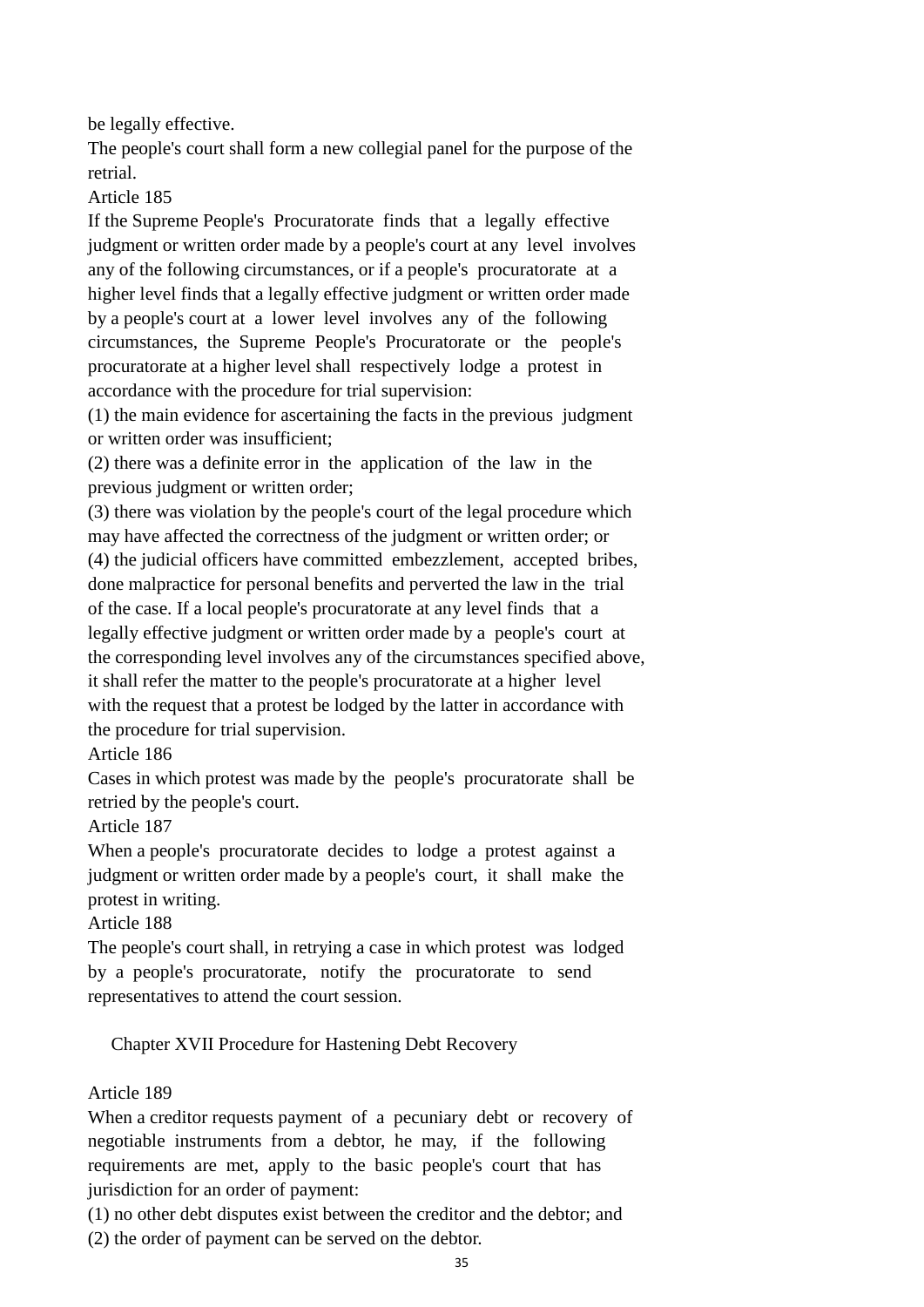The application shall clearly state the requested amount of money or of the negotiable instruments and the facts and evidence on the basis of which the application is made.

Article 190

After the creditor has submitted his application, the people's court shall within five days inform the creditor whether it accepts the application or not.

# Article 191

After accepting the application and upon examination of the facts and evidence provided by the creditor, the people's court shall, if the rights and obligations relationship between the creditor and the debtor is clear and legitimate, issue within 15 days after accepting the application an order of payment to the debtor; if the application is unfounded, the people's court shall make an order to reject it.

The debtor shall, within 15 days after receipt of the order of payment, clear off his debts or submit to the people's court his dissent in writing.

If the debtor has neither dissented from nor complied with the order of payment within the period specified in the preceding paragraph, the creditor may apply to the people's court for execution.

Article 192

The people's court shall, on receiving the dissent in writing submitted by the debtor, make an order to terminate the procedure for hastening debt recovery and the order of payment shall of itself be invalidated. The creditor may bring an action in the people's court.

# Chapter XVIII Procedure for Publicizing Public Notice for Assertion of Claims

# Article 193

Any holder of a bill transferable by endorsement according to the law may, if the bill is stolen, lost, or destroyed, apply to the basic people's court of the place where the bill is to be paid for publication of public notice for assertion of claims. The provisions of this Chapter shall apply to other matters for which, according to the law, an application for publication of a public notice for assertion of claims may be made. The applicant shall submit to the people's court an application which clearly states the main contents of the bill such as the face amount, the drawer, the holder, the endorser, and the facts and reasons in respect of the application.

# Article 194

The people's court shall, upon deciding to accept the application, notify the payor concerned in the meantime to suspend the payment, and shall, within three days, issue a public notice for the interested parties to assert their rights. The period of the public notice shall be decided at the discretion of the people's court; however, it shall not be less than 60 days.

Article 195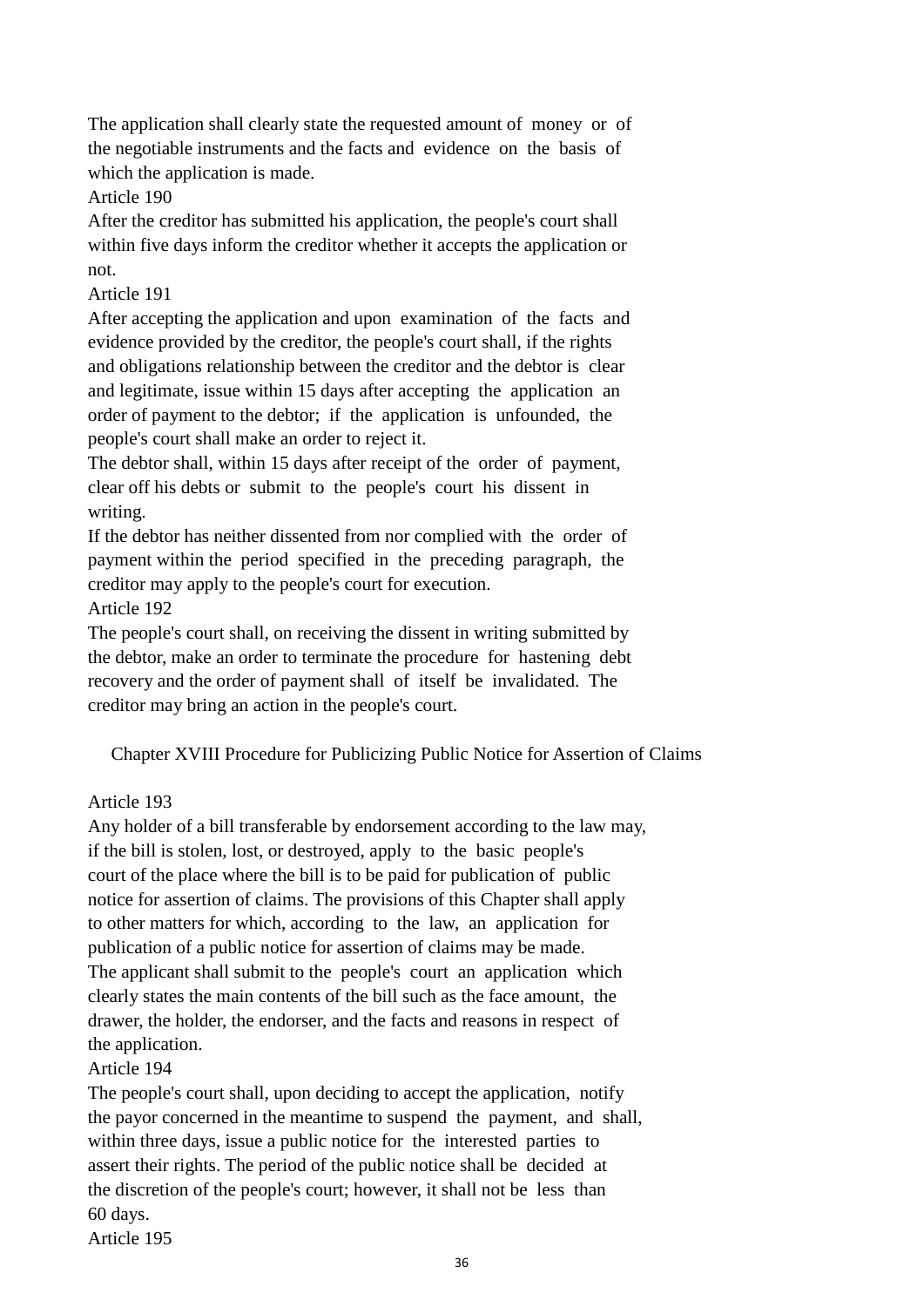The payor shall, upon receiving the notification by the people's court to suspend the payment, do so accordingly till the conclusion of the procedure for publicizing a public notice for assertion of claims.

Within the period of the public notice, assignment of rights on the bill shall be void.

Article 196

Interested party or parties as claimants shall report their claims to the people's court within the period of the public notice.

After receiving the report on the claims by interested party or parties, the people's court shall make a written order to terminate the procedure for publicizing public notice for assertion of claims, and notify the applicant and the payor.

The applicant or the claimants may bring an action in the people's court. Article 197

If no claim is asserted, the people's court shall make a judgment on the basis of the application to declare the bill in question null and void.

The judgment shall be published and the payor notified accordingly. As of the date of publication of the judgment, the applicant shall be entitled to payment by the payor.

Article 198

If an interested party for justified reasons was unable to submit his claim to the people's court before the judgment is made, he may, within one year after the day he knows or should know the publication of the judgment, bring an action in the people's court which has made the judgment.

Chapter XIX Procedure for Bankruptcy and Debt Repayment of Legal Person Enterprises

# Article 199

If a legal person enterprise has suffered serious losses and is unable to repay the debts at maturity, the creditors may apply to a people's court for declaring the debtor bankrupt for debts to be repaid; the debtor may likewise apply to a people's court for declaring bankruptcy for debts to be repaid.

# Article 200

After making an order to declare the initiation of the bankruptcy and debt repayment proceedings, the people's court shall notify the debtor and the known creditors within ten days and also make a public announcement. Creditors who have been notified shall, within 30 days after receiving the notice, and those who have not been notified shall, within three months after the date of the announcement, lodge their claims with the people's court. Creditors who fail to lodge their claims during the respective

periods shall be deemed to have abandoned their rights.

Creditors may organize a creditors' meeting to discuss and approve of a formula for the disposition and distribution of bankrupt property, or for a composition agreement.

Article 201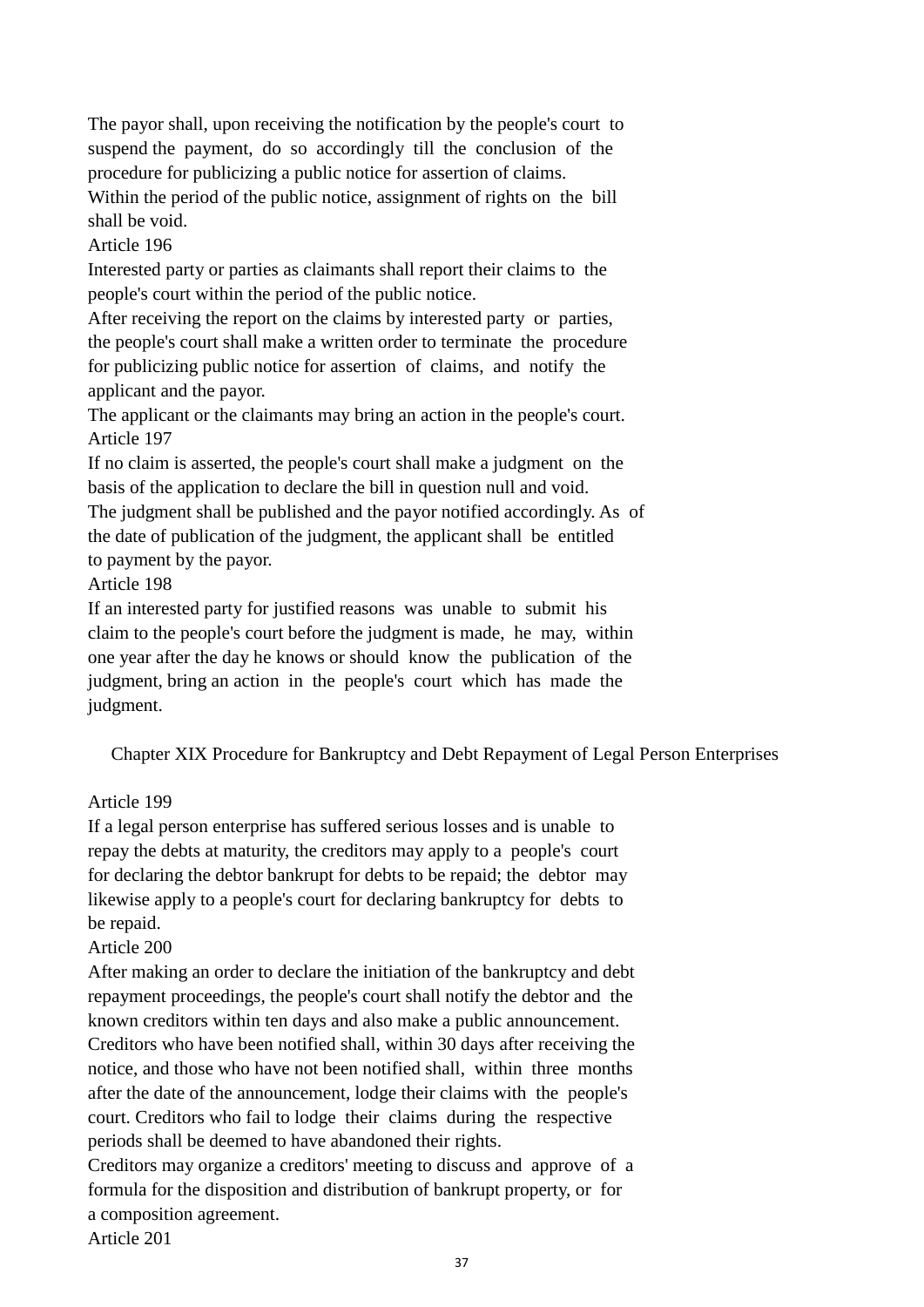The people's court may appoint a liquidation commission formed by relevant state organs and persons concerned. The liquidation commission shall take charge of the custody of the bankrupt property, its liquidation, assessment, disposition and distribution. The liquidation commission may also engage in necessary activities of a civil nature according to the law.

The liquidation commission shall be responsible and report its work to the people's court.

Article 202

If the legal person enterprise and the creditors reach a composition agreement, the people's court shall, after approving the agreement, make a public announcement of it and terminate the bankruptcy and debt repayment proceedings. The composition agreement shall be legally effective as of the date of the public announcement.

# Article 203

With respect to the property mortgaged or otherwise used as security for bank loans or other obligations, the bank and other creditors shall have priority in the repayment of debts as regards the property mortgaged or used as security for other kinds of obligations. If the money value of the property mortgaged or used as security for other kinds of obligations exceeds the amount of loans secured, the surplus shall go to the bankrupt property for debt repayment.

Article 204

After deduction of bankruptcy proceedings expenses from the bankrupt property, first repayment shall be made in the following order of priority:

(1) wages and salaries of staff and workers and labour insurance expenses that are owned by the bankrupt enterprise;

(2) taxes owed by the bankrupt enterprise; and

(3) claims by creditors in the bankruptcy proceedings.

Where the bankrupt property is insufficient to meet the repayment claims of the same order of priority, it shall be distributed on a pro-rata basis.

Article 205

The debt repayment of a bankrupt legal person enterprise shall be under the jurisdiction of the people's court of the place where the legal person enterprise is located.

Article 206

The provisions of the Law of the People's Republic of China on Enterprise Bankruptcy shall apply to bankruptcy and debt repayment of enterprises owned by the whole people.

The provisions of this Chapter shall not apply to non-legal person enterprises, individual businesses, leaseholding farm households and partnerships by private individuals.

# PART THREE PROCEDURE OF EXECUTION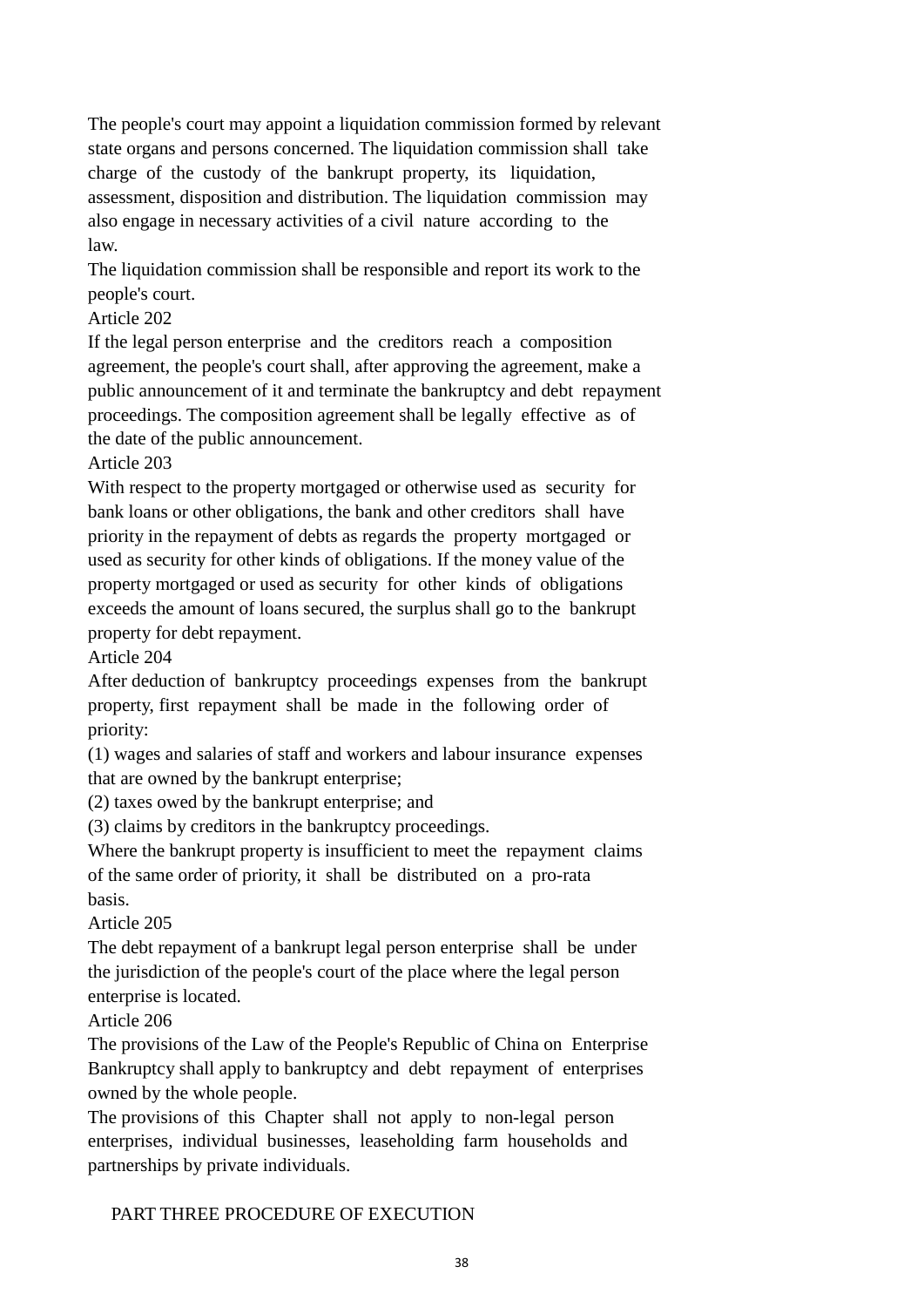### Chapter XX General Provisions

### Article 207

Legally effective judgments or written orders in civil cases, as well as the paeral Provisions

### Article 207

Legally effective judgments or written orders in civil cases, as well as the parts of judgments or written orders that relate to property in criminal cases, shall be executed by the people's court of first instance. Other legal documents which are to be executed by a people's court as prescribed by the law shall be executed by the people's court of the place where the person subjected to execution has his domicile or where the property subject to execution is located.

# Article 208

If, in the course of execution, an outsider raises an objection with respect to the object subjected to execution, the execution officer shall examine the objection in accordance with the procedure prescribed by the law. If the reasons for the objection are untenable, the objection shall be rejected; if otherwise, execution shall be suspended with the approval of the president of the court. If definite error is found in the judgment or the written order, it shall be dealt with in accordance with the procedure for trial supervision.

### Article 209

Execution work shall be carried out by the execution officer.

When carrying out a compulsory execution measure, the execution officer shall produce his credentials. After the execution is completed, the execution officer shall make a record of the particulars of the execution, and have it signed or sealed by the persons concerned on the scene. The basic people's court and the intermediate people's court may, when necessary, establish execution organs, whose functions shall be defined by the Supreme People's Court.

### Article 210

If a person or property subjected to execution is in another locality, the people's court in that locality may be entrusted with the carrying out of the execution. The entrusted people's court shall begin the execution within 15 days after receiving a letter of entrustment and shall not refuse to do so. After the execution has been completed, the entrusted people's court shall promptly inform the entrusting people's court, by letter, of the result of the execution. If the execution has not been completed within 30 days, the entrusted people's court shall also inform the entrusting people's court, by letter, of the particulars of the execution.

If the entrusted people's court does not carry out the execution within 15 days after receiving the letter of entrustment, the entrusting people's court may request the people's court at a higher level over the entrusted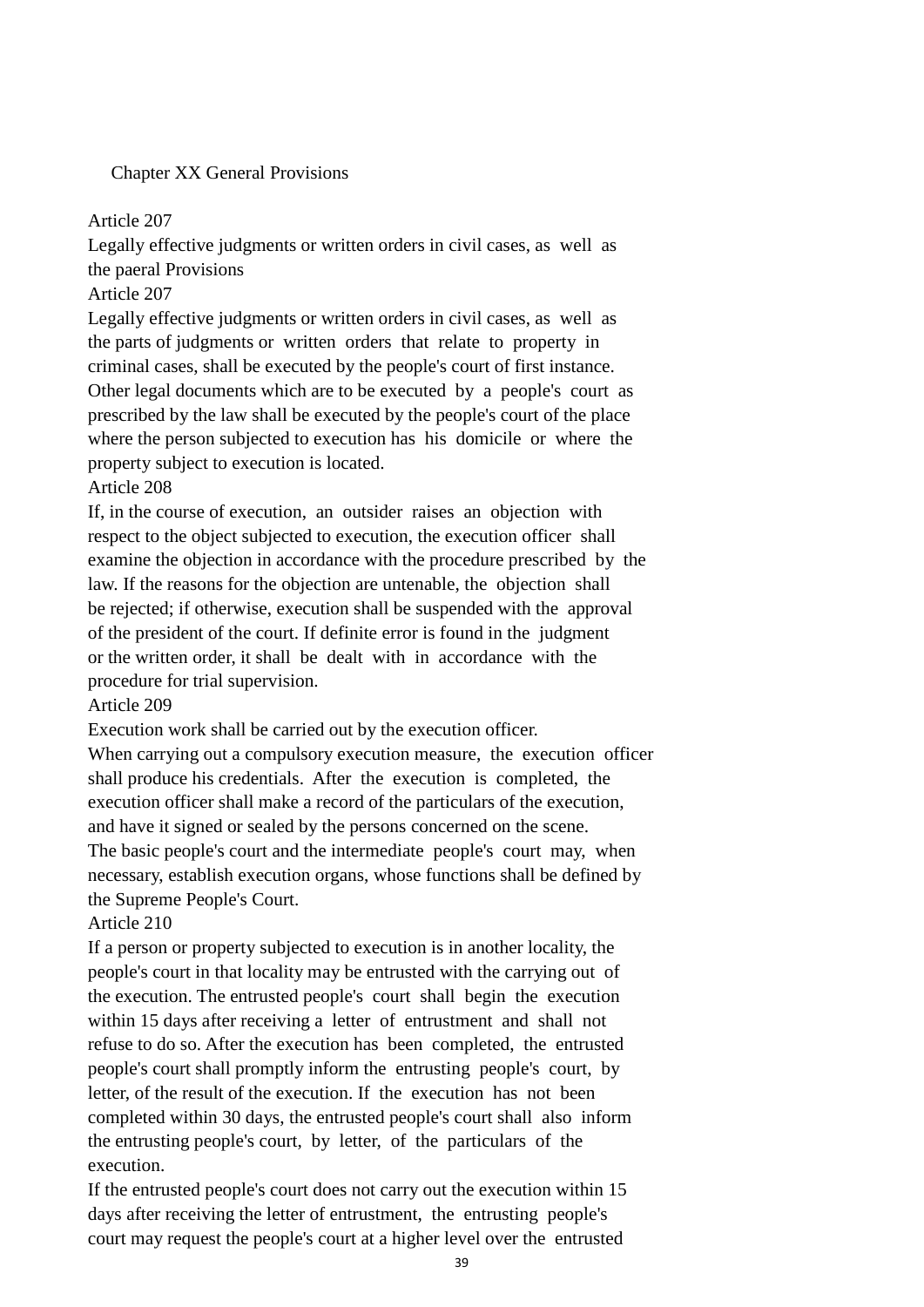people's court to instruct the entrusted people's court to carry out the execution.

Article 211

If in the course of execution the two parties become reconciled and reach a settlement agreement on their own initiative, the execution officer shall make a record of the contents of the agreement, and both parties shall affix their signatures or seals to the record.

If either party fails to fulfil the settlement agreement, the people's court may, at the request of the other party, resume the execution of the legal document which was originally effective.

Article 212

In the course of execution, if the person subjected to execution provides a guaranty, the people's court may, with the consent of the person who has applied for execution, decide on the suspension of the execution and the time limit for such suspension. If the person subjected to execution still fails to perform his obligations after the time limit, the people's court shall have the power to execute the property he provided as security or the property of the guarantor.

Article 213

If the citizen subjected to execution dies, his debts shall be paid off from the deceased estate; if a legal person or any other organization subjected to execution dissolves, the party that succeeds to its rights and obligations shall fulfil the obligations.

Article 214

After the completion of execution, if definite error is found in the executed judgment, written order or other legal documents resulting in the annulment of such judgment, order or legal documents by the people's court, the said court shall, with respect to the property which has been executed, make a written order that persons who have obtained the property shall return it. In the event of refusal to return such property, compulsory execution shall be carried out.

Article 215

The provisions of this Part shall be applicable to the execution of the conciliation statement as drawn up by the people's court.

Chapter XXI Application for Execution and Referral

# Article 216

The parties concerned must comply with legally effective judgments or written orders in civil cases. If a party refuses to do so, the other party may apply to the people's court for execution, or the judge may refer the matter to the execution officer for enforcement.

The parties concerned must comply with the conciliation statement and other legal documents that are to be executed by the people's court. If a party refuses to do so, the other party may apply to the people's court for enforcement.

Article 217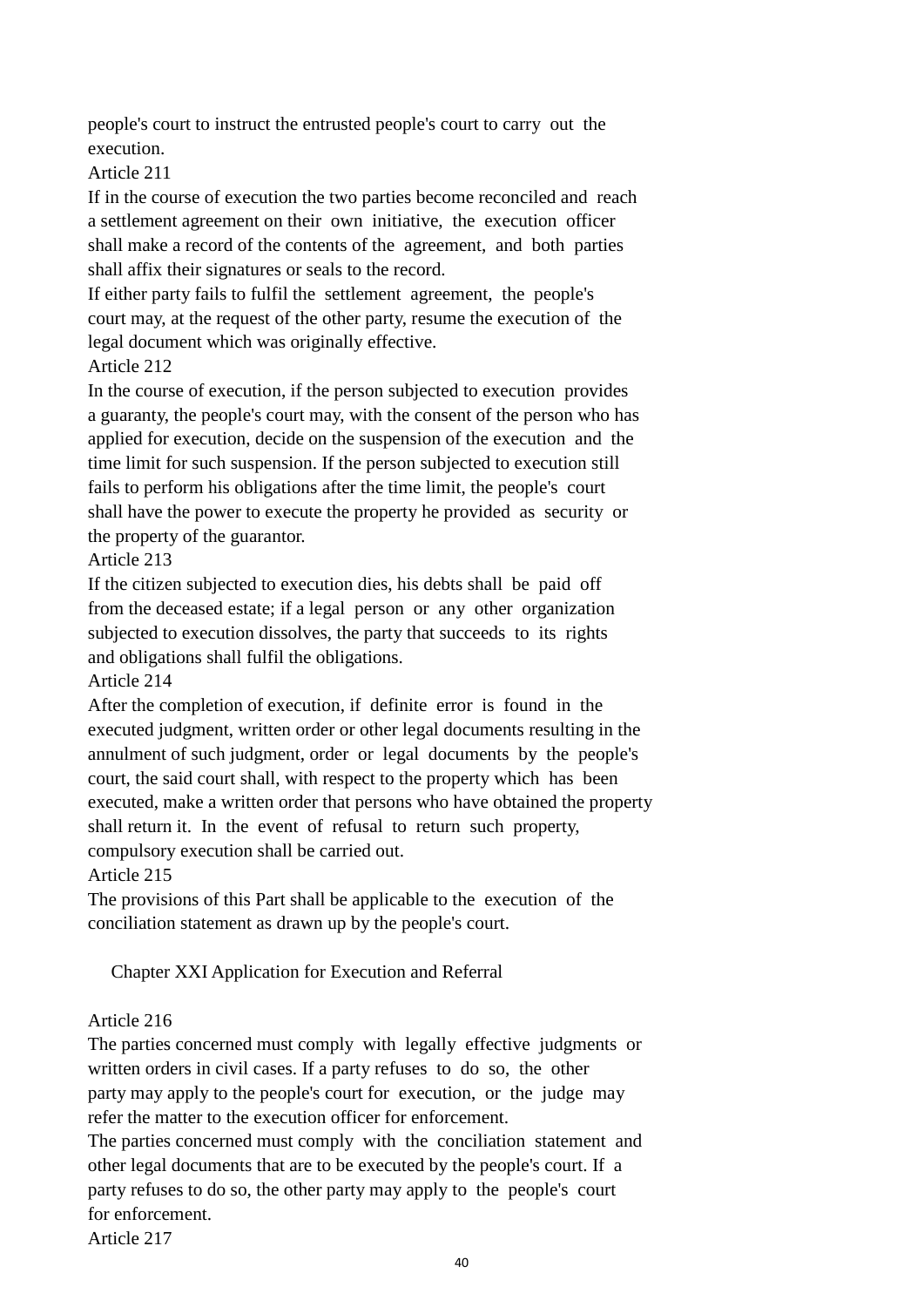If a party fails to comply with an award of an arbitral organ established according to the law, the other party may apply for execution to the people's court which has jurisdiction over the case. The people's court applied to shall enforce the award.

If the party against whom the application is made furnishes proof that the arbitral award involves any of the following circumstances, the people's court shall, after examination and verification by a collegial panel, make a written order not to allow the enforcement:

(1) the parties have had no arbitration clause in their contract, nor have subsequently reached a written agreement on arbitration;

(2) the matters dealt with by the award fall outside the scope of the arbitration agreement or are matters which the arbitral organ has no power to arbitrate;

(3) the composition of the arbitration tribunal or the procedure for arbitration contradicts the procedure prescribed by the law;

(4) the main evidence for ascertaining the facts is insufficient;

(5) there is definite error in the application of the law; or

(6) the arbitrators have committed embezzlement, accepted bribes or done malpractice for personal benefits or perverted the law in the arbitration of the case.

If the people's court determines that the execution of the arbitral award is against the social and public interest, it shall make an order not to allow the execution.

The above-mentioned written order shall be served on both parties and the arbitral organ.

If the execution of an arbitral award is disallowed by a written order of the people's court, the parties may, in accordance with a written agreement on arbitration reached between them, apply for arbitration again; they may also bring an action in a people's court.

Article 218

If a party fails to comply with a document evidencing the creditor's rights made enforceable according to the law by a notary office, the other party may apply to the people's court which has jurisdiction over the case for execution. The people's court applied to shall enforce such document. If the people's court finds definite error in the document of creditor's rights, it shall make an order not to allow the execution and serve the order on both parties concerned as well as the notary office. Article 219

The time limit for the submission of an application for execution shall be one year, if both or one of the parties are citizens; it shall be six months if both parties are legal persons or other organizations.

The above-mentioned time limit shall be calculated from the last day of the period of performance specified by the legal document. If the legal document specifies performance in stages, the time limit shall be calculated from the last day of the period specified for each stage of performance.

Article 220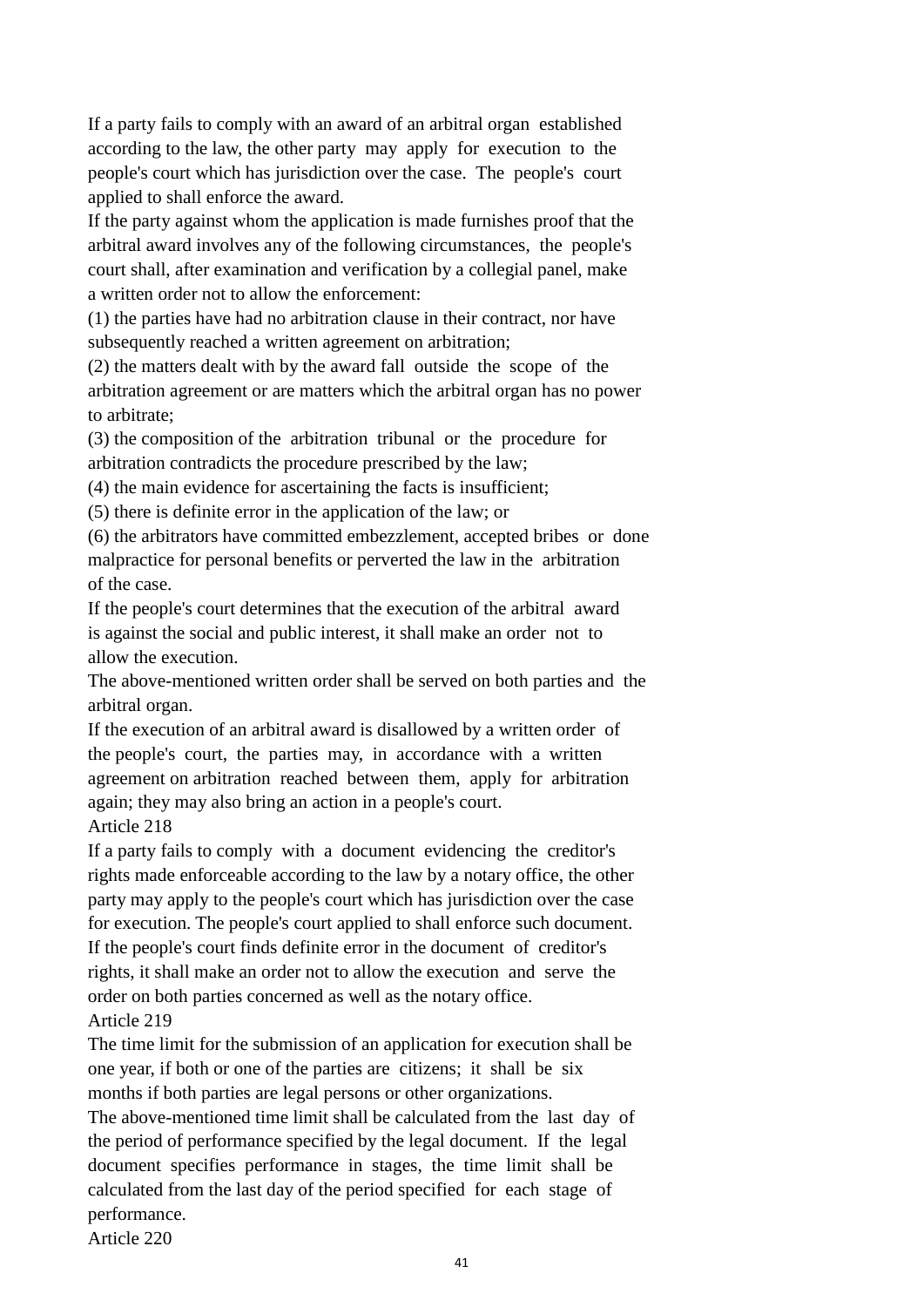The execution officer shall, after receiving the application for execution or the writ of referral directing execution, send an execution notice to the person subjected to execution, instructing him to comply within the specified time. If the person fails to comply accordingly, compulsory execution shall be carried out.

Chapter XXII Execution Measures

### Article 221

If the person subjected to execution fails to fulfil according to the execution notice the obligations specified in the legal document, the people's court shall be empowered to make inquiries with banks, credit cooperatives or other units that deal with savings deposit into the deposit accounts of the person subjected to execution, and shall be empowered to freeze or transfer his deposits; however, the inquiries, freezing or transfer of the deposits shall not exceed the scope of the obligations to be fulfilled by the person subjected to execution. The people's court shall, in deciding to freeze or transfer a deposit, make a written order and issue a notice for assistance in execution. Banks, credit cooperatives or other units that deal with savings deposit must comply with it.

### Article 222

If the person subjected to execution fails to fulfil according to the execution notice the obligations specified in the legal document, the people's court shall be empowered to withhold or withdraw part of the income of the person subjected to execution, for the fulfilment of his obligations. However, it shall leave out the necessary living expenses for the person subjected to execution and his dependant family members. The people's court shall, when withholding or withdrawing the income, make a written order and issue a notice for assistance in execution. The unit in which the person subjected to execution works, banks, credit cooperatives or other units that deal with savings deposit must comply with the notice.

### Article 223

If the person subjected to execution fails to fulfil according to the execution notice the obligations specified in the legal document, the people's court shall be empowered to seal up, distrain, freeze, sell by public auction, or sell off part of the property of the person subjected to execution for the fulfilment of his obligations. However, it shall leave out the necessaries of life for the person subjected to execution and his dependant family members.

The people's court shall make an order for the adoption of the measures specified in the preceding paragraph.

### Article 224

When the people's court seals up or distrains a property, it shall, if the person subjected to execution is a citizen, notify him or an adult member of his family to appear on the scene; if the party subjected to execution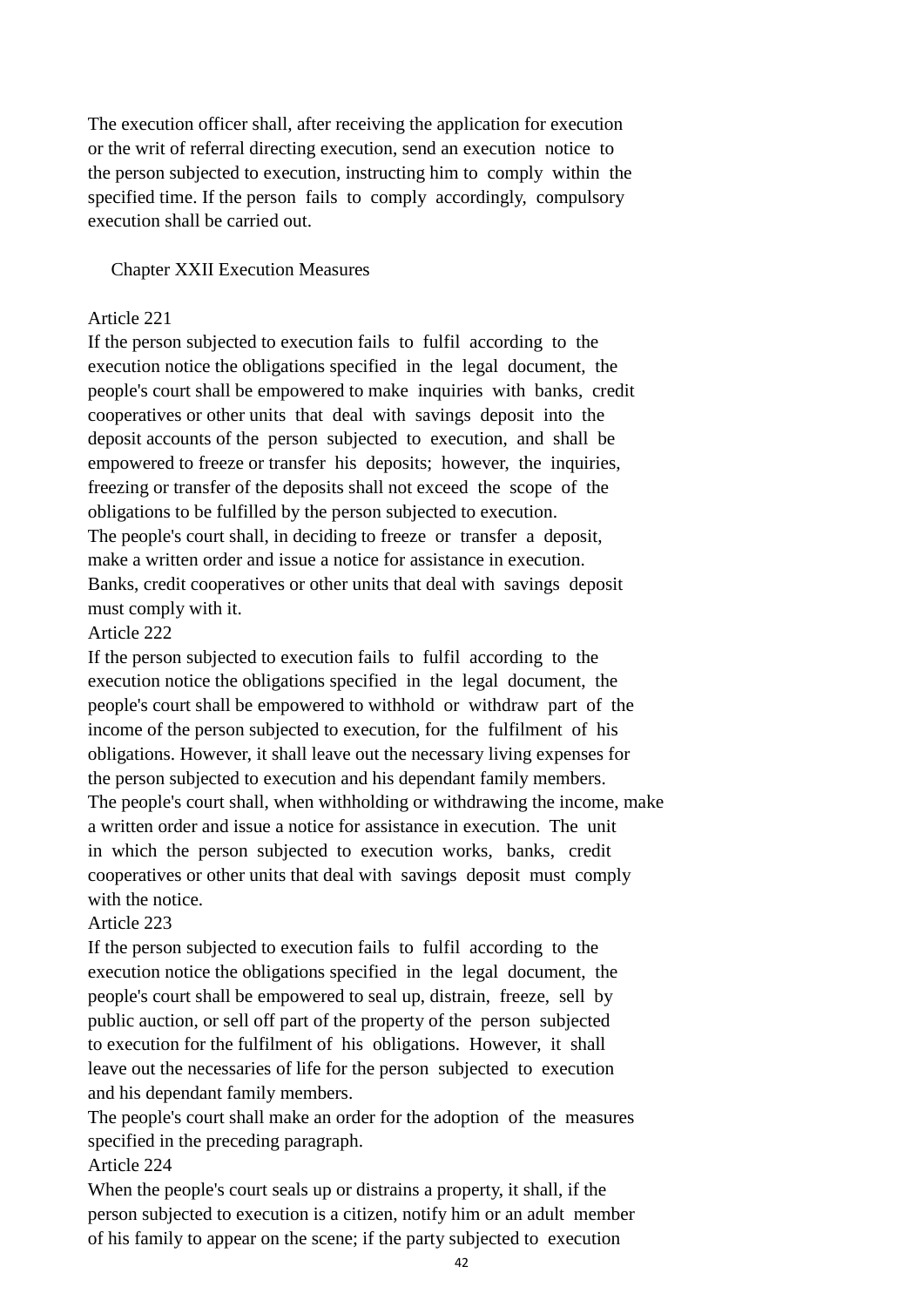is a legal person or any other organization, it shall notify its legal representatives or its principal heads to be present. Their refusal to appear on the scene shall not hinder the execution. If the person subjected to execution is a citizen, his unit or the grass-roots organization of the place where his property is located shall send a representative to attend the execution.

An inventory of the sealed-up or distrained property must be made by the execution officer and, after the inventory has been signed or sealed by the persons on the scene, a copy of it shall be given to the person subjected to execution. If the person subjected to execution is a citizen, another copy may be given to an adult member of his family. Article 225

The execution officer may commit the sealed-up property to the person subjected to execution for safekeeping, and the person shall be held responsible for any losses incurred due to his fault.

### Article 226

After a property has been sealed up or distrained, the execution officer shall instruct the person subjected to execution to fulfil, within the prescribed period, the obligations specified in the legal document. If the person has not fulfilled his obligations upon expiration of the period, the people's court may, in accordance with the relevant legal provisions, entrust the relevant units with selling by public auction or selling off the sealed-up or distrained property. Articles which are prohibited from free trading by the State shall be delivered to and purchased by the relevant units at the price fixed by the State.

### Article 227

If the person subjected to execution fails to fulfil his obligations specified in the legal document and conceals his property, the people's court shall be empowered to issue a search warrant and search him and his domicile or the place where the property was concealed.

In adopting the measure mentioned in the preceding paragraph, the president of the people's court shall sign and issue the search warrant. Article 228

With respect to the property or negotiable instruments specified for delivery in the legal document, the execution officer shall summon both parties concerned and deliver them in their presence or the execution officer may forward them to the recipient, who shall sign and give a receipt.

Any unit concerned that has in possession the property or negotiable instruments shall turn them over to the recipient in accordance with the notice of the people's court for assistance in execution, and the recipient shall sign and give a receipt.

If any citizen concerned has in possession the property or negotiable instruments, the people's court shall notify him to hand them over. If he refuses to do so, compulsory execution shall be carried out.

Article 229

Compulsory eviction from a building or a plot of land shall require a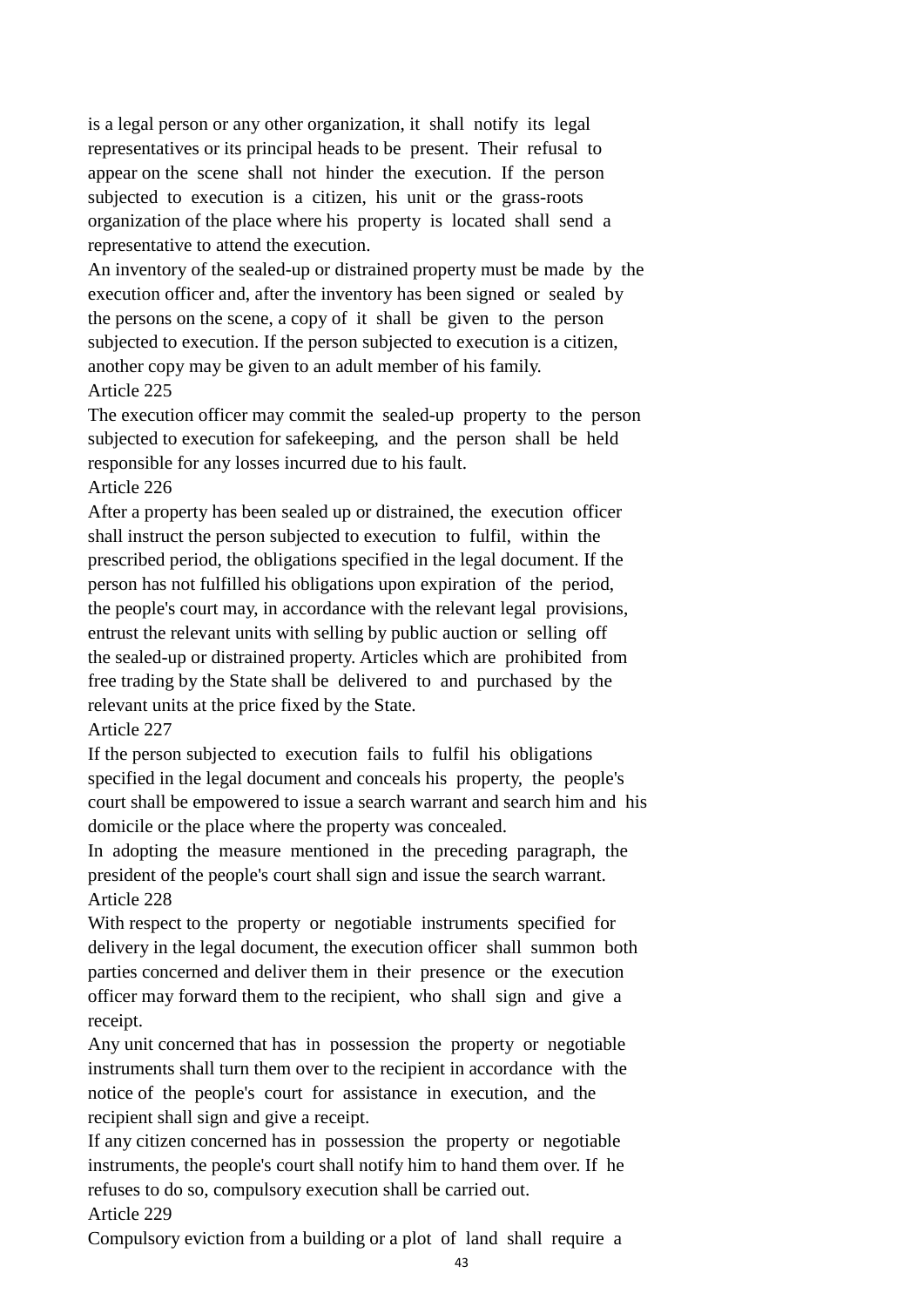public notice signed and issued by the president of a people's court, instructing the person subjected to execution to comply within a specified period of time. If the person subjected to execution fails to do so upon the expiration of the period, compulsory execution shall be carried out by the execution officer.

When compulsory execution is being carried out, if the person subjected to execution is a citizen, the person or an adult member of his family shall be notified to be present; if the party subjected to execution is a legal person or any other organization, its legal representatives or principal heads shall be notified to be present; their refusal to be present shall not hinder the execution. If the person subjected to execution is a citizen, his work unit or the grass-roots organization in the locality of the building or the plot of land shall send a representative for attendance. The execution officer shall make a record of the particulars of the compulsory execution, with the signatures or seals of the persons on the scene affixed to it.

The people's court shall assign personnel to transport the property removed in a compulsory eviction from a building to a designated location and turn it over to the person subjected to execution or, if the person is a citizen, to an adult member of his family; if any loss is incurred due to such person's refusal to accept the property, the loss shall be borne by the person subjected to execution.

### Article 230

In the course of execution, if certain formalities for the transfer of certificates of property right need to be gone through, the people's court may issue a notice for assistance in execution to the relevant units, and they must comply with it.

### Article 231

If the person subjected to execution fails to perform acts specified in a judgement or written order or any other legal document according to the execution notice, the people's court may carry out compulsory execution or entrust the task to a relevant unit or other persons, and the person subjected to execution shall bear the expenses thus incurred. Article 232

If the person subjected to execution fails to fulfil his obligations with respect to pecuniary payment within the period specified by a judgment or written order or any other legal document, he shall pay double interest on the debt for the belated payment. If the person subjected to execution fails to fulfil his other obligations within the period specified in the judgment or written order or any other legal document, he shall pay a charge for the dilatory fulfilment.

# Article 233

After the adoption of the execution measures stipulated in Articles 221, 222 and 223 of this Law, if the person subjected to execution is still unable to repay the debts, he shall continue to fulfil his obligations. If the creditor finds that the person subjected to execution has any other property, he may at any time apply to the people's court for execution.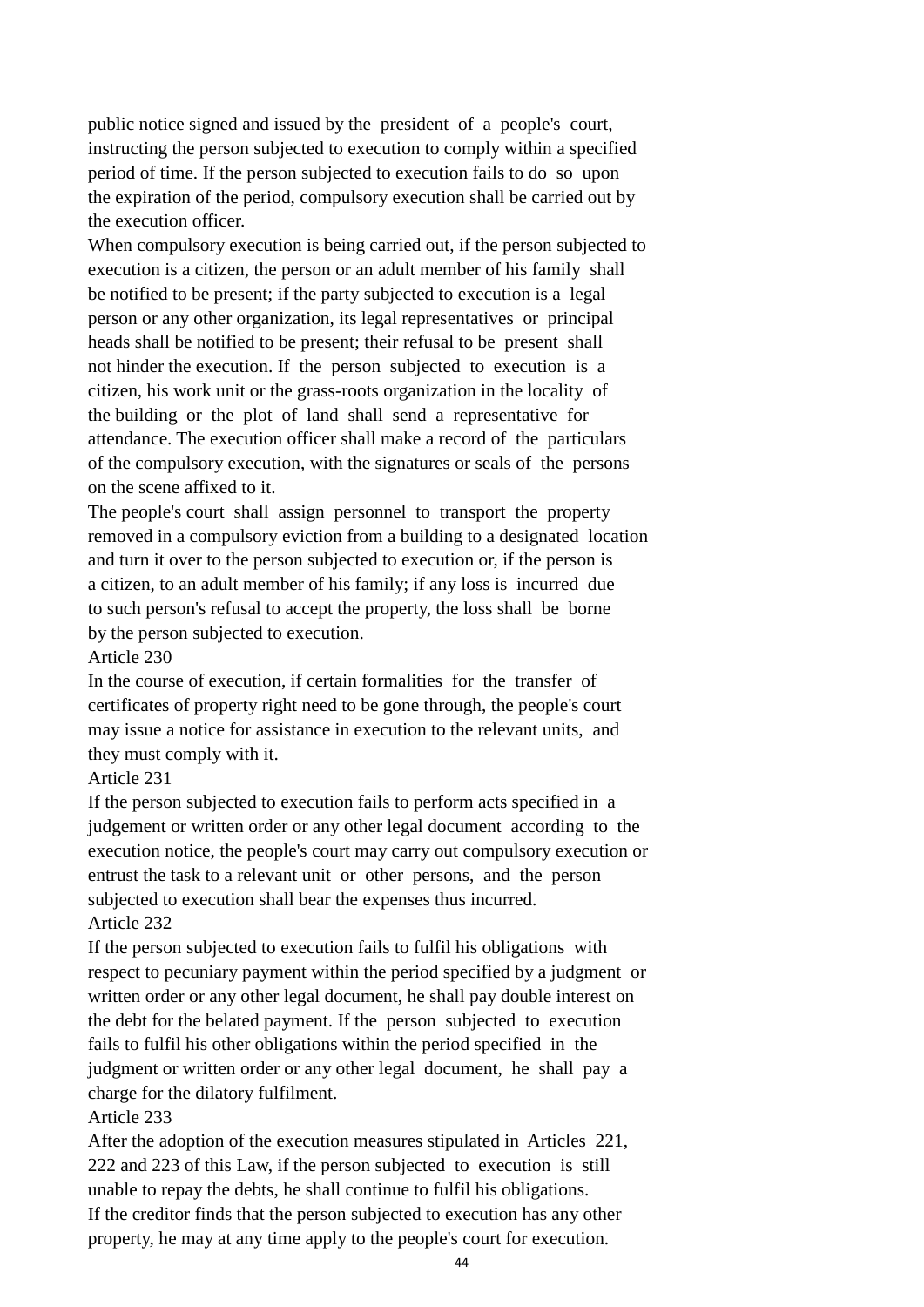Chapter XXIII Suspension and Termination of Execution

Article 234

The people's court shall make a written order to suspend execution under any of the following circumstances:

(1) the applicant indicates that the execution may be postponed;

(2) an outsider raises an obviously reasonable objection to the object of the execution;

(3) a citizen as one of the parties dies and it is necessary to wait for the successor to inherit the rights of the deceased or to succeed to his obligations;

(4) a legal person or any other organization as one of the parties dissolves, and the party succeeding to its rights and obligations has not been determined; or

(5) other circumstances occur under which the people's court deems the suspension of execution necessary.

Execution shall be resumed when the circumstances warranting the suspension of execution have disappeared.

Article 235

The people's court shall make a written order to terminate execution under any of the following circumstances:

(1) the applicant has withdrawn his application;

(2) the legal document on which the execution is based has been revoked;

(3) the citizen subjected to execution dies and there is no estate that

may be subjected to execution, nor anyone to succeed to his obligations; (4) the person entitled to claim alimony or support for elders or children dies;

(5) the citizen subjected to execution is too badly off to repay his debts, has no source of income and has lost his ability to work as well; or

(6) other circumstances occur under which the people's court deems the termination of execution necessary.

Article 236

A written order to suspend or terminate execution shall become effective immediately after being served on the parties concerned.

# PART FOUR SPECIAL PROVISIONS FOR CIVIL PROCEDURE OF CASES INVO-LVING F OREIGN ELEMENT

Chapter XXIV General Principles

Article 237 The provisions of this Part shall be applicable to civil proceedings within the territory of the People's Republic of China in regard to cases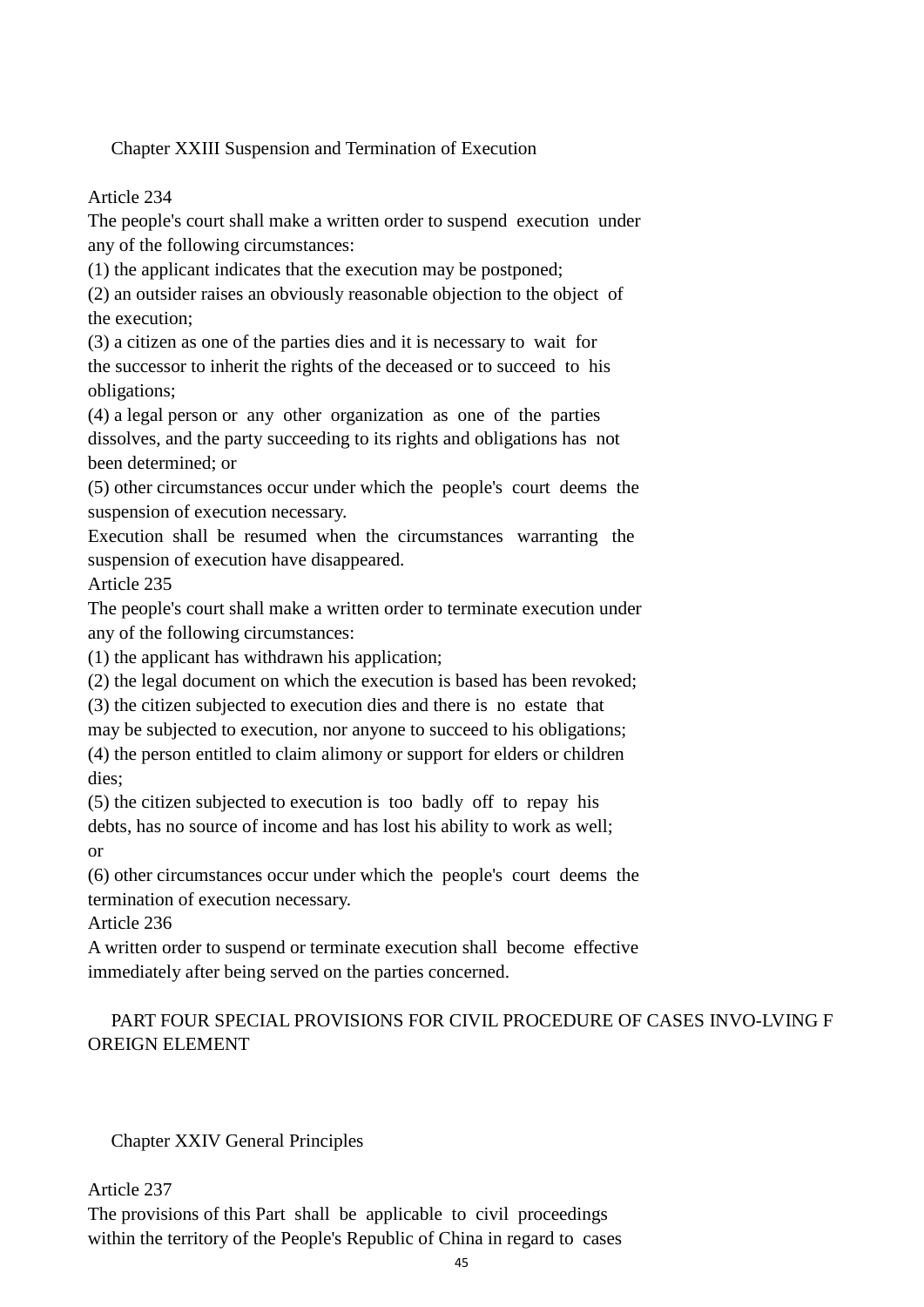involving foreign element. Where it is not covered by the provisions of this Part, other relevant provisions of this Law shall apply.

Article 238

If an international treaty concluded or acceded to by the People's Republic of China contains provisions that differ from provisions of this Law, the provisions of the international treaty shall apply, except those on which China has made reservations.

Article 239

Civil actions brought against a foreign national, a foreign organization or an international organization that enjoys diplomatic privileges and immunities shall be dealt with in accordance with the relevant law of the People's Republic of China and the provisions of the international treaties concluded or acceded to by the People's Republic of China. Article 240

The people's court shall conduct trials of civil cases involving foreign element in the spoken and written language commonly used in the People's Republic of China. Translation may be provided at the request of the parties concerned, and the expenses shall be borne by them.

Article 241

When foreign nationals, stateless persons or foreign enterprises and organizations need lawyers as agents ad litem to bring an action or enter appearance on their behalf in the people's court, they must appoint lawyers of the People's Republic of China.

Article 242

Any power of attorney mailed or forwarded by other means from outside the territory of the People's Republic of China by a foreign national, stateless person or a foreign enterprise and organization that has no domicile in the People's Republic of China for the appointment of a lawyer or any other person of the People's Republic of China as an agent ad litem must be notarized by a notarial office in the country of domicile and authenticated by the Chinese embassy or consulate accredited to that country or, for the purpose of verification, must go through the formalities stipulated in the relevant bilateral treaties between China and that country before it becomes effective.

# Chapter XXV Jurisdiction

### Article 243

In the case of an action concerning a contract dispute or other disputes over property rights and interests, brought against a defendant who has no domicile within the territory of the People's Republic of China, if the contract is signed or performed within the territory of the People's Republic of China, or if the object of the action is located within the territory of the People's Republic of China, or if the defendant has distrainable property within the territory of the People's Republic of China, or if the defendant has its representative office within the territory of the People's Republic of China, the people's court of the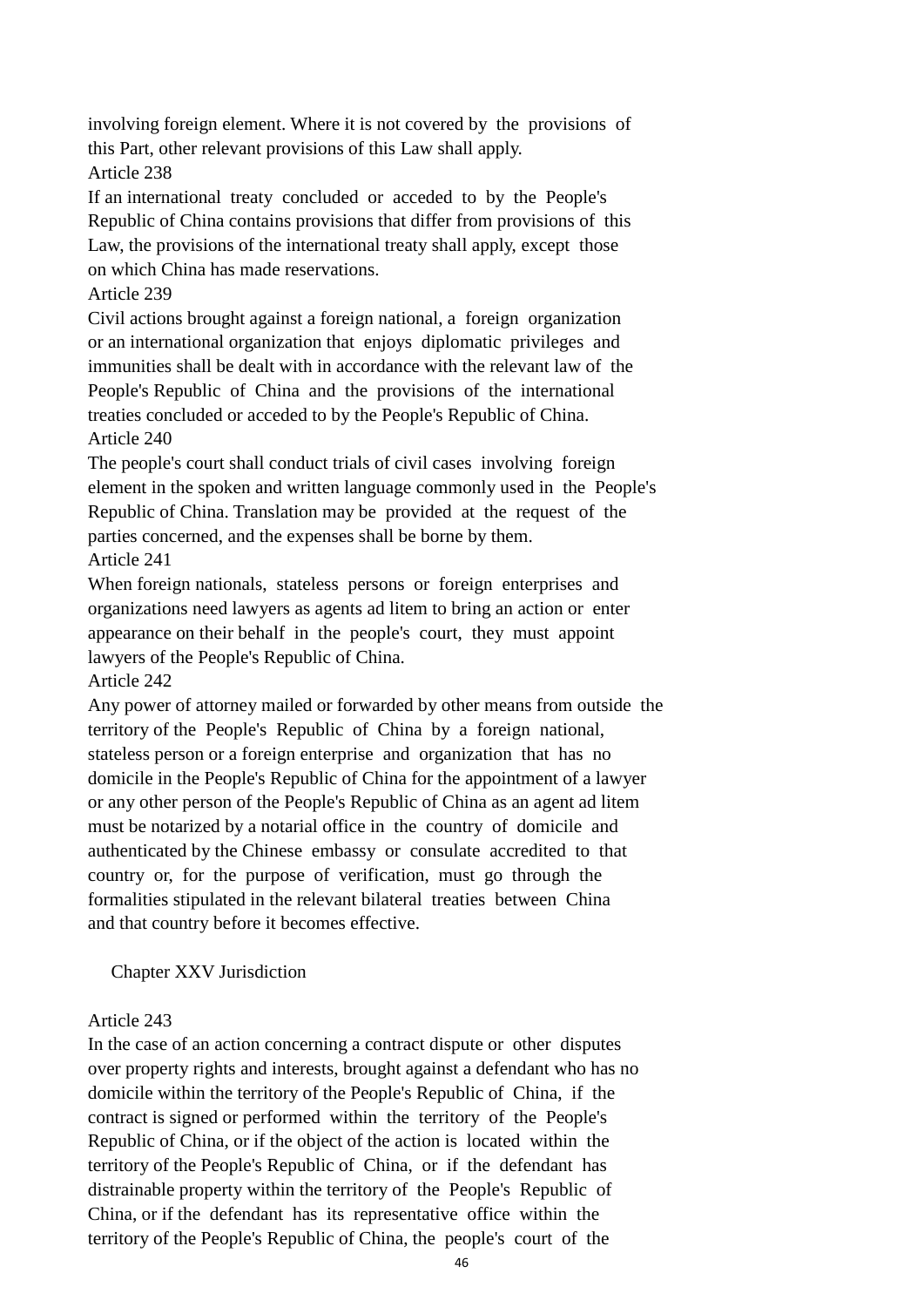place where the contract is signed or performed, or where the object of the action is, or where the defendant's distrainable property is located, or where the torts are done, or where the defendant's representative office is located, shall have jurisdiction.

### Article 244

Parties to a dispute over a contract concluded with foreign element or over property rights and interests involving foreign element may, through written agreement, choose the court of the place which has practical connections with the dispute to exercise jurisdiction. If a people's court of the People's Republic of China is chosen to exercise jurisdiction, the provisions of this Law on jurisdiction by forum level and on exclusive jurisdiction shall not be violated.

### Article 245

If in a civil action in respect of a case involving foreign element, the defendant raises no objection to the jurisdiction of a people's court and responds to the action by making his defence, he shall be deemed to have accepted that this people's court has jurisdiction over the case. Article 246

Actions brought on disputes arising from the performance of contracts for Chinese-foreign equity joint ventures, or Chinese-foreign contractual joint ventures, or Chinese-foreign cooperative exploration and development of the natural resources in the People's Republic of China shall fall under the jurisdiction of the people's courts of the People's Republic of China.

Chapter XXVI Service and Time Periods

# Article 247

A people's court may serve litigation documents on a party who has no domicile within the territory of the People's Republic of China in the following ways:

(1) in the way specified in the international treaties concluded or acceded to by both the People's Republic of China and the country where the person on whom service is to be made resides;

(2) by making the service through diplomatic channels;

(3) with respect to the person on whom the service is to be made and who is of the nationality of the People's Republic of China, service may be entrusted to the embassy or consulate of the People's Republic of China accredited to the country where the person resides;

(4) by making the service on the agent ad litem who is authorized to receive the documents served;

(5) by serving the documents on the representative office established in the People's Republic of China by the person on whom the service is to be made or on his branch office or business agents there who have the right to receive the documents;

(6) by making service by mail if the law of the country where the person on whom the service is to be made resides so permits; in the event that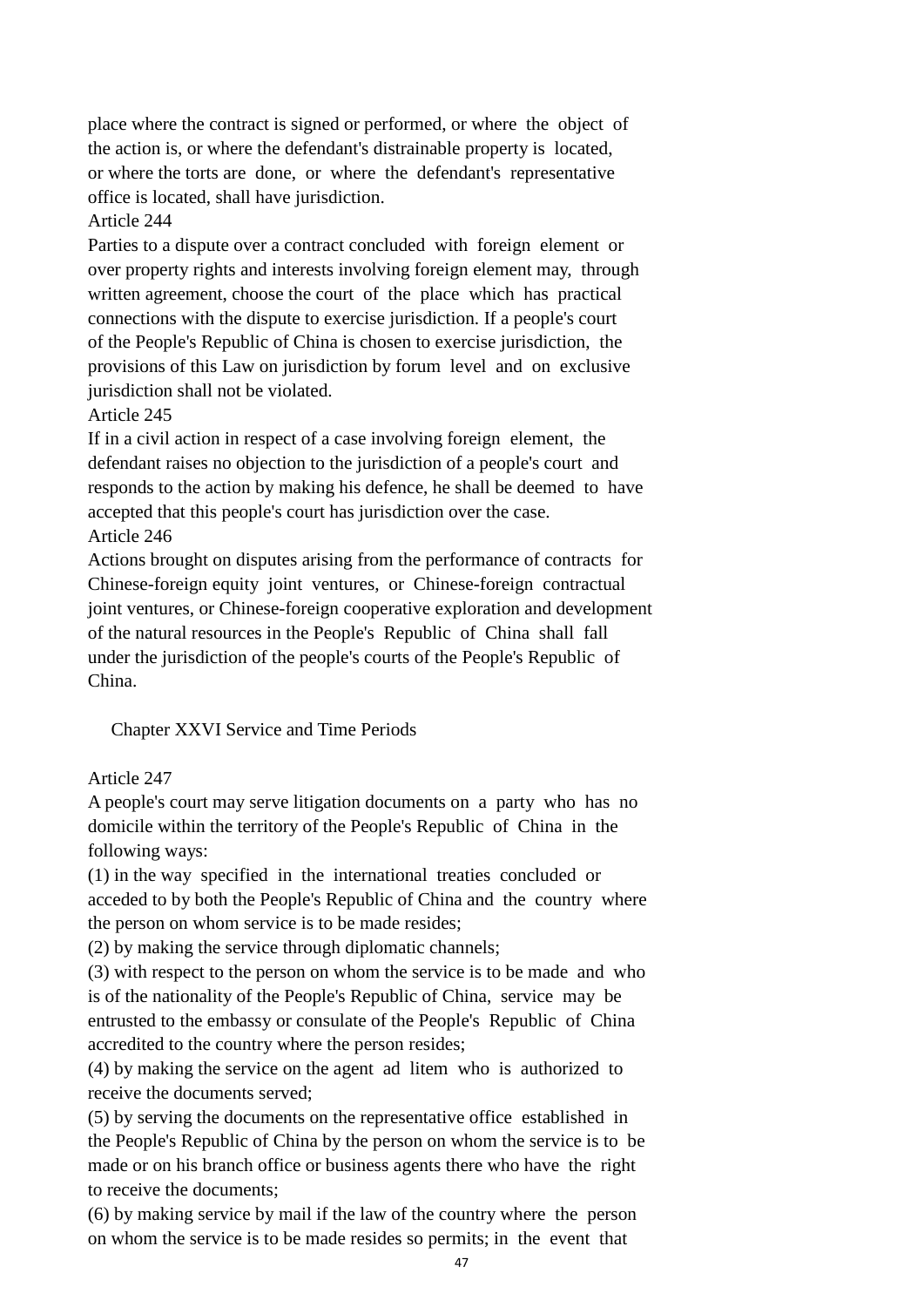the receipt of delivery is not returned six months after the date on which the documents were mailed, and that circumstances justify the assumption that service has been made, the service shall be deemed completed upon the expiration of the said time period; and

(7) by making service by public notice, if none of the above-mentioned methods can be employed. The service shall be deemed completed six months after the date on which the public notice was issued.

## Article 248

If a defendant has no domicile within the territory of the People's Republic of China, the people's court shall serve a copy of the statement of complaint on the defendant and notify him to submit his defence within 30 days after he receives the copy of the statement of complaint. Extension of the period requested by the defendant shall be at the

discretion of the people's court.

# Article 249

If a party who has no domicile within the territory of the People's Republic of China is not satisfied with a judgment or written order made by a people's court of first instance, he shall have the right to file an appeal within 30 days from the date the written judgment or order is served. The appellee shall submit his defence within 30 days after receipt of a copy of the appeal petition. If a party who is unable to file an appeal or submit a defence within the period prescribed by the law requests an extension of the period, the people's court shall decide whether to grant it.

# Article 250

The period for the trials of civil cases involving foreign element by the people's court shall not be restricted by the provisions of Articles 135 and 159 of this Law.

Chapter XXVII Property Preservation

# Article 251

The parties to an action may, in accordance with the provisions of Article 92 of this Law, apply to the people's court for property preservation. Interested parties may, in accordance with the provisions of Article 93 of this Law, apply to the people's court for property preservation before an action is brought.

# Article 252

After a people's court makes an order granting property preservation before litigation, the applicant shall bring an action within 30 days. If he fails to bring the action within the period, the people's court shall cancel the property preservation.

# Article 253

After the people's court makes an order granting property preservation, if the party against whom the application is made provides a guaranty, the people's court shall cancel the property preservation. Article 254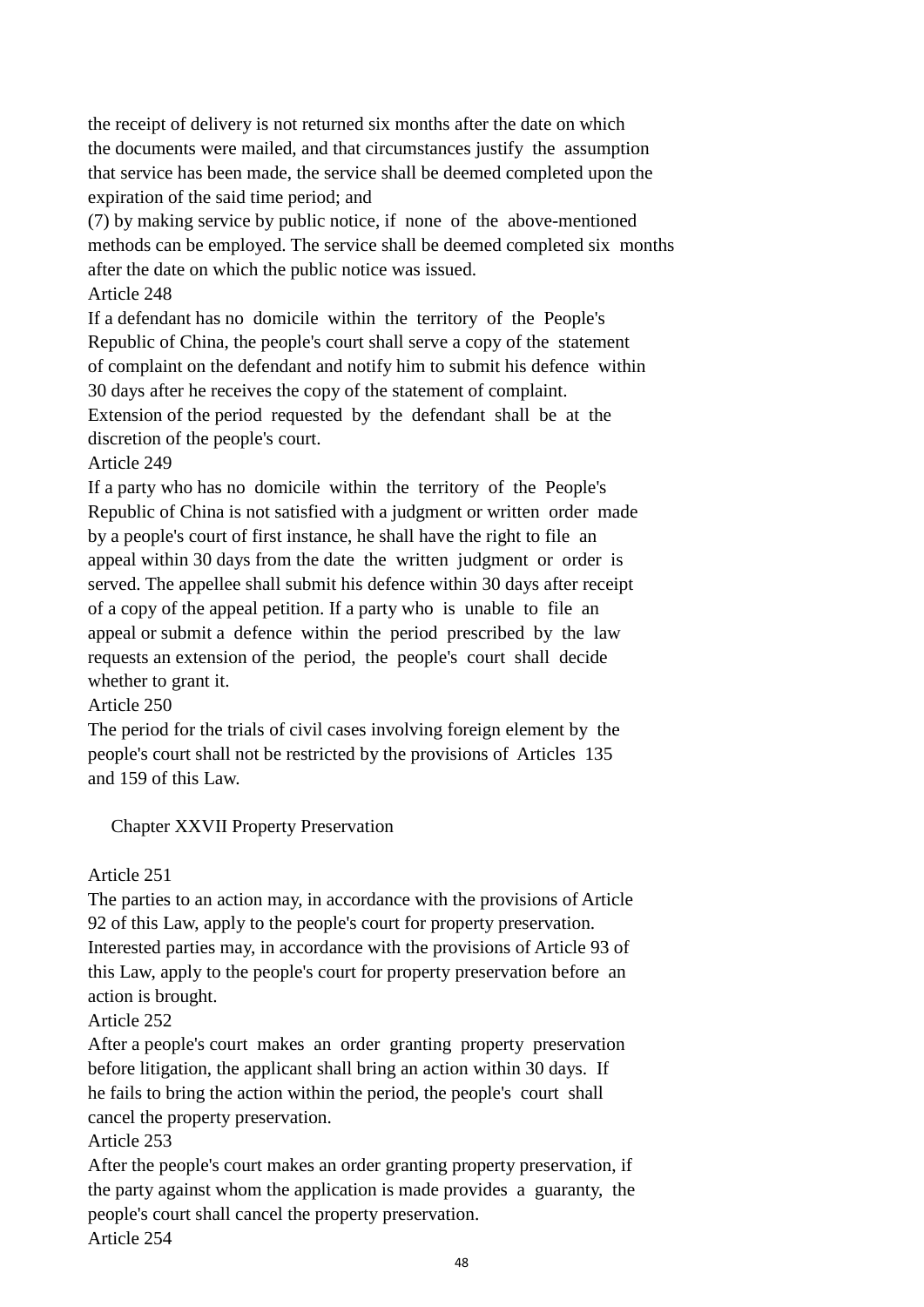If the application is wrongfully made, the applicant shall compensate the party against whom the application is made for losses incurred from the property preservation.

### Article 255

If the property to be preserved by a people's court needs supervision, the court shall notify the unit concerned to be responsible for the supervision, and the party against whom the application is made shall bear the expenses.

## Article 256

The order to cancel the preservation issued by a people's court shall be carried out by an execution officer.

## Chapter XXVIII Arbitration

## Article 257

In the case of a dispute arising from the foreign economic, trade, transport or maritime activities of China, if the parties have had an arbitration clause in the contract concerned or have subsequently reached a written arbitration agreement stipulating the submission of the dispute for arbitration to an arbitral organ in the People's Republic of China handling cases involving foreign element, or to any other arbitral body, they may not bring an action in a people's court. If the parties have not had an arbitration clause in the contract concerned or have not subsequently reached a written arbitration agreement, they may bring an action in a people's court.

# Article 258

If a party has applied for property preservation measures, the arbitral organ of the People's Republic of China handling cases involving foreign element shall refer the party's application for a decision to the intermediate people's court of the place where the party against whom the application is made has his domicile or where his property is located. Article 259

In a case in which an award has been made by an arbitral organ of the People's Republic of China handling cases involving foreign element, the parties may not bring an action in a people's court. If one party fails to comply with the arbitral award, the other party may apply for its enforcement to the intermediate people's court of the place where the party against whom the application for enforcement is made has his domicile or where his property is located.

### Article 260

A people's court shall, after examination and verification by a collegial panel of the court, make a written order not to allow the enforcement of the award rendered by an arbitral organ of the People's Republic of China handling cases involving foreign element, if the party against whom the application for enforcement is made furnishes proof that:

(1) the parties have not had an arbitration clause in the contract or have not subsequently reached a written arbitration agreement;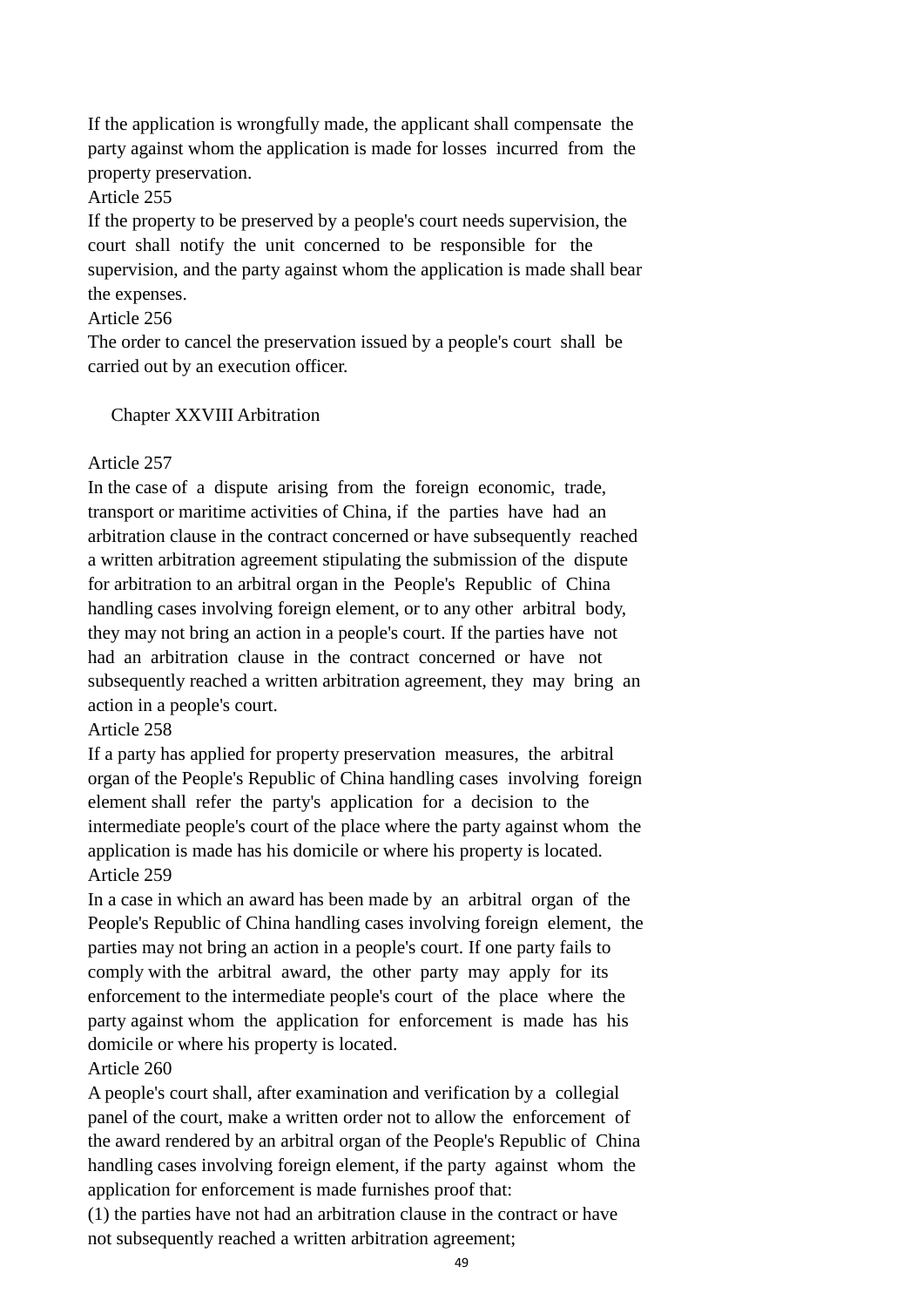(2) the party against whom the application for enforcement is made was not given notice for the appointment of an arbitrator or for the inception of the arbitration proceedings or was unable to present his case due to causes for which he is not responsible;

(3) the composition of the arbitration tribunal or the procedure for arbitration was not in conformity with the rules of arbitration; or (4) the matters dealt with by the award fall outside the scope of the

arbitration agreement or which the arbitral organ was not empowered to arbitrate.

If the people's court determines that the enforcement of the award goes against the social and public interest of the country, the people's court shall make a written order not to allow the enforcement of the arbitral award.

## Article 261

If the enforcement of an arbitral award is disallowed by a written order of a people's court, the parties may, in accordance with a written arbitration agreement reached between them, apply for arbitration again; they may also bring an action in a people's court.

# Chapter XXIX Judicial Assistance

### Article 262

In accordance with the international treaties concluded or acceded to by the People's Republic of China or with the principle of reciprocity, the people's courts of China and foreign courts may make mutual requests for assistance in the service of legal documents, in investigation and collection of evidence or in other litigation actions.

The people's court shall not render the assistance requested by a foreign court, if it impairs the sovereignty, security or social and public interest of the People's Republic of China.

### Article 263

The request for the providing of judicial assistance shall be effected through channels provided in the international treaties concluded or acceded to by the People's Republic of China; in the absence of such treaties, they shall be effected through diplomatic channels.

A foreign embassy or consulate accredited to the People's Republic of China may serve documents on its citizens and make investigations and collect evidence among them, provided that the laws of the People's Republic of China are not violated and no compulsory measures are taken. Except for the conditions provided in the preceding paragraph, no foreign organization or individual may, without the consent of the competent authorities of the People's Republic of China, serve documents or make investigations and collect evidence within the territory of the People's Republic of China.

Article 264

The letter of request for judicial assistance and its annexes sent by a foreign court to a people's court shall be appended with a Chinese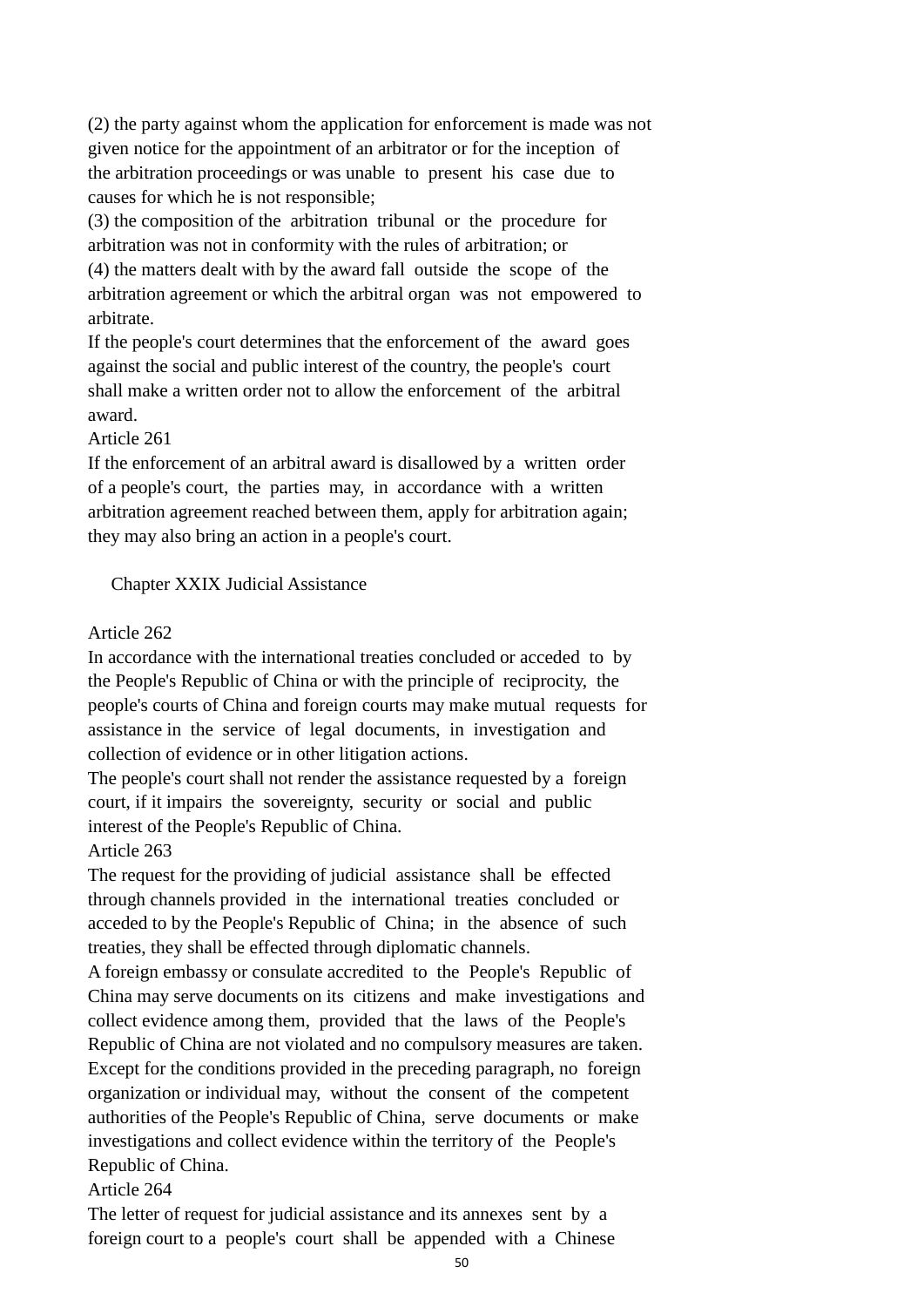translation or a text in any other language or languages specified in the relevant international treaties.

The letter of request and its annexes sent to a foreign court by a people's court for judicial assistance shall be appended with a translation in the language of that country or a text in any other language or languages specified in the relevant international treaties. Article 265

The judicial assistance provided by the people's courts shall be rendered in accordance with the procedure prescribed by the laws of the People's Republic of China. If a special form of judicial assistance is requested by a foreign court, it may also be rendered, provided that the special form requested does not contradict the laws of the People's Republic of China.

### Article 266

If a party applies for enforcement of a legally effective judgment or written order made by a people's court, and the opposite party or his property is not within the territory of the People's Republic of China, the applicant may directly apply for recognition and enforcement to the foreign court which has jurisdiction. The people's court may also, in accordance with the relevant provisions of the international treaties concluded or acceded to by China, or with the principle of reciprocity, request recognition and enforcement by the foreign court.

If a party applies for enforcement of a legally effective arbitral award made by an arbitral organ in the People's Republic of China handling cases involving foreign element and the opposite party or his property is not within the territory of the People's Republic of China, he may directly apply for recognition and enforcement of the award to the foreign court which has jurisdiction.

#### Article 267

If a legally effective judgment or written order made by a foreign court requires recognition and enforcement by a people's court of the People's Republic of China, the party concerned may directly apply for recognition and enforcement to the intermediate people's court of the People's Republic of China which has jurisdiction. The foreign court may also, in accordance with the provisions of the international treaties concluded or acceded to by that foreign country and the People's Republic of China or with the principle of reciprocity, request recognition and enforcement by a people's court.

### Article 268

In the case of an application or request for recognition and enforcement of a legally effective judgment or written order of a foreign court, the people's court shall, after examining it in accordance with the international treaties concluded or acceded to by the People's Republic of China or with the principle of reciprocity and arriving at the conclusion that it does not contradict the basic principles of the law of the People's Republic of China nor violates State sovereignty, security and social and public interest of the country, recognize the validity of the